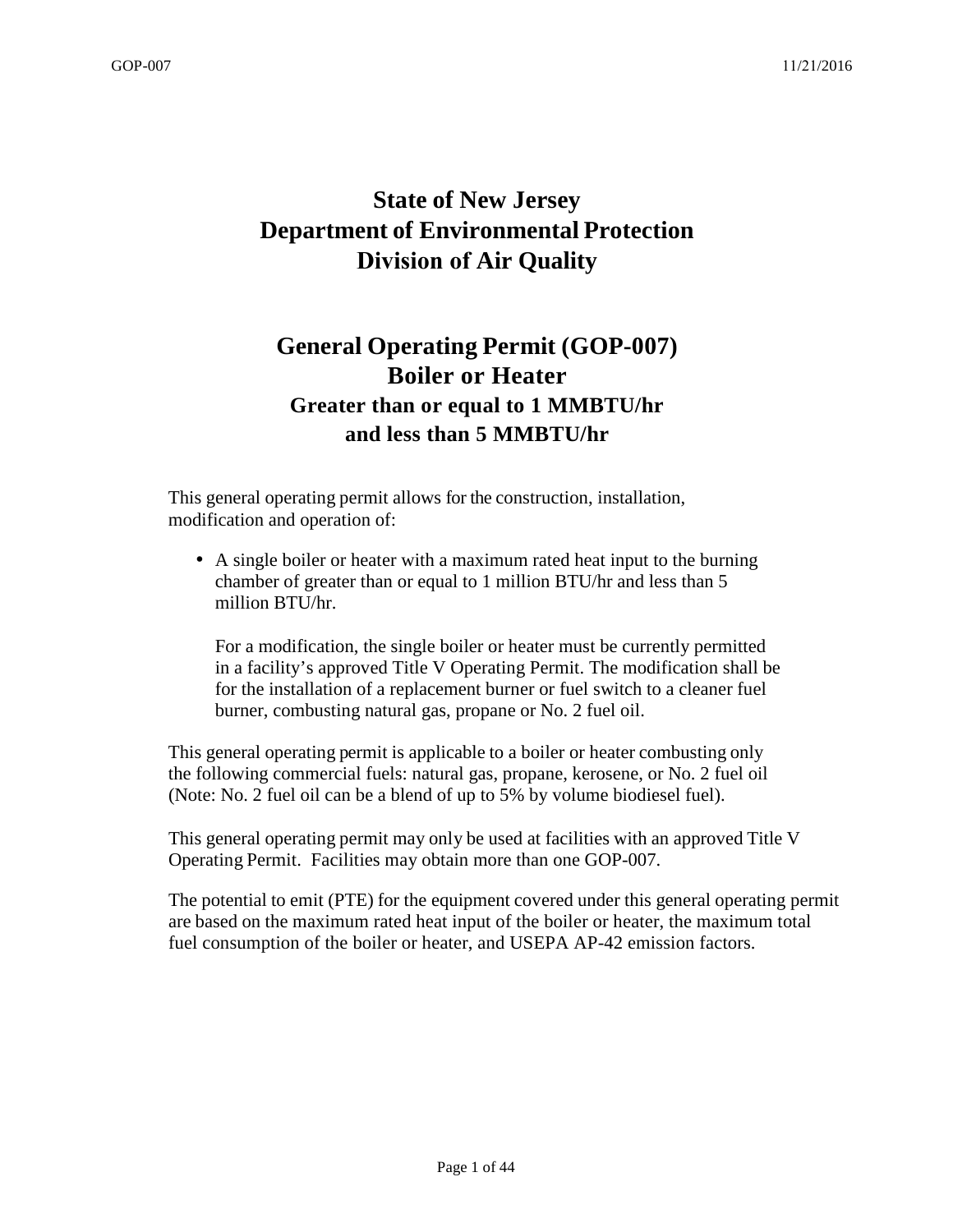#### **I. DEFINITIONS**

The terms used in this general operating permit shall have the meanings given to them in N.J.A.C. 7:27 or as listed below:

**"Area Source"** means any stationary source of hazardous air pollutants that is not a major source as defined in 40 CFR 63.2.

**"Biodiesel Fuel"** means a commercial fuel that meets American Society for Testing and Materials (ASTM) 6751 Specification.

**"Boiler"** means fuel burning equipment used to produce hot water or steam.

**"Commercial boiler"** means a boiler used in commercial establishments such as hotels, restaurants, and laundries to provide electricity, steam, and/or hot water.

**"Department"** means the New Jersey Department of Environmental Protection.

**"De-Rated Boiler"** means any physical change or de-rate methods for limiting fuel and/or air flow (including, but not limited to, orifice plate restrictions, control valve limiting mechanisms, and reduction of fan impellers) used to lower the manufacture's maximum design heat input rating.

**"Direct-fired process heater"** means any process heater in which the combustion gases mix with and exhaust to the atmosphere from the same stack(s), vent(s), etc. with gases originating with the process or material being processed.

**"Emergency"** means any situation that arises from sudden and reasonably unforeseeable events beyond the control of an owner or operator of a facility, such as an unforeseen system capacity shortage caused by an act of God, that requires immediate corrective action to prevent system collapse or to restore normal operations at the facility.

**"Fuel Totalizer"** means a non-resettable fuel meter that totalizes the amount of fuel consumed in a time period. Note: Fuel consumed by other combustion sources operating outside of this general operating permit but share the same fuel totalizer with a source permitted under this general operating permit will be counted as part of the total annual fuel limit selected by permittee under the applicable PTE Option Number.

**"Gas-fired boiler"** includes any boiler that burns gaseous fuels not combined with any solid fuels and burns liquid fuel only during periods of gas curtailment, gas supply interruption, startups, or for periodic testing, maintenance, or operator training on liquid fuel. Periodic testing, maintenance, or operator training on liquid fuel shall not exceed a combined total of 48 hours during any calendar year.

**"Hazardous Air Pollutants" or "HAP"** means an air contaminant listed in or pursuant to 42 U.S.C. §7412(b).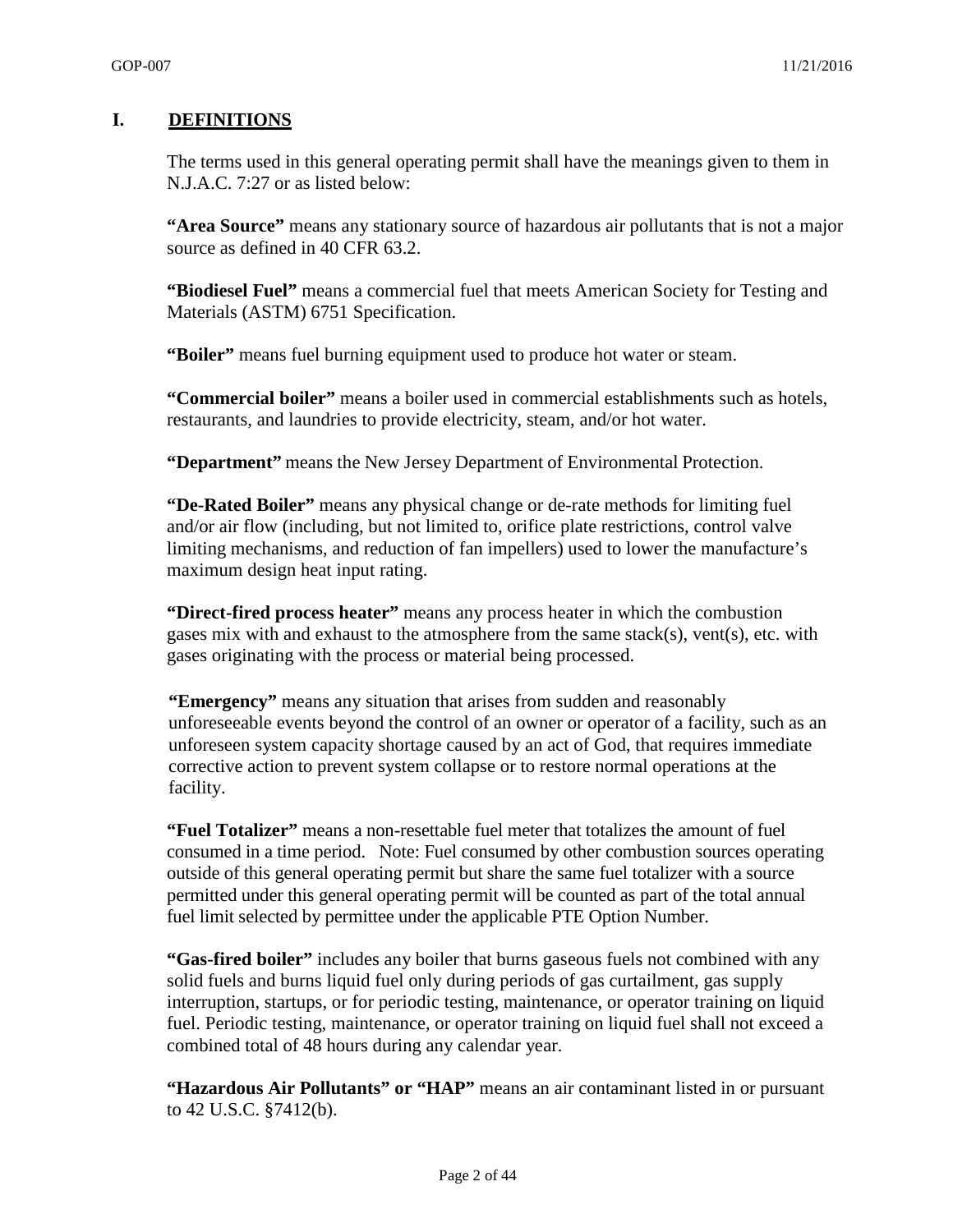**"Heater"** means a space heater and/or indirect fired process heater.

**"ICI"** means Industrial, Commercial, Institutional boiler.

**"Indirect-fired process heater"** means any process heater in which the combustion gases is not mixed with and exhaust to the atmosphere from the same stack(s), vent(s), etc. with gases originating with the process or material being processed.

**"Industrial boiler"** means a boiler used in manufacturing, processing, mining, and refining or any other industry to provide steam, hot water, and/or electricity.

**"Institutional boiler"** means a boiler used in institutional establishments such as, but not limited to, medical centers, nursing homes, research centers, institutions of higher education, elementary and secondary schools, libraries, religious establishments, and governmental buildings to provide electricity, steam, and/or hot water.

**"Limited-use boiler"** means any boiler that burns any amount of solid or liquid fuels and has a federally enforceable average annual capacity factor of no more than 10 percent.

**"MACT Subpart DDDDD"** means National Emission Standards for Hazardous Air Pollutants for Industrial, Commercial, and Institutional Boilers and Process Heaters.

**"MACT Subpart JJJJJJ"** means National Emission Standards for Hazardous Air Pollutants for Industrial, Commercial, and Institutional Boilers Area Sources.

**"Major Hazardous Air Pollutant (HAP) facility"** means a major facility, or part thereof, which emits or has the potential to emit:

- 1. Ten (10) tons or more per year of any HAP;
- 2. Twenty five (25) tons or more per year of any combination of HAPs; or
- 3. Such lesser quantity, or different criterion, as the EPA may establish by rule.

**"Maximum gross heat input" or "Maximum rated heat input"** means the maximum amount of fuel a combustion source is able to combust in a given period as stated by the manufacturer of the combustion source. This term is expressed in BTUs per hour, based on the higher heating value of the fuel.

**"MMBTU/hr (HHV)"** means a unit of heat input rate shown as millions of British Thermal Units per hour, based on the higher heating value of the fuel.

**"National Emission Standards for Hazardous Air Pollutants" (also known as MACT)**  Subpart JJJJJJ means the federal National Emission Standards for Hazardous Air Pollutants for Industrial, Commercial, and Institutional Boilers Area Sources (NESHAP), Subpart JJJJJJ codified at 40 CFR 63.11193 seq.

**"Period of gas curtailment or supply interruption"** means a period of time during which the supply of gaseous fuel to an affected boiler is restricted or halted for reasons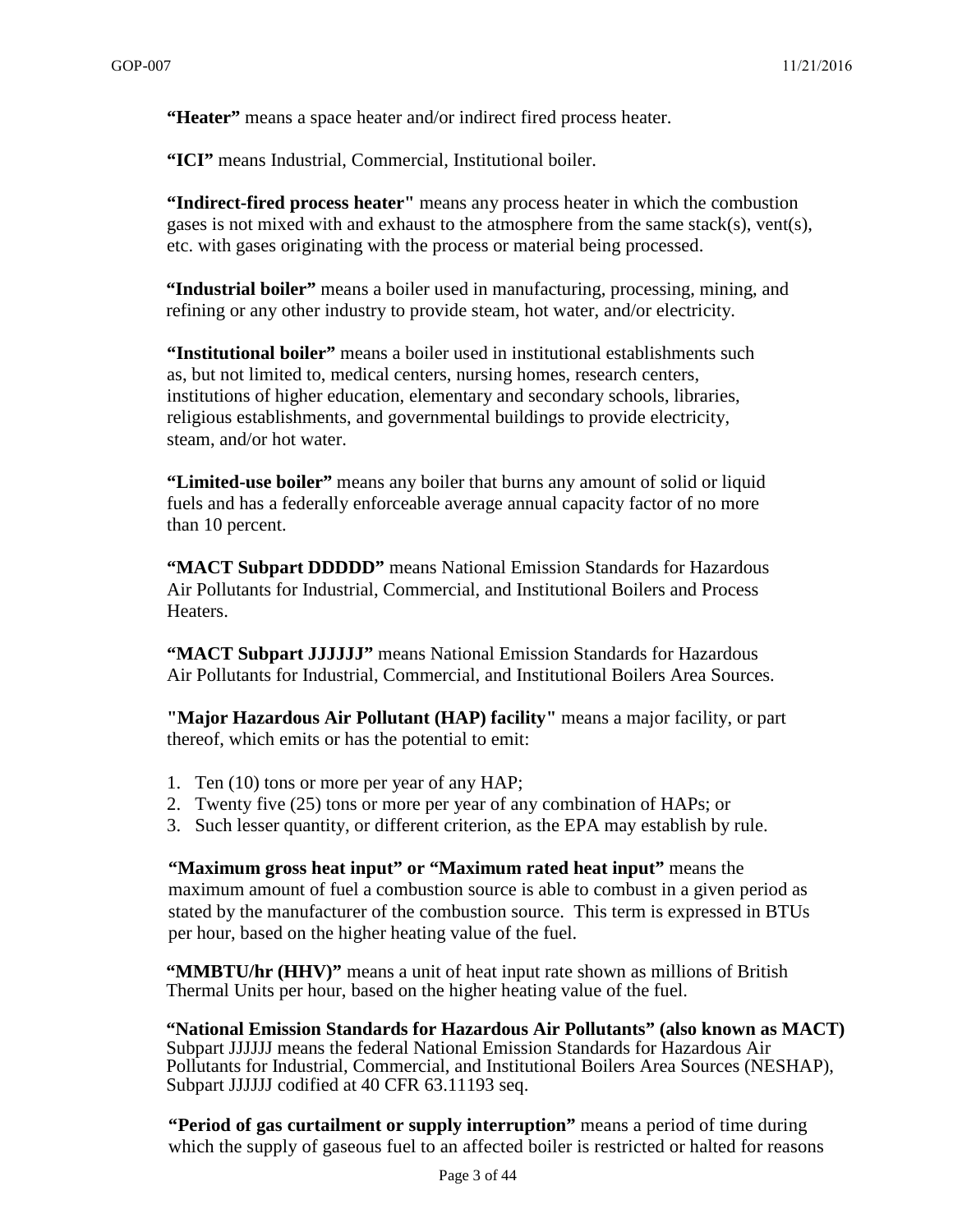beyond the control of the facility. The act of entering into a contractual agreement with a supplier of natural gas established for curtailment purposes does not constitute a reason that is under the control of a facility for the purposes of this definition. An increase in the cost or unit price of natural gas due to normal market fluctuations not during periods of supplier delivery restriction does not constitute a period of natural gas curtailment or supply interruption. On-site gaseous fuel system emergencies or equipment failures qualify as periods of supply interruption when the emergency or failure is beyond the control of the facility.

**"Residential boiler"** means a boiler used to provide heat and/or hot water and/or as part of a residential combined heat and power system. This definition includes boilers located at an institutional facility (e.g., university campus, military base, church grounds) or commercial/industrial facility (e.g., farm) used primarily to provide heat and/or hot water for:

(1) A dwelling containing four or fewer families, or

(2) A single unit residence dwelling that has since been converted or subdivided into condominiums or apartments.

**"Seasonal boiler"** means a boiler that undergoes a shutdown for a period of at least 7 consecutive months (or 210 consecutive days) each 12-month period due to seasonal conditions, except for periodic testing. Periodic testing shall not exceed a combined total of 15 days during the 7-month shutdown. This definition only applies to boilers that would otherwise be included in the biomass subcategory or the oil subcategory.

**"Space heater"** means a heating appliance used for warming the air of a designated area.

**"USEPA AP-42 Emission Factors"** means a compilation of air pollutant emissions factors by source category as the primary compilation of EPA's emission factors information. http://www.epa.gov/ttn/chief/ap42/index.html

#### **II. AUTHORITY AND STATEMENT OF BASIS**

#### **A. Applicability**

- 1. This general operating permit is issued under the authority granted to Air Quality Permitting pursuant to N.J.S.A. 26:2C-9.2. This general operating permit shall allow for inspections and evaluations to assure compliance with all applicable provisions of N.J.A.C. 7:27, MACT Subpart A and MACT Subpart JJJJJJ.
- 2. This general operating permit consists of Sections I through VII and the completed Online Application. Each section of this general operating permit and completed Online Application are enforceable.
- 3. This general operating permit allows for the construction, installation, modification and operation of:
	- A single boiler or heater with a maximum rated heat input to the burning chamber of greater than or equal to 1 million BTU/hr and less than 5 million BTU/hr.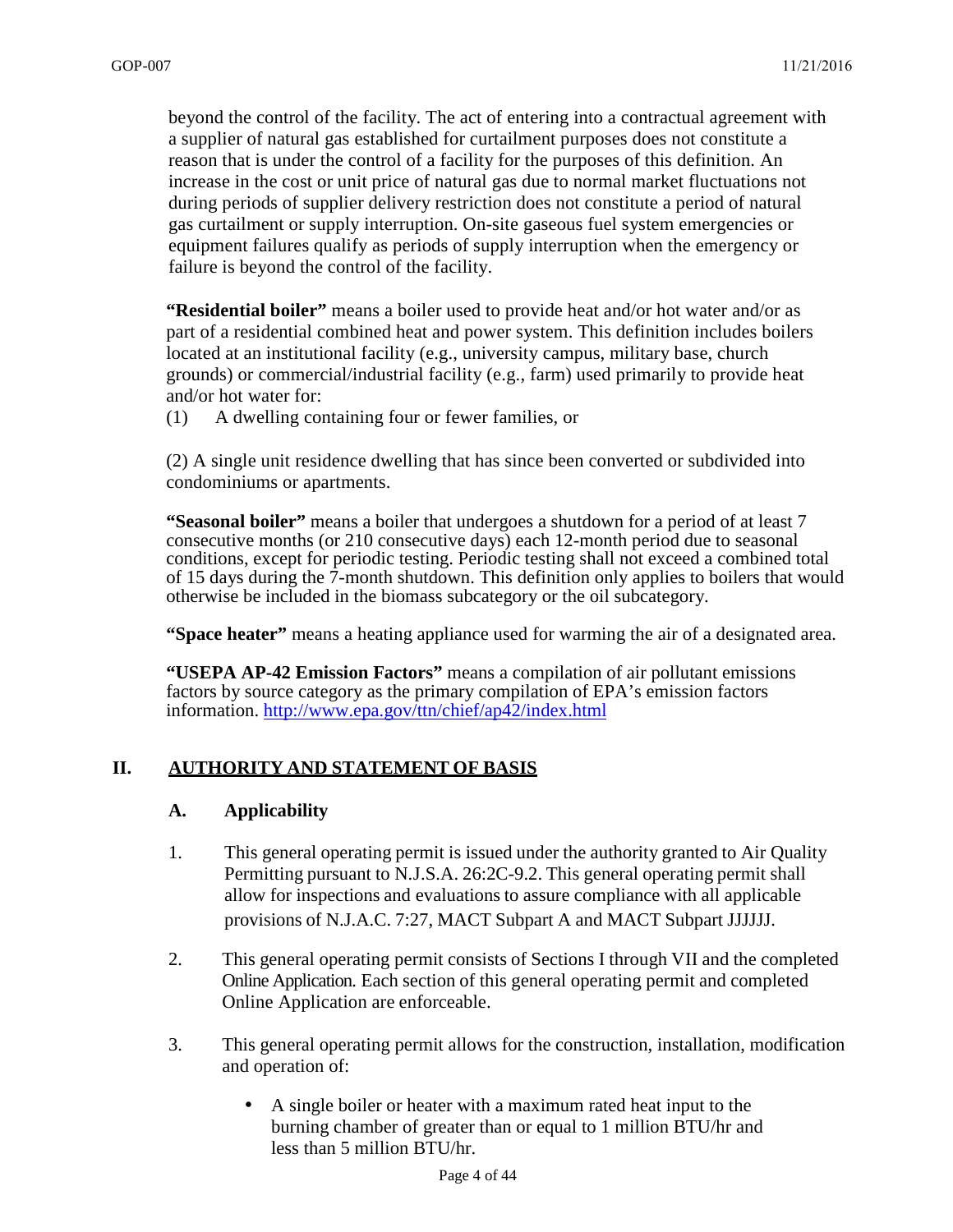For a modification, the single boiler or heater must be currently permitted in a facility's approved Title V Operating Permit. The modification shall be for the installation of a replacement burner or fuel switch to a cleaner fuel burner, combusting natural gas, propane or No. 2 fuel oil.

- 4. This general operating permit is applicable to a boiler or heater combusting only the following commercial fuels: natural gas, propane, kerosene, or No. 2 fuel oil (Note: No. 2 fuel oil can be a blend of up to 5% by volume biodiesel fuel).
- 5. This general operating permit may only be used at facilities with an approved Title V Operating Permit. Facilities may obtain more than one GOP-007.
- 6. The potential to emit (PTE) for the equipment covered under this general operating permit are based on the maximum rated heat input of the boiler or heater, the maximum total fuel consumption of the boiler or heater, and USEPA AP-42 emission factors.
- 7. The Permittee shall comply with the General Procedures for General Operating Permits posted at the Department's website: http://www.state.nj.us/dep/aqpp.
- 8. This general operating permit allows for operation of the boiler or heater during one of the following options:
	- GOP-007-1 Natural Gas only, or Natural Gas with No. 2 fuel oil as emergency backup, based on 8,760 hours per year operation;
	- GOP-007-2 Propane only, or Propane with No. 2 fuel oil as emergency backup, based on 8,760 hours per year operation;
	- GOP-007-3 No. 2 fuel oil or Kerosene only based on 8,760 hours per year operation
	- GOP-007-4 Natural Gas only, or Natural Gas with No. 2 fuel oil as emergency backup, based on an annual fuel limit. A fuel totalizer is required to monitor and record the total amount of fuel burned each month during operation, for any 12 consecutive months;
	- GOP-007-5 Propane only, or Propane with No. 2 fuel oil as emergency backup, based on an annual fuel limit. A fuel totalizer is required to monitor and record the total amount of fuel burned each month during operation, for any 12 consecutive months;
	- GOP-007-6 No. 2 fuel oil or Kerosene only based on an annual fuel limit. A fuel totalizer is required to monitor and record the total amount of fuel burned each month during operation, for any 12 consecutive months.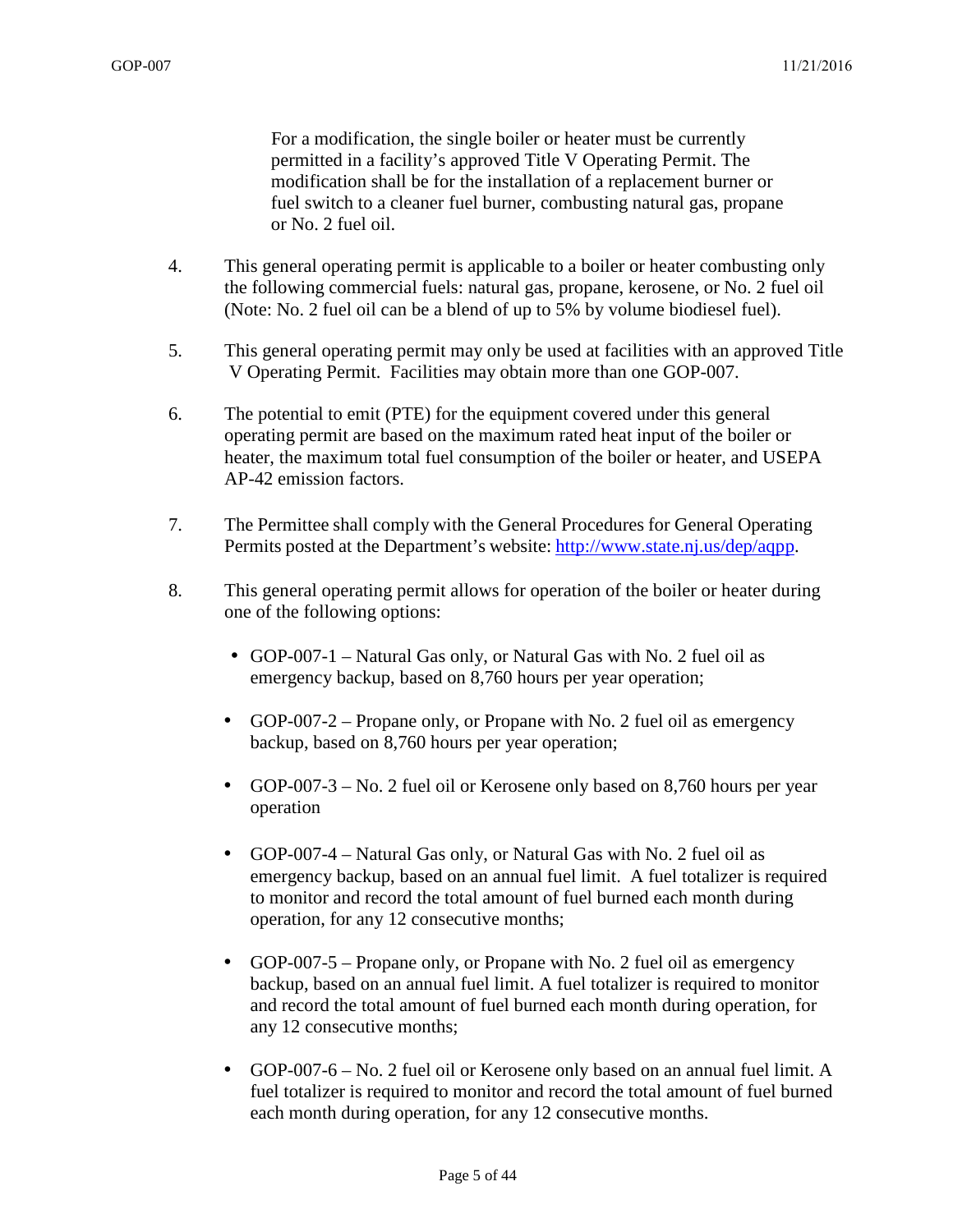9. The conditions of approval for this permit are based on applicability requirements in State and Federal air pollution control rules. Each condition in the permit includes the citation of the applicable requirement on which the condition is based.

#### **B. Monitoring, Recordkeeping and Reporting**

- 1. The general operating permit includes monitoring, recordkeeping and reporting requirements that are sufficient to demonstrate the facility's compliance with the applicable requirements.
- 2. The owner or operator is required to maintain documentation onsite for the determination of a net emission increase or a significant net emission increase pursuant to N.J.A.C. 7:27-18.7 showing increases for each Boiler or Heater GOP that have been permitted in support of the provision in Section IV $(6)$ .
- 3. See compliance plan for specific requirements on monitoring, recordkeeping and reporting.

#### **III. EXCLUSIONS**

This general operating permit cannot be used to register the following equipment:

- 1. A boiler or heater whose maximum rated heat input is 5 MMBTU/hr or more;
- 2. A boiler or heater burning fuel other than natural gas, propane, No. 2 fuel oil or kerosene;
- 3. Direct-fired process heaters;
- 4. Derated boilers or heaters;
- 5. A boiler or heater sharing the same emission point(s) and/or control device(s) with other significant source(s) that are not registered under this general operating permit;
- 6. A boiler or heater located at a Major Hazardous Air Pollutant (HAP) facility subject to the National Emission Standards for Hazardous Air Pollutants for Industrial, Commercial, and Institutional Boilers and Process Heaters (MACT Subpart DDDDD).
- 7. Seasonal and Limited-use boilers.
- 8. Boilers serving electric generating units.

#### **IV. LIMITATIONS AND REQUIREMENTS**

1. Pursuant to N.J.A.C. 7:27-22, any person who wishes to construct, install and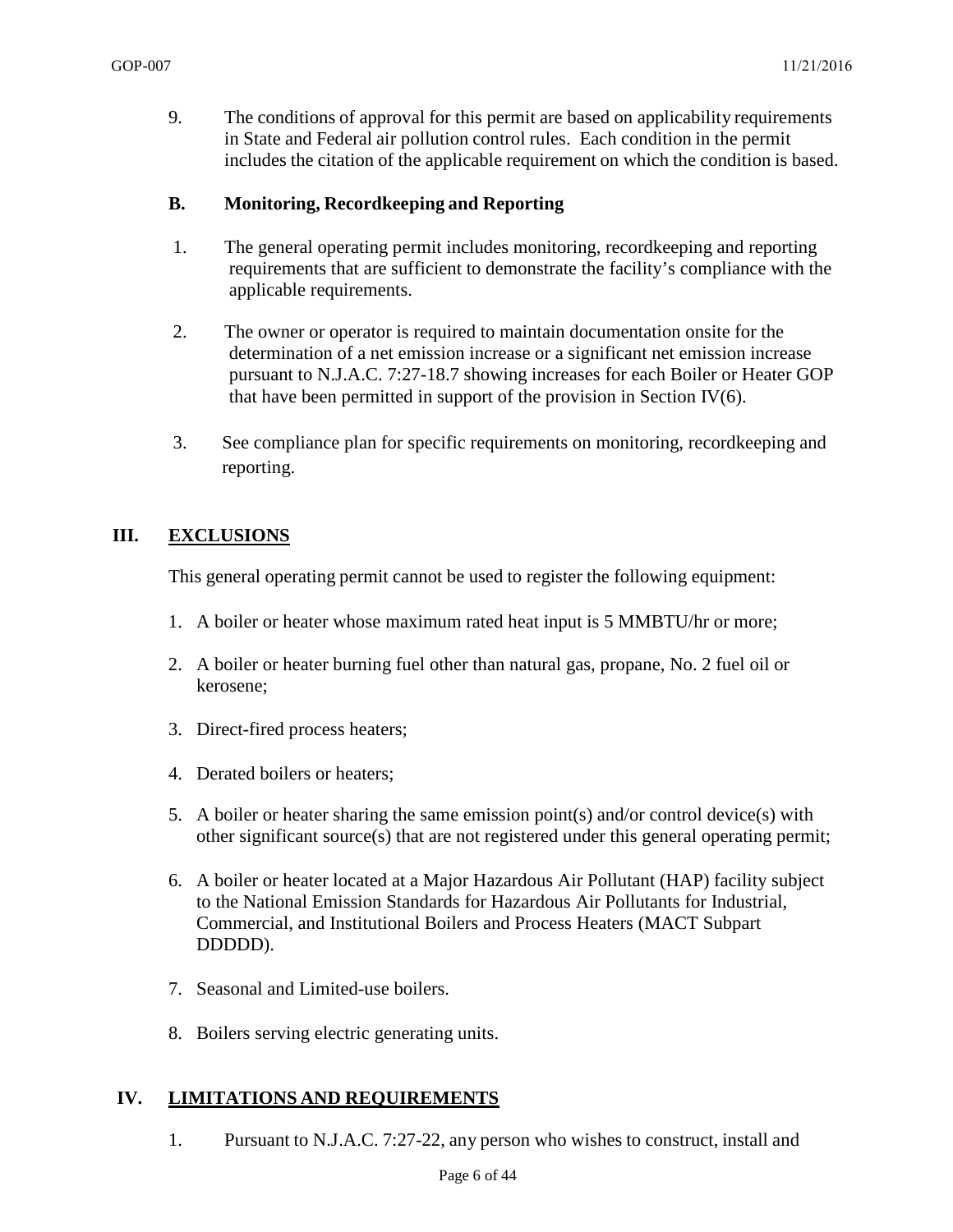operate equipment under the authority of the General Operating Permit may register for the General Operating Permit only if the piece of equipment meets the APPLICABILITY requirements listed in the General Operating Permit.

- 2. The conditions of a General Operating Permit cannot be changed. If a change to a source operation with a General Operating Permit is needed, then the Permittee must request the change through the Title V Operating Permit modification procedures in N.J.A.C. 7:27-22.
- 3. A facility with an expired Title V Operating Permit without an Application Shield pursuant to N.J.A.C. 7:27-22.7 may not register for the use of a General Operating Permit.
- 4. This General Operating Permits may only be used at facilities with an approved Title V Operating Permit and only if the equipment is not currently listed in an approved Title V Operating Permit, or for a modification as specified in this General Operating Permit. Facilities that will be getting a Title V Operating Permit in the future, or those that are in the process of getting a Title V Operating Permit, may use General Permits from N.J.A.C. 7:27-8 (Subchapter 8) until they obtain an approved Title V Operating Permit.
- 5. General Operating Permits may not be used where annual emissions of any air contaminant from the facility would increase by such amounts that would make the facility subject to the requirements of N.J.A.C. 7:27-18 (Emission Offset Rule), 40 CFR 51 Appendix S (Emission Offset Interpretative Ruling), 40 CFR 52.21 (PSD) or make the facility a major source for HAPs as defined in 40 CFR 63 (National Emission Standards for Hazardous Air Pollutants for Source Categories).
- 6. Any facility with an approved Title V Operating Permit that obtains General Operating Permit(s) must determine based on its own evaluation that none of the General Operating Permit(s) it obtained individually or collectively would cause the facility to be subject to N.J.A.C. 7:27-18 (Emission Offset Rule), 40 CFR 51 Appendix S (Emission Offset Interpretative Ruling), 40 CFR 52.21 (PSD) or make the facility a major source for HAPs as defined in 40 CFR 63 (National Emission Standards for Hazardous Air Pollutants for Source Categories). The basis for this determination must be kept on site and submitted with the next Title V Operating Permit modification application that increases actual emissions or Renewal Application, whichever occurs first. If found that the General Operating Permit has caused the facility to be subject to the above regulations, the authorization contained in the General Operating Permit is null and void and installation of equipment under this General Operating Permit will subject the facility to appropriate enforcement action.
- 7. The general requirements in the facility's Title V Operating Permit, such as those in the General Provisions and Authorities Section and Subject Item FC of the Compliance Plan, also apply to the source operation covered by this General Operating Permit. This includes, but is not limited to, the six month deviation report and annual compliance certification.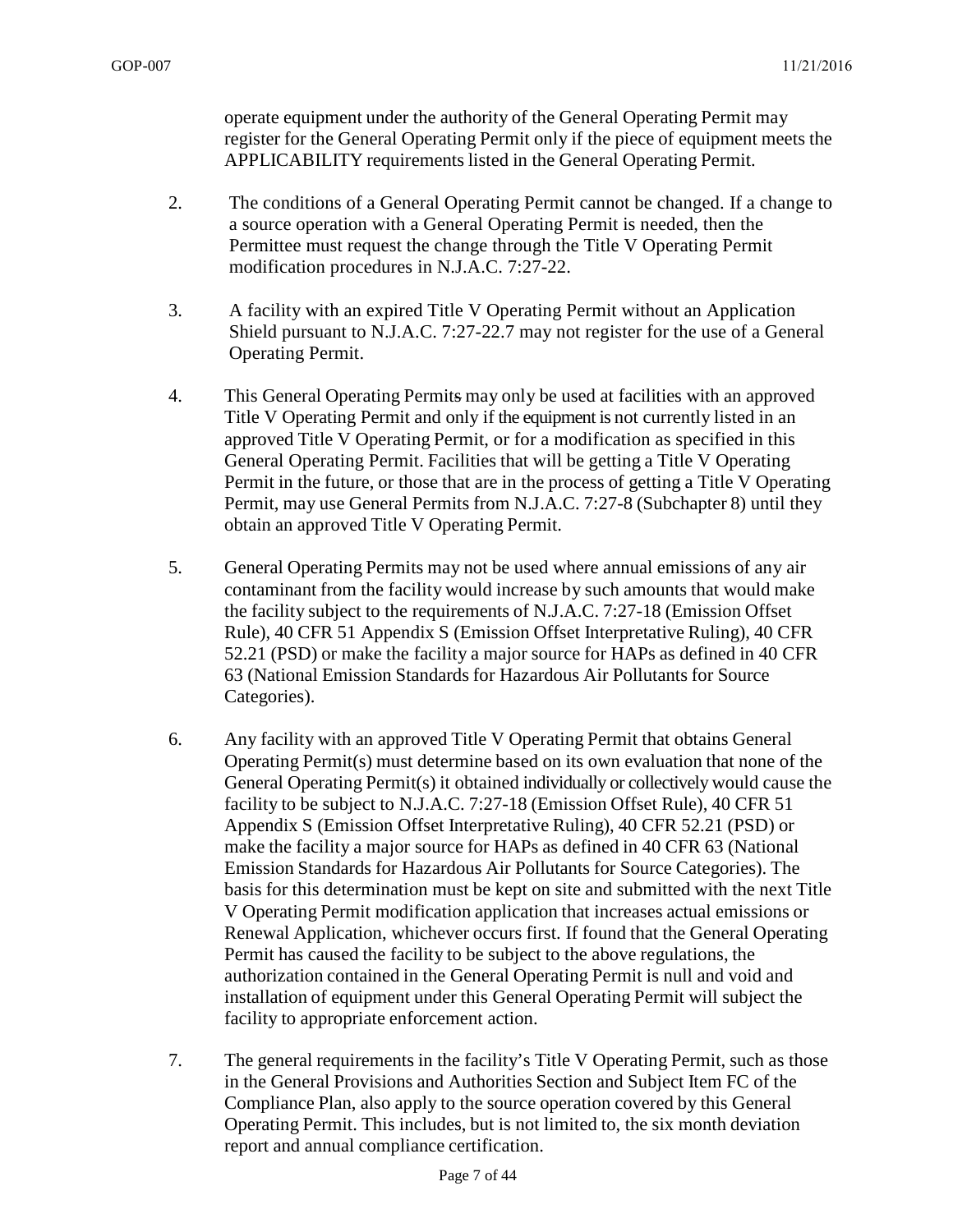- 8. The expiration date of the General Operating Permit will be the expiration date of the facility's approved Title V Operating Permit. If the Title V Operating Permit has expired and has an application shield pursuant to N.J.A.C. 7:27-22.7, the conditions of the General Operating Permit remain enforceable until the Title V Operating Permit is renewed at which time this General Operating Permit will be incorporated into the renewal permit.
- 9. The General Operating Permit will be incorporated into the facility's Title V Operating Permit the first time the Title V Operating Permit is opened for a modification that proposes an increase in actual emissions, or at renewal, whichever occurs first. The General Operating Permit will be merged into the Title V Operating Permit at that time.

#### **V. EQUIPMENT SPECIFICATIONS**

The Permittee shall retain on site the following record for each boiler or heater: The maximum rated heat input to the burning chambers of each boiler or heater, measured in MMBTU/hr (HHV), per written manufacturer's specifications or the manufacturer's nameplate on the equipment.

#### **VI. POTENTIAL TO EMIT**

- 1. The Permittee shall select the boiler or heater option that is being permitted with this GOP in the Online Application. Only one general operating permit option can be selected.
- 2. For options based on 8,760 hr/yr operation, the Permittee will enter the maximum gross heat input rate per the boiler or heater nameplate in MMBTU/hr (HHV) in the online application. A fuel totalizer is not required for options based on 8760 hr/yr.
- 3. For options based on the annual fuel limit, the Permittee will enter the maximum gross heat input rate per the boiler or heater nameplate in MMBTU/hr (HHV) in the online application, the maximum natural gas annual usage in MMCF per year, the maximum No. 2 fuel oil annual usage in MGal per year, or the maximum propane annual usage in MGal per year, as applicable. A fuel totalizer is required for options based on the annual fuel limit.
- 4. Based on the information entered in Online Application, the potential to emit limits in pounds per hour and tons per year will be calculated automatically for VOC, NOx, CO, SO2, TSP and PM10. The completed online application is enforceable and is made a part of this general operating permit.

#### **VII. COMPLIANCE PLAN**

The Boiler or Heater covered by this general operating permit is subject to the applicable requirements listed on the following page.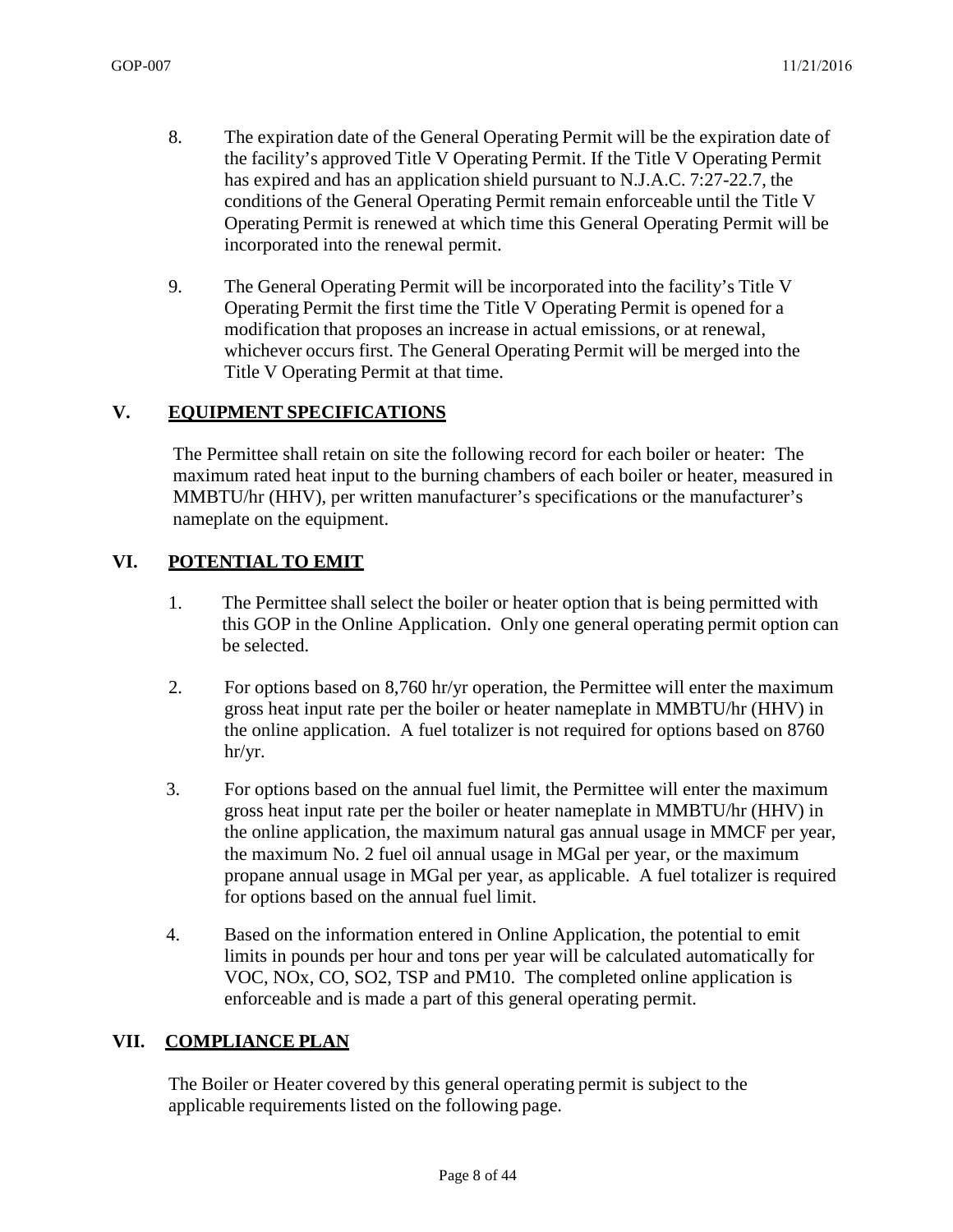**Emission Unit:**

**Boiler or Heater, greater than 1 MMBtu/hr and less than 5 MMBtu/hr**

**GOP-007-1 Natural Gas only, or Natural Gas with No. 2 Fuel Oil as emergency backup, based on 8,760 hours per year operation**

**Operating Scenario:**

| Ref.#           | <b>Applicable Requirement</b>                                                                                                                                                                                                                                                                                                   | <b>Monitoring Requirement</b> | <b>Recordkeeping Requirement</b>                                                                                                                                                                                                                                                                                                                                                                                                                     | <b>Submittal/Action Requirement</b> |
|-----------------|---------------------------------------------------------------------------------------------------------------------------------------------------------------------------------------------------------------------------------------------------------------------------------------------------------------------------------|-------------------------------|------------------------------------------------------------------------------------------------------------------------------------------------------------------------------------------------------------------------------------------------------------------------------------------------------------------------------------------------------------------------------------------------------------------------------------------------------|-------------------------------------|
|                 | The owner or operator shall comply with all<br>conditions contained in the document<br>"General Procedures for General Operating<br>Permits", posted at<br>http://www.nj.gov/dep/aqpp. [N.J.A.C.<br>$7:27-22.16(a)$ ]                                                                                                           | None.                         | None.                                                                                                                                                                                                                                                                                                                                                                                                                                                | None.                               |
| $\vert$ 2       | No visible emissions exclusive of condensed<br>water vapor, except for no more than 3<br>minutes in any consecutive 30-minute<br>period. [N.J.A.C. 7:27-3.2(a)] and [N.J.A.C.<br>$7:27 - 3.2(c)$                                                                                                                                | None.                         | None.                                                                                                                                                                                                                                                                                                                                                                                                                                                | None.                               |
| $\vert 3 \vert$ | Particulate emission limit from the<br>combustion of fuel based on the rated heat<br>input of source. [N.J.A.C. 7:27-4.2(a)]                                                                                                                                                                                                    | None.                         | None.                                                                                                                                                                                                                                                                                                                                                                                                                                                | None.                               |
| 4               | Boiler or Heater fuel limited to natural gas<br>or No. 2 fuel oil (emergency use only).<br>[N.J.A.C. 7:27-22.16(a)]                                                                                                                                                                                                             | None.                         | None.                                                                                                                                                                                                                                                                                                                                                                                                                                                | None.                               |
| 5               | Maximum Gross Heat Input: MMBtu/hr<br>(HHV) from general operating permit<br>application. [N.J.A.C. 7:27-22.16(a)]                                                                                                                                                                                                              | None.                         | Other: Keep records showing maximum heat<br>input rate. [N.J.A.C. 7:27-22.16(o)].                                                                                                                                                                                                                                                                                                                                                                    | None.                               |
| 6               | Natural Gas Usage: The permitted maximum<br>natural gas usage (MMCF) for any calendar<br>year from the general operating permit<br>application. [N.J.A.C. 7:27-22.16(a)]                                                                                                                                                        | None.                         | None.                                                                                                                                                                                                                                                                                                                                                                                                                                                | None.                               |
| $\overline{7}$  | Hours of Operation While Firing Fuel Oil<br><= 48 hours. Periodic testing, maintenance,<br>or operator training on liquid fuel shall not<br>exceed a combined total of 48 hours during<br>any calendar year to qualify as a gas-fired<br>boiler as defined in MACT Subpart JJJJJJ,<br>40 CFR 63.11237. [N.J.A.C. 7:27-22.16(a)] | None.                         | Hours of Operation While Firing Fuel Oil:<br>Recordkeeping by manual logging of<br>parameter or storing data in a computer data<br>system each month during operation.<br>Record the number of hours the fuel oil is<br>combusted for periodic testing,<br>maintenance, or operator training and the<br>calendar year total. Maintain records onsite<br>and make them easily accessible for<br>Department inspection. [N.J.A.C.<br>$7:27-22.16(o)$ ] | None.                               |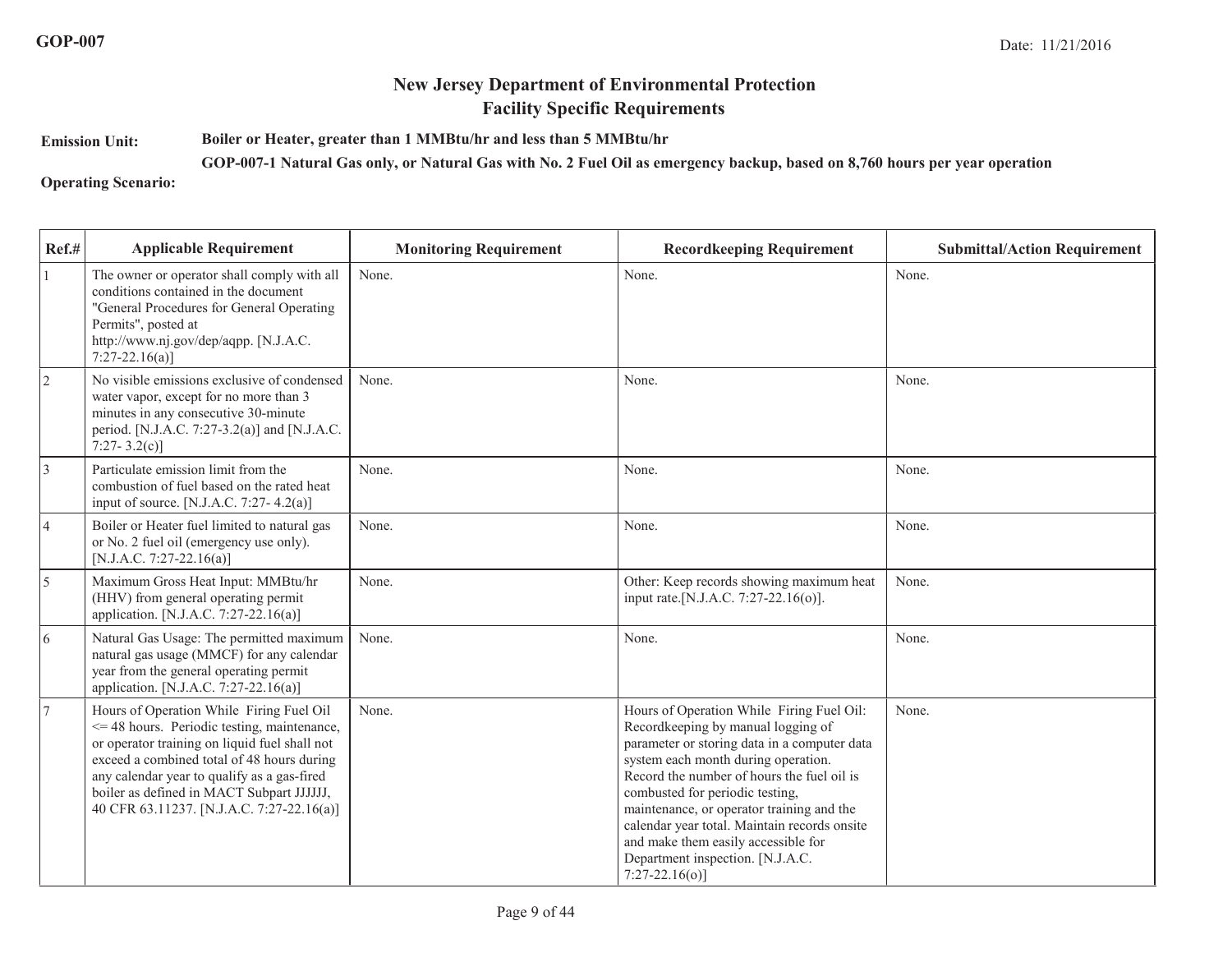| Ref.# | <b>Applicable Requirement</b>                                                                                                                                                                                                                                                                                                                                                                                                                                                                                                                                                           | <b>Monitoring Requirement</b> | <b>Recordkeeping Requirement</b>                                                                                                                                                                                                                                | <b>Submittal/Action Requirement</b> |
|-------|-----------------------------------------------------------------------------------------------------------------------------------------------------------------------------------------------------------------------------------------------------------------------------------------------------------------------------------------------------------------------------------------------------------------------------------------------------------------------------------------------------------------------------------------------------------------------------------------|-------------------------------|-----------------------------------------------------------------------------------------------------------------------------------------------------------------------------------------------------------------------------------------------------------------|-------------------------------------|
| 8     | The owner or operator shall comply with the<br>hourly and annual emission limits in the<br>General Operating Permit application for the<br>following air contaminants (VOC, NOx,<br>CO, SO2, TSP and PM-10), except for<br>emission rates that are below reporting<br>threshold of 0.05 lb/hr in Appendix Table A<br>to N.J.A.C. $7:27-22$ . The annual emission<br>limits are based on the information entered<br>by the owner or operator in the application,<br>including maximum rated heat input<br>(MMBtu/hr-HHV) and 8,760 hours per year<br>operation. [N.J.A.C. 7:27-22.16(a)] | None.                         | Other: The owner or operator shall keep the<br>completed application showing the hourly<br>and annual emission rates, for the duration<br>of the General Operating Permit and make it<br>available to the Department upon<br>request. [N.J.A.C. 7:27-22.16(o)]. | None.                               |
| 9     | The owner or operator shall submit an<br>annual statement certified in accordance<br>with N.J.A.C. 7:27-1.39 and signed by the<br>responsible official, as defined at N.J.A.C.<br>7:27-1.4. The Responsible Official shall<br>certify annually that the boiler or heater is<br>operated in compliance with all applicable<br>requirements as defined in this permit.<br>$[N.J.A.C. 7:27-22]$                                                                                                                                                                                            | None.                         | None.                                                                                                                                                                                                                                                           | None.                               |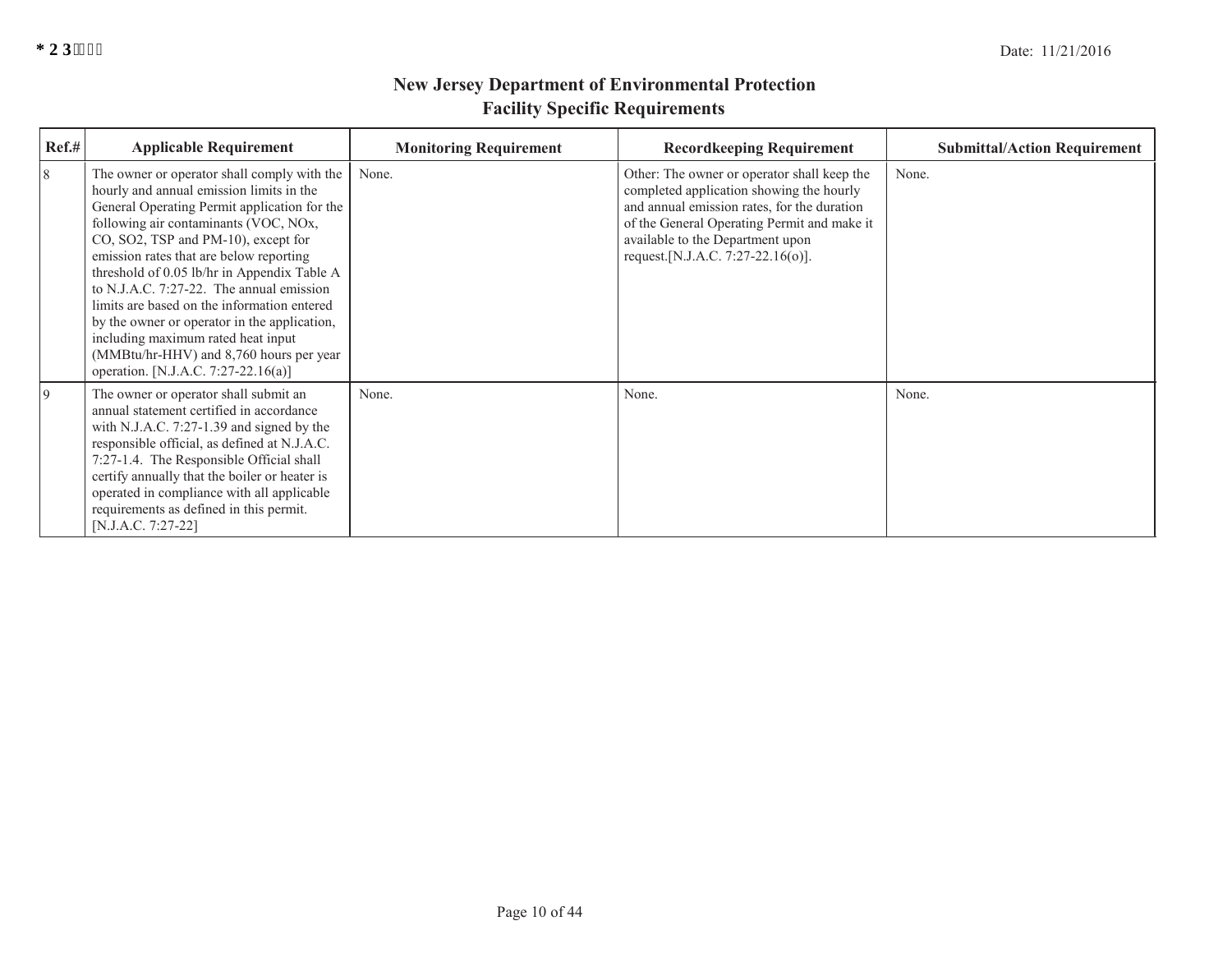| Ref.# | <b>Applicable Requirement</b>                                                                                                             | <b>Monitoring Requirement</b> | <b>Recordkeeping Requirement</b>                                                                                                    | <b>Submittal/Action Requirement</b> |
|-------|-------------------------------------------------------------------------------------------------------------------------------------------|-------------------------------|-------------------------------------------------------------------------------------------------------------------------------------|-------------------------------------|
| 10    | This boiler or heater shall only be operated<br>on No. 2 Fuel Oil under these circumstances:                                              | None.                         | Recordkeeping by manual logging of<br>parameter or storing data in a computer data                                                  | None.                               |
|       | 1. During the performance of normal testing<br>and maintenance procedures (not exceeding                                                  |                               | system upon occurrence of event. The<br>owner or operator shall maintain on site and<br>record the following information:           |                                     |
|       | a combined total of 48 hours during any<br>calendar year), as recommended in writing<br>by the manufacturer and/or as required in         |                               | 1. For each time the boiler or heater is<br>operated for an emergency:                                                              |                                     |
|       | writing by a Federal or State law or<br>regulation; or                                                                                    |                               | i. Document the emergency that<br>occurred (i.e. gas curtailment);<br>ii. The date(s) of operation and the start                    |                                     |
|       | 2. During a period of time in which the<br>supply of gaseous fuel to the boiler or heater                                                 |                               | up and shut down time;<br>iii. The total number of hours that fuel                                                                  |                                     |
|       | is restricted or halted for reasons beyond the<br>control of the facility, such as a period of<br>gas curtailment or supply interruption; |                               | oil was combusted for the emergency;<br>iv. The name of the operator.                                                               |                                     |
|       | The owner or operator shall stop using fuel<br>oil in place of gas and resume using gas as                                                |                               | 2. For each time the boiler or heater is<br>specifically operated for testing or<br>maintenance:                                    |                                     |
|       | soon as the circumstances described above<br>cease. [N.J.A.C. 7:27-22.16(a)]                                                              |                               | i. The reason for its operation;<br>ii. The date(s) of operation and the start                                                      |                                     |
|       |                                                                                                                                           |                               | up and shut down time;<br>iii. The total operating time for testing<br>and maintenance; and                                         |                                     |
|       |                                                                                                                                           |                               | iv. The name of the operator.<br>The owner or operator shall maintain the                                                           |                                     |
|       |                                                                                                                                           |                               | above records for a period no less than 5<br>years after the record was made and shall<br>make the records readily available to the |                                     |
|       |                                                                                                                                           |                               | Department or the EPA upon request.<br>[N.J.A.C. 7:27-22.16(o)]                                                                     |                                     |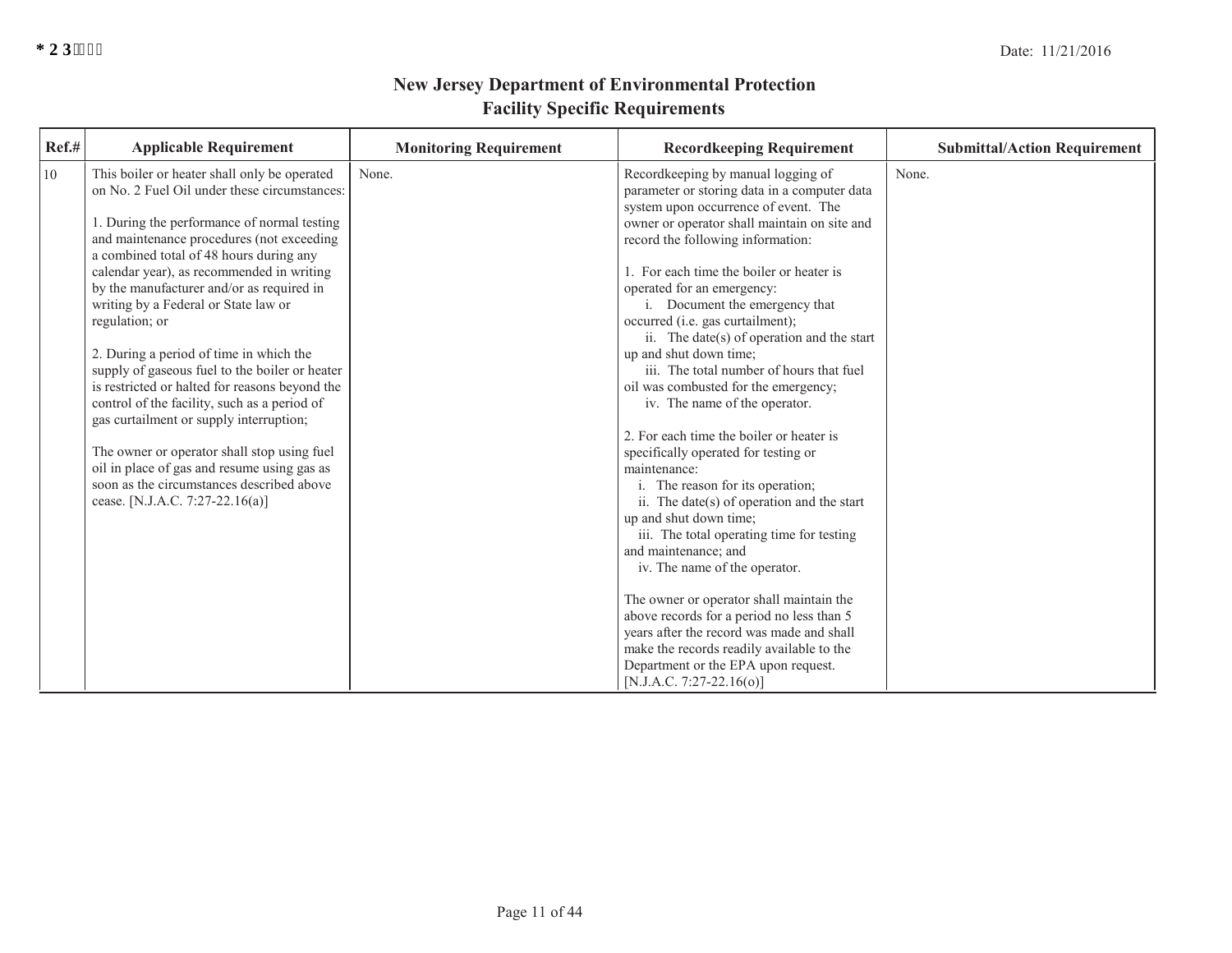| Ref.# | <b>Applicable Requirement</b>                                                                                                                                                                                                                                                                                                                                                                                                                                                                                                                                                                                                                                                                                           | <b>Monitoring Requirement</b>                                                                                                                     | <b>Recordkeeping Requirement</b>                                                                                                                                          | <b>Submittal/Action Requirement</b> |
|-------|-------------------------------------------------------------------------------------------------------------------------------------------------------------------------------------------------------------------------------------------------------------------------------------------------------------------------------------------------------------------------------------------------------------------------------------------------------------------------------------------------------------------------------------------------------------------------------------------------------------------------------------------------------------------------------------------------------------------------|---------------------------------------------------------------------------------------------------------------------------------------------------|---------------------------------------------------------------------------------------------------------------------------------------------------------------------------|-------------------------------------|
| 11    | This boiler or heater shall not be operated<br>on No. 2 Fuel Oil:<br>For normal testing and maintenance on days<br>when the Department forecasts air quality<br>anywhere in New Jersey to be "unhealthy for<br>sensitive groups," "unhealthy," or "very<br>unhealthy" as defined in the EPA's Air<br>Quality Index at http://airnow.gov/, as<br>supplemented or amended and incorporated<br>herein by reference, unless required in<br>writing by a Federal or State law or<br>regulation. Procedures for determining the<br>air quality forecasts for New Jersey are<br>available at the Department's air quality<br>permitting web site at<br>http://www.state.nj.us/dep/aqpp/aqforecast.<br>[N.J.A.C. 7:27-22.16(a)] | None.                                                                                                                                             | None.                                                                                                                                                                     | None.                               |
| 12    | Sulfur Content in Fuel $\leq$ 15 ppmw<br>$(0.0015\%$ by weight). Maximum allowable<br>sulfur content in No. 2 fuel oil or kerosene<br>shall be no more than 15 ppmw $(0.0015\%$<br>by weight). [N.J.A.C. 7:27-22.16(a)]                                                                                                                                                                                                                                                                                                                                                                                                                                                                                                 | Sulfur Content in Fuel: Monitored by review<br>of fuel delivery records per delivery<br>showing fuel sulfur content. [N.J.A.C.<br>$7:27-22.16(0)$ | Sulfur Content in Fuel: Recordkeeping by<br>invoices / bills of lading / certificate of<br>analysis per delivery fuel showing sulfur<br>content. [N.J.A.C. 7:27-22.16(o)] | None.                               |
| 13    | Sulfur Content in Fuel $\leq$ 15 ppmw<br>(0.0015% by weight). Effective July 1,<br>2016. [N.J.A.C. 7:27-9.2(b)]                                                                                                                                                                                                                                                                                                                                                                                                                                                                                                                                                                                                         | Sulfur Content in Fuel: Monitored by review<br>of fuel delivery records per delivery<br>showing fuel sulfur content. [N.J.A.C.<br>$7:27-22.16(0)$ | Sulfur Content in Fuel: Recordkeeping by<br>invoices / bills of lading / certificate of<br>analysis per delivery showing fuel sulfur<br>content. [N.J.A.C. 7:27-22.16(o)] | None.                               |
| 14    | Fuel stored in New Jersey that met the<br>applicable maximum sulfur content standard<br>of Tables 1A or 1B of N.J.A.C. 7:27-9.2 at<br>the time it was stored in New Jersey may be<br>used in New Jersey after the operative date<br>of the applicable standard in Table 1B.<br>$[N.J.A.C. 7:27-9.2(b)]$                                                                                                                                                                                                                                                                                                                                                                                                                 | None.                                                                                                                                             | None.                                                                                                                                                                     | None.                               |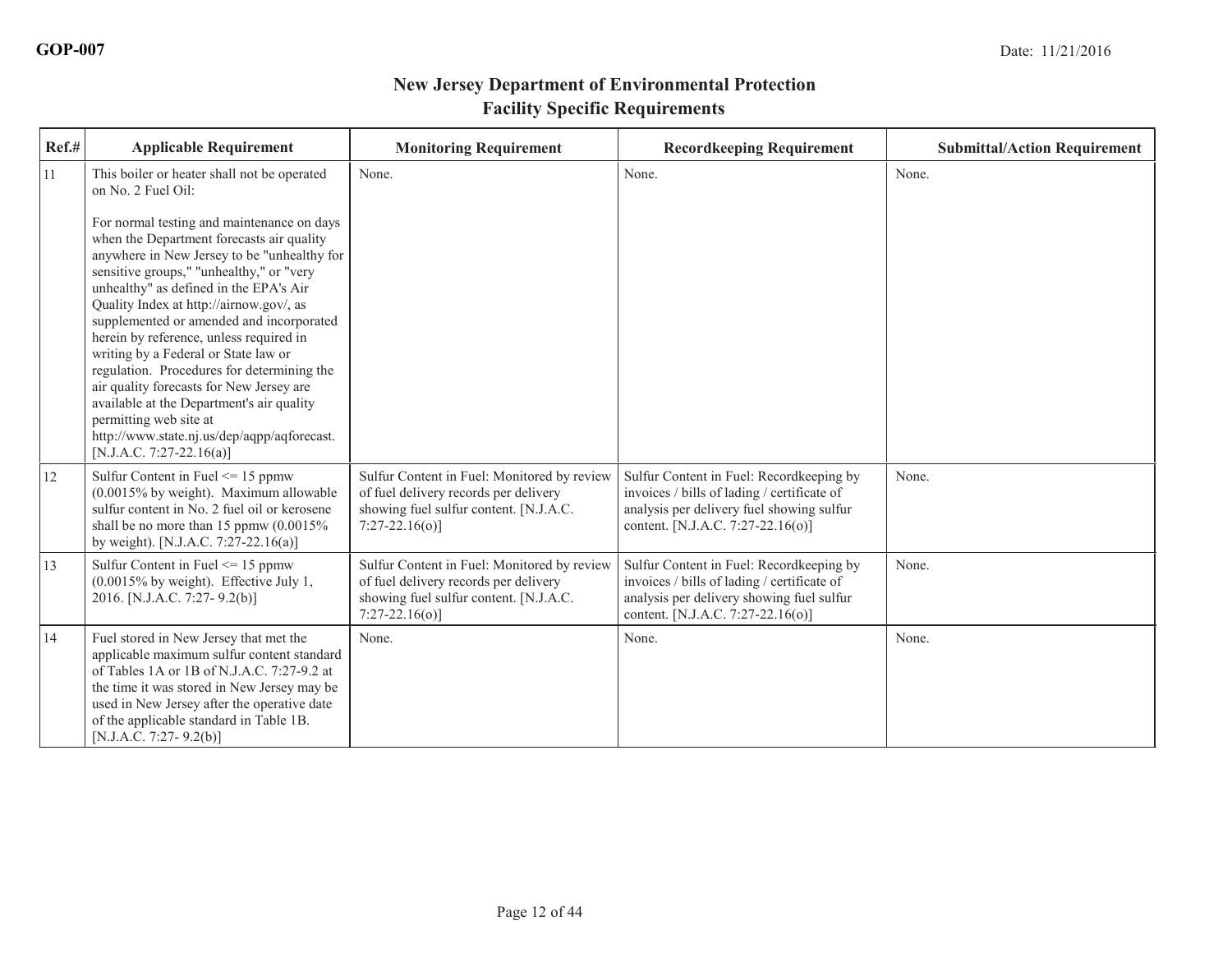**Emission Unit:**

**Boiler or Heater, greater than 1 MMBtu/hr and less than 5 MMBtu/hr**

**GOP-007-2 Propane only, or Propane with No. 2 Fuel Oil as emergency backup, based on 8,760 hours per year operation**

**Operating Scenario:**

| Ref.#           | <b>Applicable Requirement</b>                                                                                                                                                                                                                                                                                                       | <b>Monitoring Requirement</b> | <b>Recordkeeping Requirement</b>                                                                                                                                                                                                                                                                                                                                                                                                                     | <b>Submittal/Action Requirement</b> |
|-----------------|-------------------------------------------------------------------------------------------------------------------------------------------------------------------------------------------------------------------------------------------------------------------------------------------------------------------------------------|-------------------------------|------------------------------------------------------------------------------------------------------------------------------------------------------------------------------------------------------------------------------------------------------------------------------------------------------------------------------------------------------------------------------------------------------------------------------------------------------|-------------------------------------|
|                 | The owner or operator shall comply with all<br>conditions contained in the document<br>"General Procedures for General Operating<br>Permits", posted at<br>http://www.nj.gov/dep/aqpp. [N.J.A.C.<br>$7:27-22.16(a)$ ]                                                                                                               | None.                         | None.                                                                                                                                                                                                                                                                                                                                                                                                                                                | None.                               |
| $\overline{2}$  | No visible emissions exclusive of condensed<br>water vapor, except for no more than 3<br>minutes in any consecutive 30-minute<br>period. [N.J.A.C. 7:27-3.2(a)] and [N.J.A.C.<br>7:27-3.2(c)]                                                                                                                                       | None.                         | None.                                                                                                                                                                                                                                                                                                                                                                                                                                                | None.                               |
| $\vert$ 3       | Particulate emission limit from the<br>combustion of fuel based on the rated heat<br>input of source. [N.J.A.C. 7:27-4.2(a)]                                                                                                                                                                                                        | None.                         | None.                                                                                                                                                                                                                                                                                                                                                                                                                                                | None.                               |
| $\vert 4 \vert$ | Boiler or Heater fuel limited to propane or<br>No. 2 fuel oil (emergency use only).<br>[N.J.A.C. 7:27-22.16(a)]                                                                                                                                                                                                                     | None.                         | None.                                                                                                                                                                                                                                                                                                                                                                                                                                                | None.                               |
| $\overline{5}$  | Maximum Gross Heat Input: MMBtu/hr<br>(HHV) from general operating permit<br>application. [N.J.A.C. 7:27-22.16(a)]                                                                                                                                                                                                                  | None.                         | Other: Keep records showing maximum heat<br>input rate.[N.J.A.C. 7:27-22.16(o)].                                                                                                                                                                                                                                                                                                                                                                     | None.                               |
| $\overline{6}$  | Propane: The maximum propane usage<br>(MGal) for any calendar year from the<br>general operating permit application.<br>[N.J.A.C. 7:27-22.16(a)]                                                                                                                                                                                    | None.                         | None.                                                                                                                                                                                                                                                                                                                                                                                                                                                | None.                               |
| 17              | Hours of Operation While Firing Fuel Oil<br>$\leq$ 48 hours. Periodic testing, maintenance,<br>or operator training on liquid fuel shall not<br>exceed a combined total of 48 hours during<br>any calendar year to qualify as a gas-fired<br>boiler as defined in MACT Subpart JJJJJJ,<br>40 CFR 63.11237. [N.J.A.C. 7:27-22.16(a)] | None.                         | Hours of Operation While Firing Fuel Oil:<br>Recordkeeping by manual logging of<br>parameter or storing data in a computer data<br>system each month during operation.<br>Record the number of hours the fuel oil is<br>combusted for periodic testing,<br>maintenance, or operator training and the<br>calendar year total. Maintain records onsite<br>and make them easily accessible for<br>Department inspection. [N.J.A.C.<br>$7:27-22.16(o)$ ] | None.                               |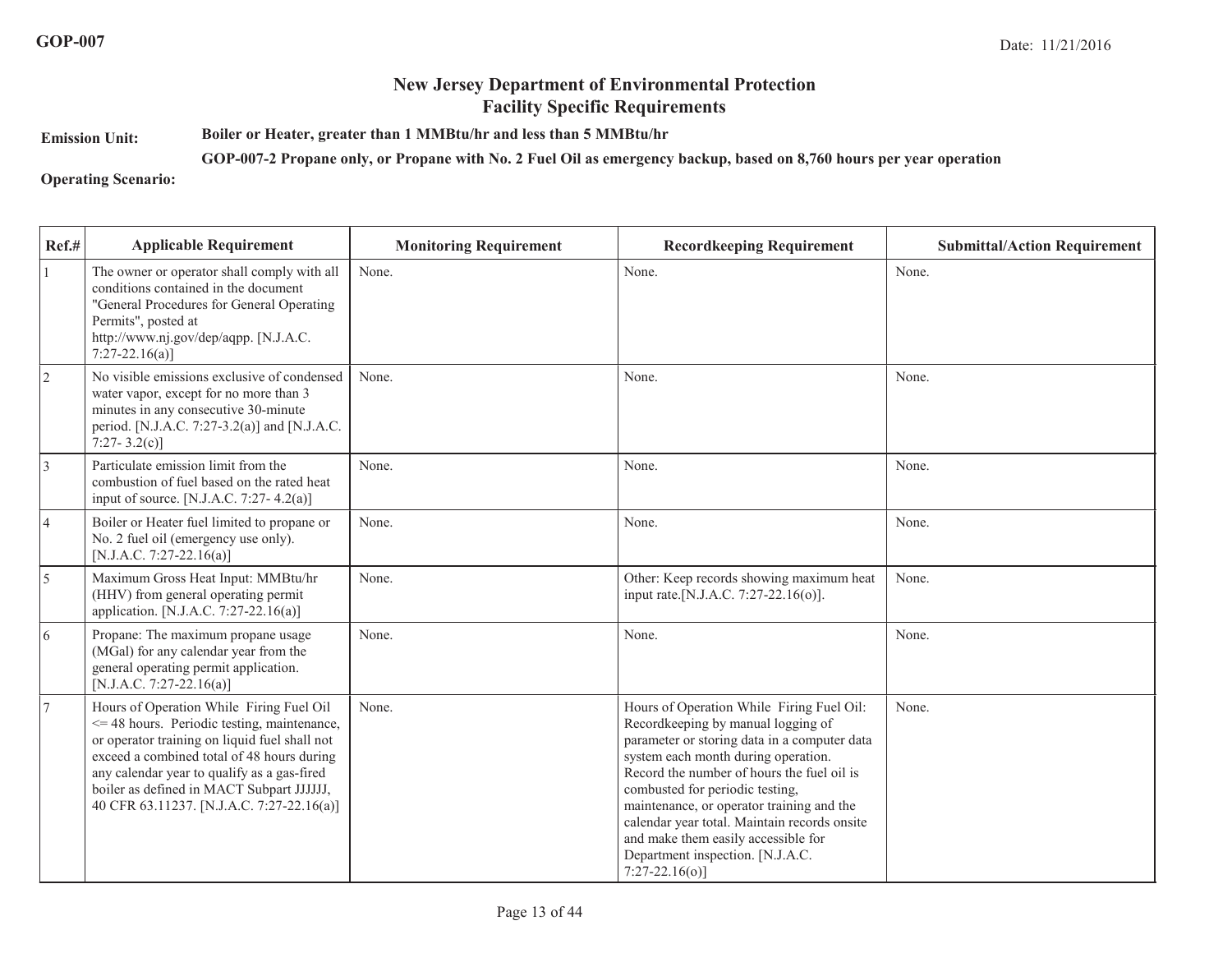| Ref.# | <b>Applicable Requirement</b>                                                                                                                                                                                                                                                                                                                                                                                                                                                                                                                                                        | <b>Monitoring Requirement</b> | <b>Recordkeeping Requirement</b>                                                                                                                                                                                                                                | <b>Submittal/Action Requirement</b> |
|-------|--------------------------------------------------------------------------------------------------------------------------------------------------------------------------------------------------------------------------------------------------------------------------------------------------------------------------------------------------------------------------------------------------------------------------------------------------------------------------------------------------------------------------------------------------------------------------------------|-------------------------------|-----------------------------------------------------------------------------------------------------------------------------------------------------------------------------------------------------------------------------------------------------------------|-------------------------------------|
| 8     | The owner or operator shall comply with the<br>hourly and annual emission limits in the<br>General Operating Permit application for the<br>following air contaminants (VOC, NOx,<br>CO, SO2, TSP and PM-10), except for<br>emission rates that are below reporting<br>threshold of 0.05 lb/hr in Appendix Table A<br>to N.J.A.C. 7:27-22. The annual emission<br>limits are based on the information entered<br>by the owner or operator in the application,<br>including maximum rated heat input<br>(MMBtu/hr-HHV) and 8,760 hours per year<br>operation. [N.J.A.C. 7:27-22.16(a)] | None.                         | Other: The owner or operator shall keep the<br>completed application showing the hourly<br>and annual emission rates, for the duration<br>of the General Operating Permit and make it<br>available to the Department upon<br>request. [N.J.A.C. 7:27-22.16(o)]. | None.                               |
| 9     | The owner or operator shall submit an<br>annual statement certified in accordance<br>with N.J.A.C. 7:27-1.39 and signed by the<br>responsible official, as defined at N.J.A.C.<br>7:27-1.4. The Responsible Official shall<br>certify annually that the boiler or heater is<br>operated in compliance with all applicable<br>requirements as defined in this permit.<br>$[N.J.A.C. 7:27-22]$                                                                                                                                                                                         | None.                         | None.                                                                                                                                                                                                                                                           | None.                               |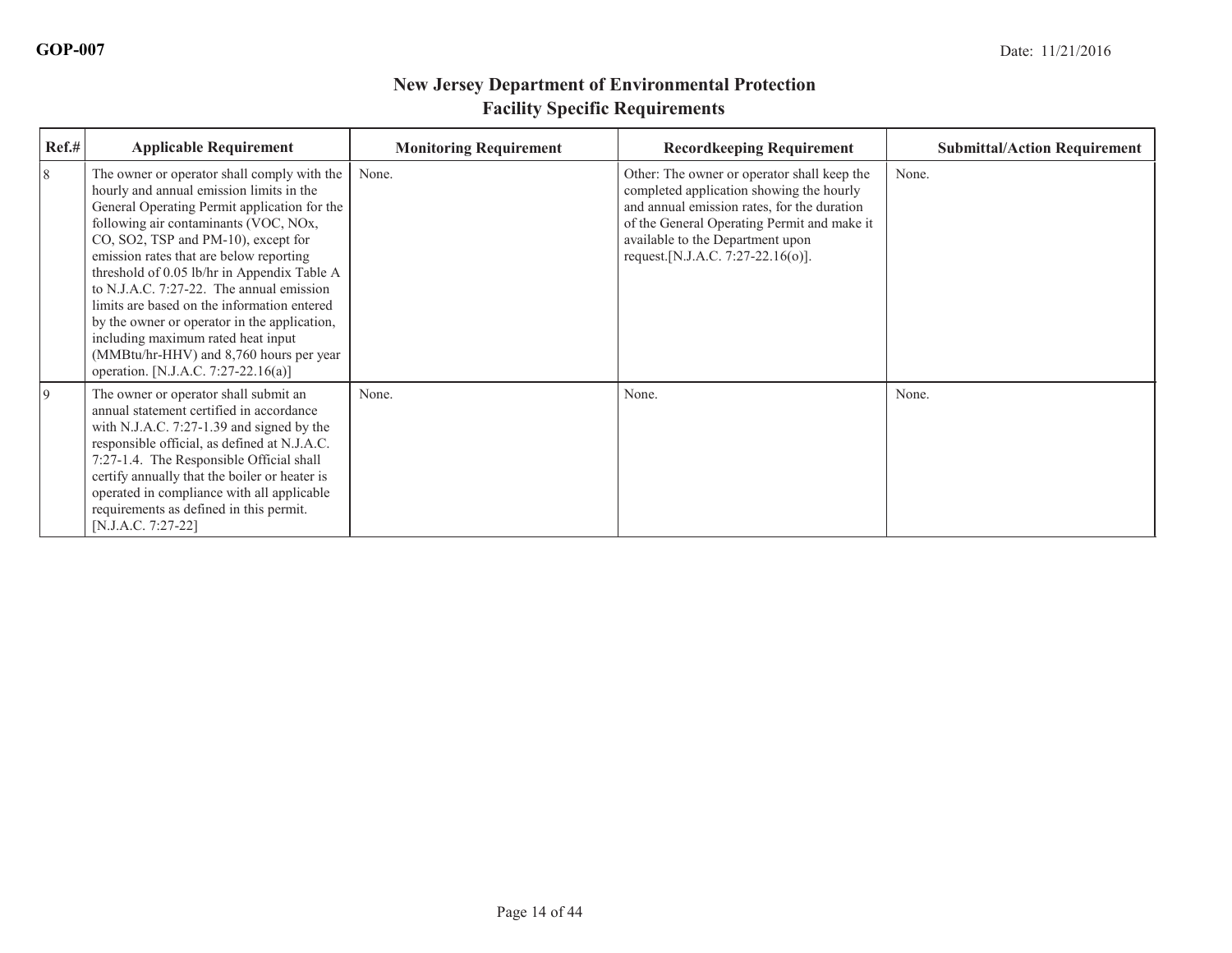| 10<br>This boiler or heater shall only be operated<br>None.<br>None.<br>Recordkeeping by manual logging of<br>on No. 2 Fuel Oil under these circumstances:<br>parameter or storing data in a computer data<br>system upon occurrence of event. The<br>1. During the performance of normal testing<br>owner or operator shall maintain on site and<br>and maintenance procedures (not exceeding<br>record the following information:<br>a combined total of 48 hours during any<br>1. For each time the boiler or heater is<br>calendar year), as recommended in writing<br>by the manufacturer and/or as required in<br>operated for an emergency:<br>writing by a Federal or State law or<br>i. Document the emergency that<br>occurred (i.e. gas curtailment);<br>regulation; or<br>ii. The date(s) of operation and the start<br>2. During a period of time in which the<br>up and shut down time;<br>iii. The total number of hours that fuel<br>supply of gaseous fuel to the boiler or heater<br>is restricted or halted for reasons beyond the<br>oil was combusted for the emergency;<br>control of the facility, such as a period of<br>iv. The name of the operator.<br>gas curtailment or supply interruption;<br>2. For each time the boiler or heater is<br>The owner or operator shall stop using fuel<br>specifically operated for testing or<br>oil in place of gas and resume using gas as<br>maintenance:<br>soon as the circumstances described above<br>i. The reason for its operation;<br>cease. [N.J.A.C. 7:27-22.16(a)]<br>ii. The date(s) of operation and the start<br>up and shut down time;<br>iii. The total operating time for testing<br>and maintenance; and<br>iv. The name of the operator.<br>The owner or operator shall maintain the<br>above records for a period no less than 5<br>years after the record was made and shall<br>make the records readily available to the<br>Department or the EPA upon request. |  |
|---------------------------------------------------------------------------------------------------------------------------------------------------------------------------------------------------------------------------------------------------------------------------------------------------------------------------------------------------------------------------------------------------------------------------------------------------------------------------------------------------------------------------------------------------------------------------------------------------------------------------------------------------------------------------------------------------------------------------------------------------------------------------------------------------------------------------------------------------------------------------------------------------------------------------------------------------------------------------------------------------------------------------------------------------------------------------------------------------------------------------------------------------------------------------------------------------------------------------------------------------------------------------------------------------------------------------------------------------------------------------------------------------------------------------------------------------------------------------------------------------------------------------------------------------------------------------------------------------------------------------------------------------------------------------------------------------------------------------------------------------------------------------------------------------------------------------------------------------------------------------------------------------------------------------------------------------------|--|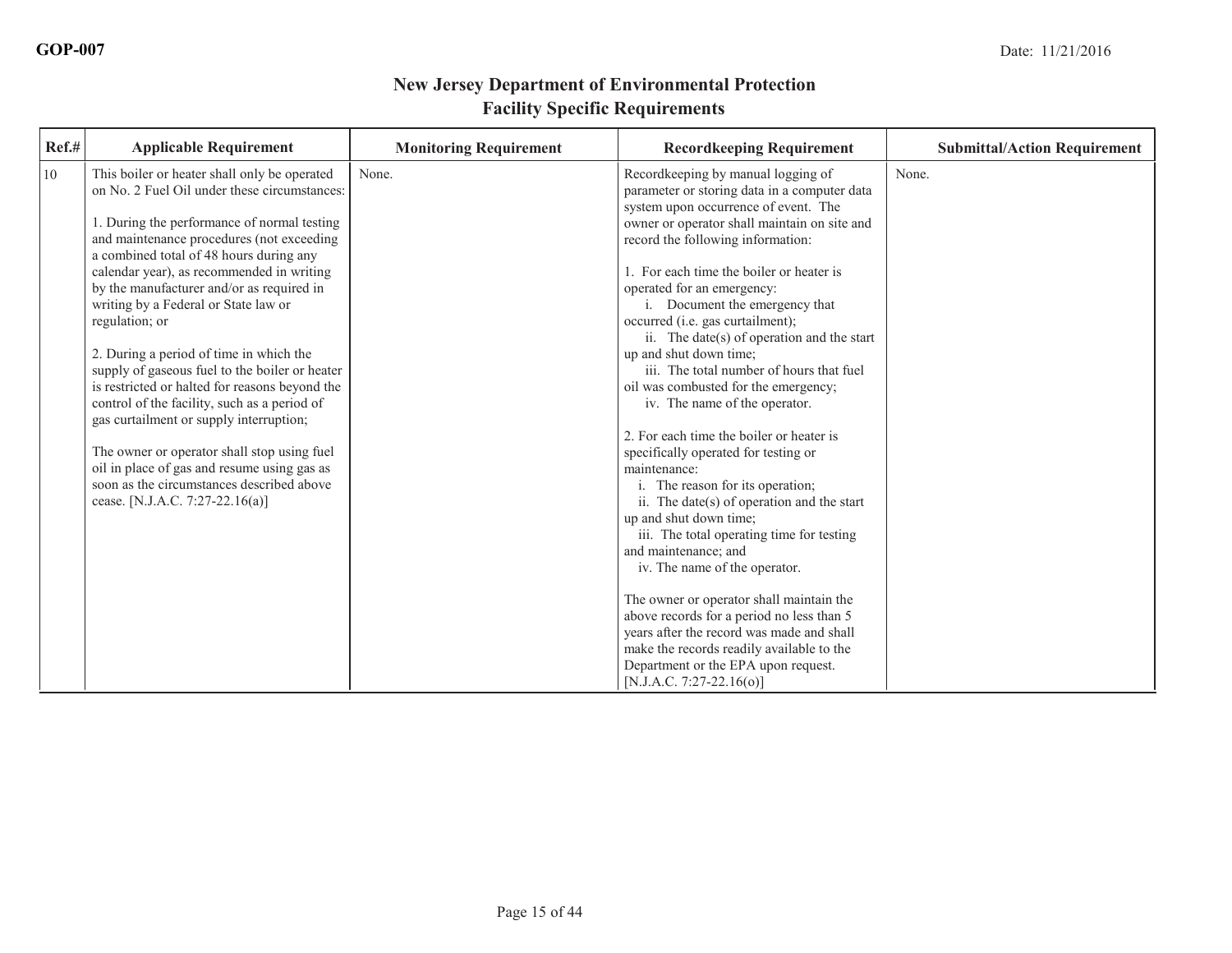| Ref.# | <b>Applicable Requirement</b>                                                                                                                                                                                                                                                                                                                                                                                                                                                                                                                                                                                                                                                                                           | <b>Monitoring Requirement</b>                                                                                                                     | <b>Recordkeeping Requirement</b>                                                                                                                                          | <b>Submittal/Action Requirement</b> |
|-------|-------------------------------------------------------------------------------------------------------------------------------------------------------------------------------------------------------------------------------------------------------------------------------------------------------------------------------------------------------------------------------------------------------------------------------------------------------------------------------------------------------------------------------------------------------------------------------------------------------------------------------------------------------------------------------------------------------------------------|---------------------------------------------------------------------------------------------------------------------------------------------------|---------------------------------------------------------------------------------------------------------------------------------------------------------------------------|-------------------------------------|
| 11    | This boiler or heater shall not be operated<br>on No. 2 Fuel Oil:<br>For normal testing and maintenance on days<br>when the Department forecasts air quality<br>anywhere in New Jersey to be "unhealthy for<br>sensitive groups," "unhealthy," or "very<br>unhealthy" as defined in the EPA's Air<br>Quality Index at http://airnow.gov/, as<br>supplemented or amended and incorporated<br>herein by reference, unless required in<br>writing by a Federal or State law or<br>regulation. Procedures for determining the<br>air quality forecasts for New Jersey are<br>available at the Department's air quality<br>permitting web site at<br>http://www.state.nj.us/dep/aqpp/aqforecast.<br>[N.J.A.C. 7:27-22.16(a)] | None.                                                                                                                                             | None.                                                                                                                                                                     | None.                               |
| 12    | Sulfur Content in Fuel $\leq$ 15 ppmw<br>$(0.0015\%$ by weight). Maximum allowable<br>sulfur content in No. 2 fuel oil or kerosene<br>shall be no more than 15 ppmw $(0.0015\%$<br>by weight). [N.J.A.C. 7:27-22.16(a)]                                                                                                                                                                                                                                                                                                                                                                                                                                                                                                 | Sulfur Content in Fuel: Monitored by review<br>of fuel delivery records per delivery<br>showing fuel sulfur content. [N.J.A.C.<br>$7:27-22.16(0)$ | Sulfur Content in Fuel: Recordkeeping by<br>invoices / bills of lading / certificate of<br>analysis per delivery fuel showing sulfur<br>content. [N.J.A.C. 7:27-22.16(o)] | None.                               |
| 13    | Sulfur Content in Fuel $\leq$ 15 ppmw<br>(0.0015% by weight). Effective July 1,<br>2016. [N.J.A.C. 7:27-9.2(b)]                                                                                                                                                                                                                                                                                                                                                                                                                                                                                                                                                                                                         | Sulfur Content in Fuel: Monitored by review<br>of fuel delivery records per delivery<br>showing fuel sulfur content. [N.J.A.C.<br>$7:27-22.16(0)$ | Sulfur Content in Fuel: Recordkeeping by<br>invoices / bills of lading / certificate of<br>analysis per delivery showing fuel sulfur<br>content. [N.J.A.C. 7:27-22.16(o)] | None.                               |
| 14    | Fuel stored in New Jersey that met the<br>applicable maximum sulfur content standard<br>of Tables 1A or 1B of N.J.A.C. 7:27-9.2 at<br>the time it was stored in New Jersey may be<br>used in New Jersey after the operative date<br>of the applicable standard in Table 1B.<br>$[N.J.A.C. 7:27-9.2(b)]$                                                                                                                                                                                                                                                                                                                                                                                                                 | None.                                                                                                                                             | None.                                                                                                                                                                     | None.                               |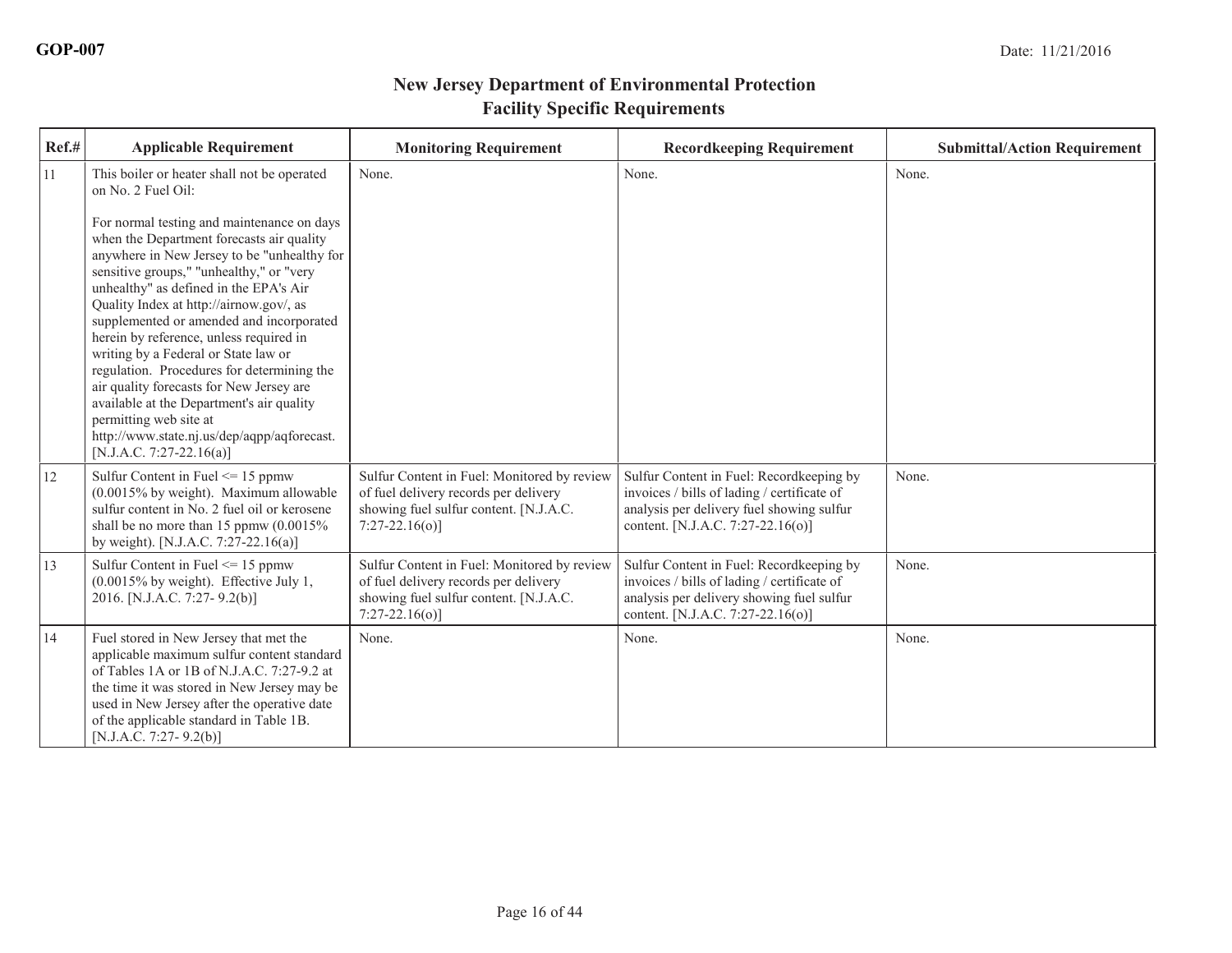**Emission Unit:**

**Boiler or Heater, greater than 1 MMBtu/hr and less than 5 MMBtu/hr**

#### **GOP-007-3 No. 2 Fuel Oil or Kerosene only based on 8,760 hours per year operation**

**Operating Scenario:**

| Ref.#          | <b>Applicable Requirement</b>                                                                                                                                                                                       | <b>Monitoring Requirement</b>                                                                                                                                                                                                                                                                                                                                                                                                                                                                                                                                                                                                                                                                                                                                                                                                                                                                                                                                                                                                                                                                                                                                                                                                                                                                                                                         | <b>Recordkeeping Requirement</b>                                                                                                                                                                                                                                                                                                                                                                                                                                                                                                                                                                                        | <b>Submittal/Action Requirement</b> |
|----------------|---------------------------------------------------------------------------------------------------------------------------------------------------------------------------------------------------------------------|-------------------------------------------------------------------------------------------------------------------------------------------------------------------------------------------------------------------------------------------------------------------------------------------------------------------------------------------------------------------------------------------------------------------------------------------------------------------------------------------------------------------------------------------------------------------------------------------------------------------------------------------------------------------------------------------------------------------------------------------------------------------------------------------------------------------------------------------------------------------------------------------------------------------------------------------------------------------------------------------------------------------------------------------------------------------------------------------------------------------------------------------------------------------------------------------------------------------------------------------------------------------------------------------------------------------------------------------------------|-------------------------------------------------------------------------------------------------------------------------------------------------------------------------------------------------------------------------------------------------------------------------------------------------------------------------------------------------------------------------------------------------------------------------------------------------------------------------------------------------------------------------------------------------------------------------------------------------------------------------|-------------------------------------|
|                | The owner or operator shall comply with all<br>conditions contained in the document<br>"General Procedures for General Operating<br>Permits", posted at<br>http://www.nj.gov/dep/aqpp. [N.J.A.C.<br>$7:27-22.16(a)$ | None.                                                                                                                                                                                                                                                                                                                                                                                                                                                                                                                                                                                                                                                                                                                                                                                                                                                                                                                                                                                                                                                                                                                                                                                                                                                                                                                                                 | None.                                                                                                                                                                                                                                                                                                                                                                                                                                                                                                                                                                                                                   | None.                               |
| $\overline{2}$ | No visible emissions exclusive of condensed<br>water vapor, except for no more than 3<br>minutes in any consecutive 30-minute<br>period. [N.J.A.C. 7:27-3.2(a)] and [N.J.A.C.<br>7:27-3.2(c)]                       | Monitored by visual determination each<br>month during operation. Conduct visual<br>opacity inspections during daylight hours to<br>identify if the stack has visible emissions,<br>other than condensed water vapor. Select an<br>observation position enabling clear view of<br>emission point(s), minimum 15 feet away<br>without sunlight shining directly into the<br>eyes. Observe for a minimum duration of 30<br>minutes. Clock observation with two<br>stopwatches starting the 1st watch at the<br>commencement of the 30-minute<br>observation period and starting and stopping<br>the 2nd watch every time visible emissions<br>are first seen and when they cease, and<br>record the observation. If visible emissions<br>are observed for more than 3 minutes in the<br>30-consecutive minutes:<br>(1) Verify the equipment and/or control<br>device causing visible emissions is operating<br>according to manufacturer's specifications.<br>If it is not operating properly, take<br>corrective action immediately to eliminate<br>the excess emissions. (2) If the opacity<br>problem is not corrected within 24 hours,<br>perform a check via a certified opacity<br>reader, in accordance with N.J.A.C.<br>7:27B-2. Conduct such test each day until<br>the opacity problem is successfully<br>corrected. [N.J.A.C. 7:27-22.16(o)] | Recordkeeping by manual logging of<br>parameter or storing data in a computer data<br>system each month during operation. Record<br>and retain the following:<br>(1) Date and time of inspection;<br>(2) Emission Point number;<br>(3) Operational status of equipment:<br>(4) Observed results and conclusions:<br>(5) Description of corrective action taken if<br>needed;<br>(6) Date and time opacity problem was<br>solved, if applicable;<br>(7) Required observation data according to<br>N.J.A.C. 7:27B-2.5, if conducted; and<br>$(8)$ Name of person $(s)$ conducting<br>inspection. [N.J.A.C. 7:27-22.16(o)] | None.                               |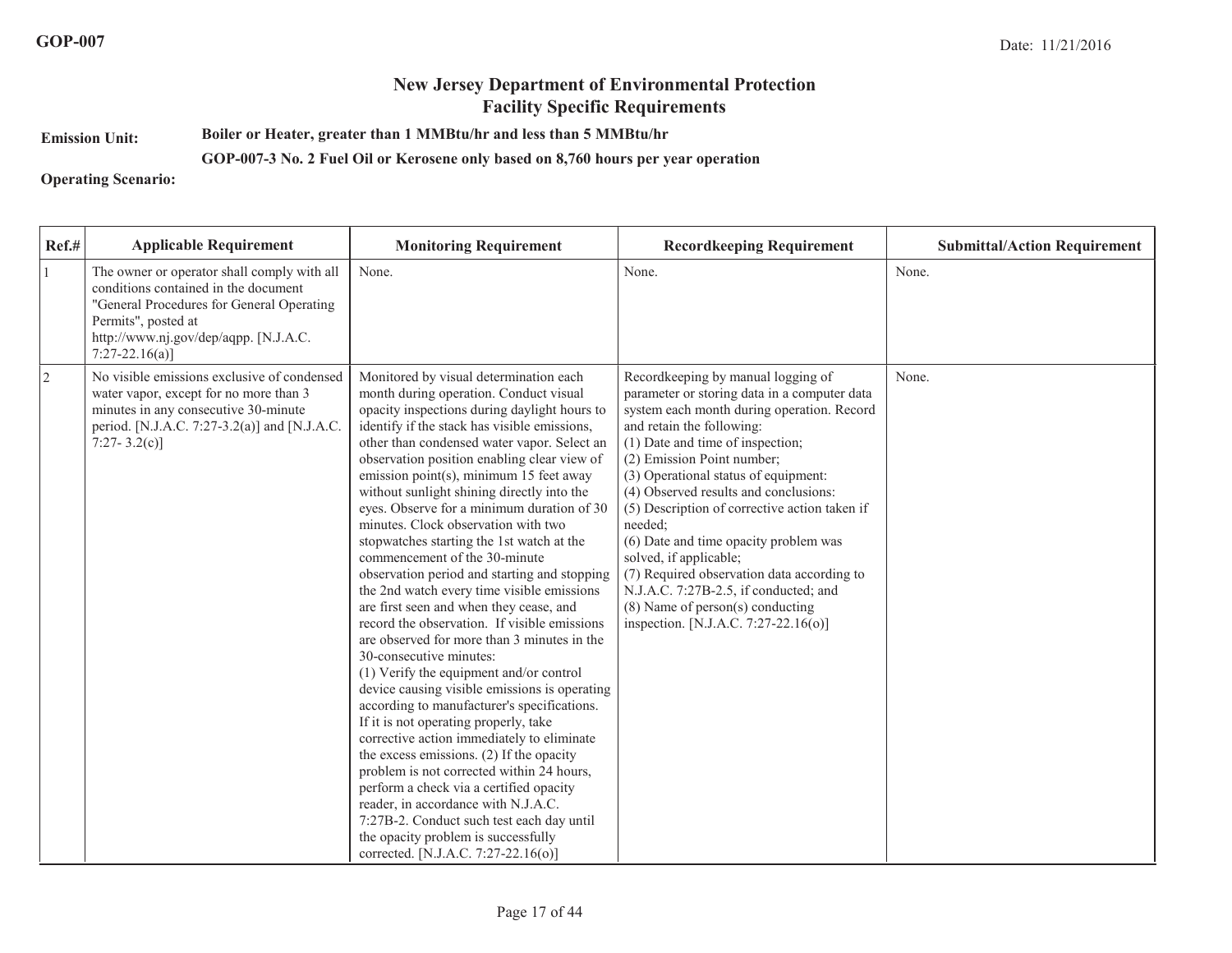| Ref.#          | <b>Applicable Requirement</b>                                                                                                                                                                                                                                                                         | <b>Monitoring Requirement</b>                                                                                                                     | <b>Recordkeeping Requirement</b>                                                                                                                                          | <b>Submittal/Action Requirement</b> |
|----------------|-------------------------------------------------------------------------------------------------------------------------------------------------------------------------------------------------------------------------------------------------------------------------------------------------------|---------------------------------------------------------------------------------------------------------------------------------------------------|---------------------------------------------------------------------------------------------------------------------------------------------------------------------------|-------------------------------------|
| 3              | Particulate emission limit from the<br>combustion of fuel based on the rated heat<br>input of source. [N.J.A.C. 7:27-4.2(a)]                                                                                                                                                                          | None.                                                                                                                                             | None.                                                                                                                                                                     | None.                               |
| $\overline{4}$ | Sulfur Content in Fuel $\leq$ 15 ppmw<br>(0.0015% by weight). Maximum allowable<br>sulfur content in No. 2 fuel oil or kerosene<br>shall be no more than 15 ppmw $(0.0015\%$<br>by weight). [N.J.A.C. 7:27-22.16(a)]                                                                                  | Sulfur Content in Fuel: Monitored by review<br>of fuel delivery records per delivery<br>showing fuel sulfur content. [N.J.A.C.<br>$7:27-22.16(o)$ | Sulfur Content in Fuel: Recordkeeping by<br>invoices / bills of lading / certificate of<br>analysis per delivery fuel showing sulfur<br>content. [N.J.A.C. 7:27-22.16(o)] | None.                               |
| 5              | Sulfur Content in Fuel $\leq$ 15 ppmw<br>$(0.0015\%$ by weight). Effective July 1,<br>2016. [N.J.A.C. 7:27-9.2(b)]                                                                                                                                                                                    | Sulfur Content in Fuel: Monitored by review<br>of fuel delivery records per delivery<br>showing fuel sulfur content. [N.J.A.C.<br>$7:27-22.16(o)$ | Sulfur Content in Fuel: Recordkeeping by<br>invoices / bills of lading / certificate of<br>analysis per delivery showing fuel sulfur<br>content. [N.J.A.C. 7:27-22.16(o)] | None.                               |
| 6              | Fuel stored in New Jersey that met the<br>applicable maximum sulfur content standard<br>of Tables 1A or 1B of N.J.A.C. 7:27-9.2 at<br>the time it was stored in New Jersey may be<br>used in New Jersey after the operative date<br>of the applicable standard in Table 1B.<br>[N.J.A.C. 7:27-9.2(b)] | None.                                                                                                                                             | None.                                                                                                                                                                     | None.                               |
| $\overline{7}$ | Boiler or Heater fuel limited to No. 2 fuel<br>oil or kerosene. [N.J.A.C. 7:27-22.16(a)]                                                                                                                                                                                                              | None.                                                                                                                                             | None.                                                                                                                                                                     | None.                               |
| $\sqrt{8}$     | Maximum Gross Heat Input: (HHV) from<br>general operating permit application.<br>[N.J.A.C. 7:27-22.16(a)]                                                                                                                                                                                             | None.                                                                                                                                             | Other: Keep records showing maximum heat<br>input rate.[N.J.A.C. 7:27-22.16(o)].                                                                                          | None.                               |
| 9              | No. 2 Fuel Oil or Kerosene Usage: The<br>maximum No. 2 Fuel Oil or Kerosene usage<br>(MGal) per calendar year from the general<br>operating permit application. [N.J.A.C.<br>$7:27-22.16(a)$                                                                                                          | None.                                                                                                                                             | None.                                                                                                                                                                     | None.                               |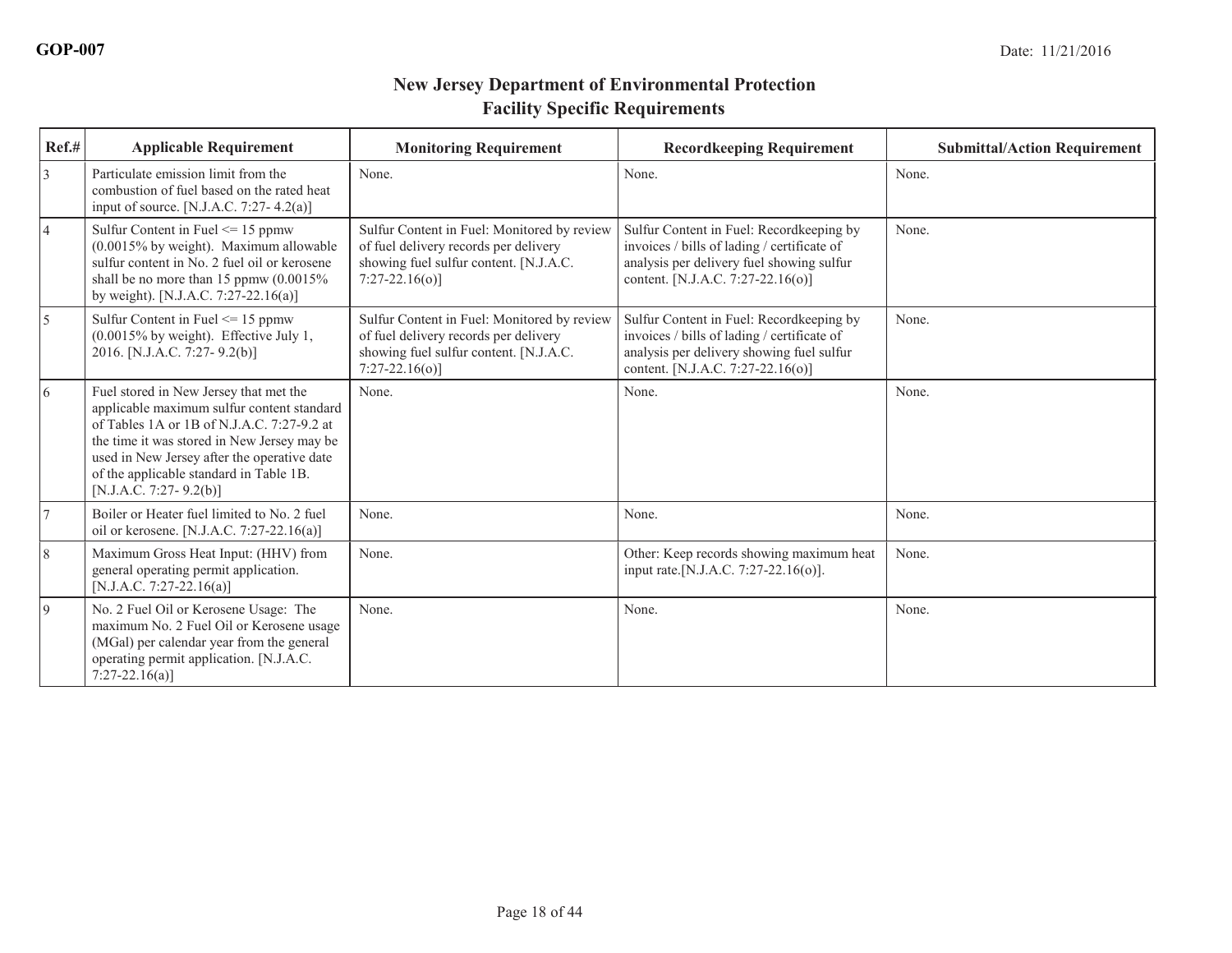| Ref.# | <b>Applicable Requirement</b>                                                                                                                                                                                                                                                                                                                                                                                                                                                                                                                                                                                                                                                                    | <b>Monitoring Requirement</b> | <b>Recordkeeping Requirement</b>                                                                                                                                                                                                                                | <b>Submittal/Action Requirement</b> |
|-------|--------------------------------------------------------------------------------------------------------------------------------------------------------------------------------------------------------------------------------------------------------------------------------------------------------------------------------------------------------------------------------------------------------------------------------------------------------------------------------------------------------------------------------------------------------------------------------------------------------------------------------------------------------------------------------------------------|-------------------------------|-----------------------------------------------------------------------------------------------------------------------------------------------------------------------------------------------------------------------------------------------------------------|-------------------------------------|
| 10    | The owner or operator shall comply with the<br>hourly and annual emission limits in the<br>General Operating Permit application for the<br>following air contaminants (VOC, NOx,<br>CO, SO2, TSP and PM10), except for<br>emission rates that are below reporting<br>threshold of 0.05 lb/hr in Appendix Table A<br>to N.J.A.C. 7:27-22. The annual emission<br>limits are based on the information entered<br>by the owner or operator in the application,<br>including maximum rated heat input<br>(MMBtu/hr-HHV) and 8,760 hours per year<br>operation. [N.J.A.C. 7:27-22.16(a)]                                                                                                              | None.                         | Other: The owner or operator shall keep the<br>completed application showing the hourly<br>and annual emission rates, for the duration<br>of the General Operating Permit and make it<br>available to the Department upon<br>request. [N.J.A.C. 7:27-22.16(o)]. | None.                               |
| 11    | The owner or operator shall submit an<br>annual statement certified in accordance<br>with N.J.A.C. 7:27-1.39 and signed by the<br>responsible official, as defined at N.J.A.C.<br>7:27-1.4. The Responsible Official shall<br>certify annually that the boiler or heater is<br>operated in compliance with all applicable<br>requirements as defined in this permit.<br>[N.J.A.C. 7:27-22]                                                                                                                                                                                                                                                                                                       | None.                         | None.                                                                                                                                                                                                                                                           | None.                               |
| 12    | No owner or operator of an affected boiler<br>subject to the provisions of MACT Subpart<br>A in 40 CFR 63 shall build, erect, install, or<br>use any article, machine, equipment, or<br>process to conceal an emission that would<br>otherwise constitute noncompliance with a<br>relevant standard. Such concealment<br>includes, but is not limited to: (1) The use<br>of diluents to achieve compliance with a<br>relevant standard based on the concentration<br>of a pollutant in the effluent discharged to<br>the atmosphere; (2) The use of gaseous<br>diluents to achieve compliance with a<br>relevant standard for visible emissions.<br>(MACT Subpart A) $[40 \text{ CFR } 63.4(b)]$ | None.                         | None.                                                                                                                                                                                                                                                           | None.                               |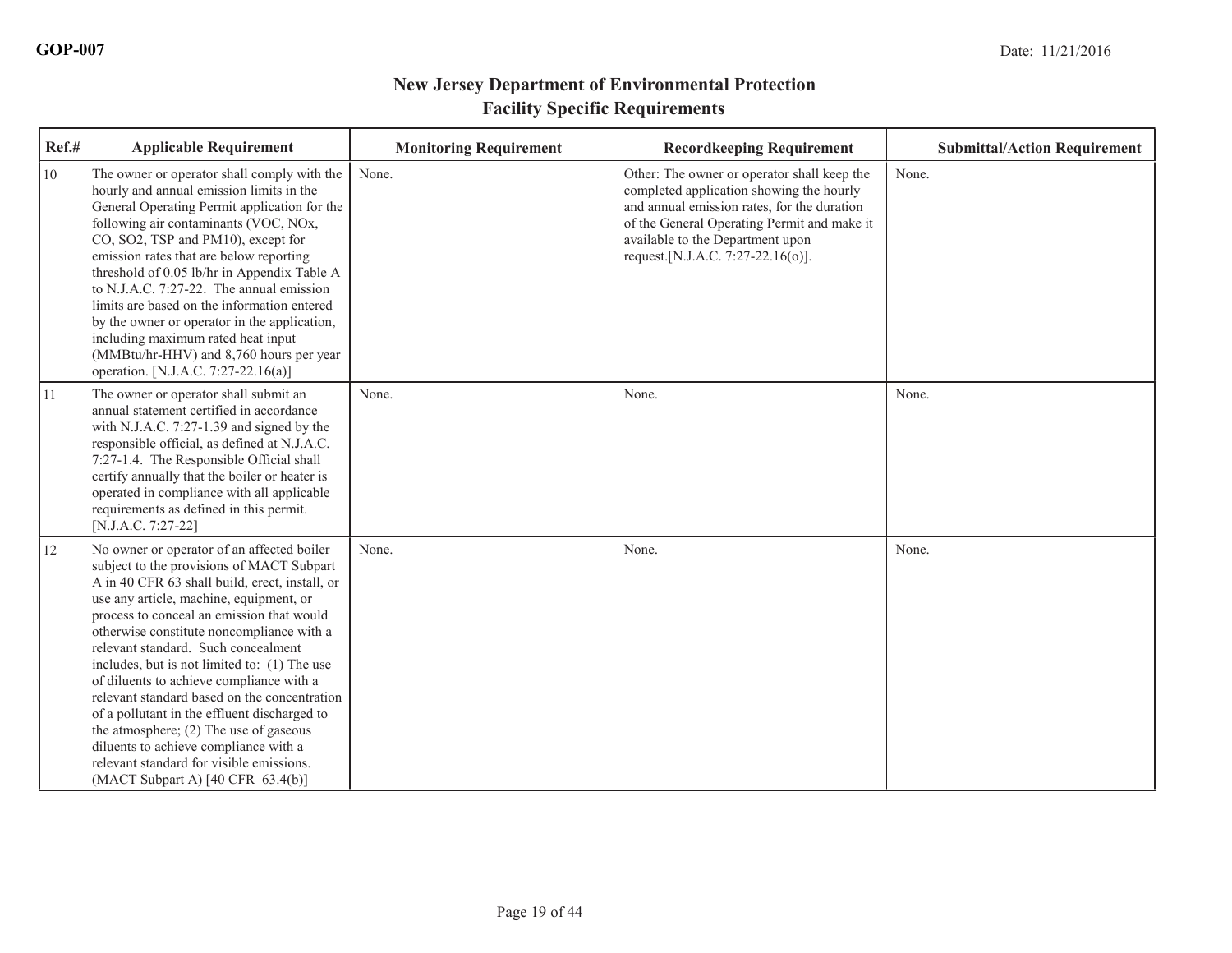| $Ref.$ # | <b>Applicable Requirement</b>                                                                                                                                                                                                                                                                                                                   | <b>Monitoring Requirement</b> | <b>Recordkeeping Requirement</b>                                                                                                                                                                                                                                                                                                                                                                                                                                                                                                                                                                                                                                                                                                                                                                   | <b>Submittal/Action Requirement</b>                                                                                                                                                                                                                               |
|----------|-------------------------------------------------------------------------------------------------------------------------------------------------------------------------------------------------------------------------------------------------------------------------------------------------------------------------------------------------|-------------------------------|----------------------------------------------------------------------------------------------------------------------------------------------------------------------------------------------------------------------------------------------------------------------------------------------------------------------------------------------------------------------------------------------------------------------------------------------------------------------------------------------------------------------------------------------------------------------------------------------------------------------------------------------------------------------------------------------------------------------------------------------------------------------------------------------------|-------------------------------------------------------------------------------------------------------------------------------------------------------------------------------------------------------------------------------------------------------------------|
| 13       | The owner and operator of an affected boiler<br>must not use fragmentation or phasing of<br>reconstruction activities (i.e., intentionally<br>dividing reconstruction into multiple parts<br>for purposes of avoiding new source<br>requirements) to avoid becoming subject to<br>new source requirements. (MACT Subpart<br>A) [40 CFR 63.4(c)] | None.                         | None.                                                                                                                                                                                                                                                                                                                                                                                                                                                                                                                                                                                                                                                                                                                                                                                              | None.                                                                                                                                                                                                                                                             |
| 14       | The owner or operator of an affected boiler<br>shall conduct monitoring as specified in the<br>relevant standard, unless otherwise specified<br>by the Administrator. (MACT Subpart A)<br>$[40 \text{ CFR } 63.8(b)(1)]$                                                                                                                        | None.                         | None.                                                                                                                                                                                                                                                                                                                                                                                                                                                                                                                                                                                                                                                                                                                                                                                              | None.                                                                                                                                                                                                                                                             |
| 15       | The owner or operator of an affected boiler<br>shall notify the Administrator that the source<br>becomes subject to a relevant standard. The<br>notification shall include the information as<br>specified in 40 CFR $63.9(b)(2)$ . (MACT<br>Subpart A) [40 CFR 63.9(b)(2)]                                                                     | None.                         | Other: The owner or operator of an affected<br>source subject to the provisions of this part<br>shall maintain files of all information<br>(including all reports and notifications)<br>required by this part recorded in a form<br>suitable and readily available for expeditious<br>inspection and review. The files shall be<br>retained for at least 5 years following the<br>date of each occurrence, measurement,<br>maintenance, corrective action, report, or<br>record. At a minimum, the most recent 2<br>years of data shall be retained on site. The<br>remaining 3 years of data may be retained<br>off site. Such files may be maintained on<br>microfilm, on a computer, on computer<br>floppy disks, on magnetic tape disks, or on<br>microfiche. $[40 \text{ CFR } 63.10(b)(1)].$ | Submit notification: As per the approved<br>schedule. Within 120 calendar days after<br>the source becomes subject to the relevant<br>standard, if initial startup of the affected<br>source is before the effective date of the<br>standard. [40 CFR 63.9(b)(2)] |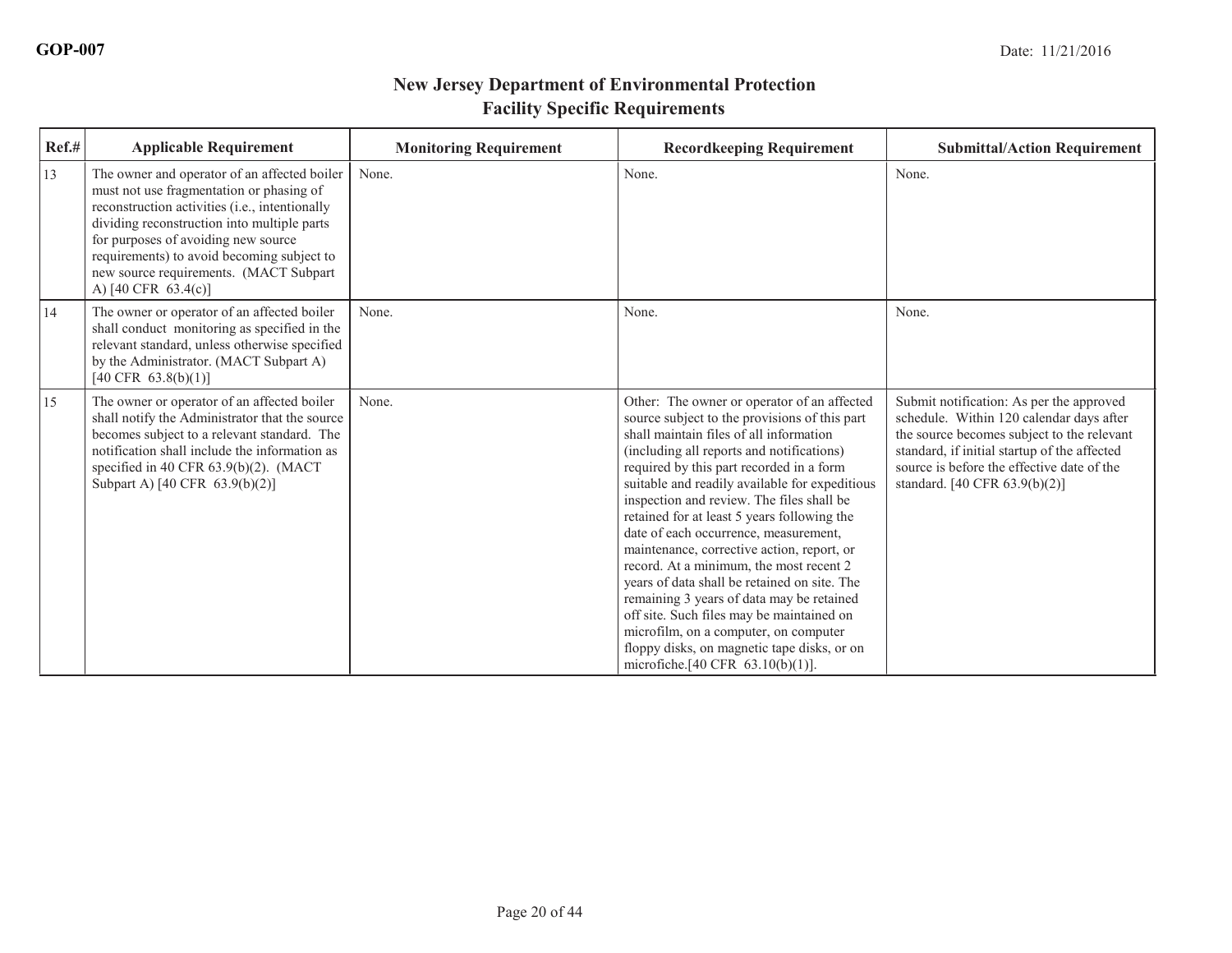| Ref.# | <b>Applicable Requirement</b>                                                                                                                                                                                                                                                                                                                                                                                                                                                                                                                                                                                                                                                                                               | <b>Monitoring Requirement</b> | <b>Recordkeeping Requirement</b>                                                                                                                                                                                                                                                                                                                                                                                                                                                                                                                                                                                                                                                                                                                                                          | <b>Submittal/Action Requirement</b>                                                                                                                                                                                                              |
|-------|-----------------------------------------------------------------------------------------------------------------------------------------------------------------------------------------------------------------------------------------------------------------------------------------------------------------------------------------------------------------------------------------------------------------------------------------------------------------------------------------------------------------------------------------------------------------------------------------------------------------------------------------------------------------------------------------------------------------------------|-------------------------------|-------------------------------------------------------------------------------------------------------------------------------------------------------------------------------------------------------------------------------------------------------------------------------------------------------------------------------------------------------------------------------------------------------------------------------------------------------------------------------------------------------------------------------------------------------------------------------------------------------------------------------------------------------------------------------------------------------------------------------------------------------------------------------------------|--------------------------------------------------------------------------------------------------------------------------------------------------------------------------------------------------------------------------------------------------|
| 16    | After a title V permit has been issued, the<br>owner or operator shall comply with all<br>requirements for compliance status reports<br>contained in the source's title V permit,<br>including reports required under 40 CFR 63.<br>After a title V permit has been issued to the<br>owner or operator of an affected source, and<br>each time a notification of compliance status<br>is required under this part, the owner or<br>operator of such source shall submit the<br>notification of compliance status to the<br>appropriate permitting authority following<br>completion of the relevant compliance<br>demonstration activity specified in the<br>relevant standard. (MACT Subpart A) [40]<br>CFR $63.9(h)(3)$ ] | None.                         | Other: The owner or operator of an affected<br>source subject to the provisions of this part<br>shall maintain files of all information<br>(including all reports and notifications)<br>required by this part recorded in a form<br>suitable and readily available for expeditious<br>inspection and review. The files shall be<br>retained for at least 5 years following the<br>date of each occurrence, measurement,<br>maintenance, corrective action, report, or<br>record. At a minimum, the most recent 2<br>vears of data shall be retained on site. The<br>remaining 3 years of data may be retained<br>off site. Such files may be maintained on<br>microfilm, on a computer, on computer<br>floppy disks, on magnetic tape disks, or on<br>microfiche.[40 CFR $63.10(b)(1)$ ]. | Submit notification: As per the approved<br>schedule. The notification shall be sent<br>before the close of business on the 60th day<br>following the completion of the relevant<br>compliance demonstration to NJDEP. [40<br>CFR $63.9(h)(3)$ ] |
| 17    | The owner or operator of an affected boiler<br>shall submit all information required under<br>40 CFR 63 to the Regional Enforcement<br>Office of NJDEP. In addition, per 40 CFR<br>$63.9(a)(4)(ii)$ , the owner or operator shall<br>send a copy of each report submitted to<br>NJDEP under 40 CFR 63 to Director,<br>Division of Enforcement and Compliance<br>Assistance, USEPA Region 2, 290<br>Broadway, New York, NY 10007-1866.<br>(MACT Subpart A) [40 CFR<br>$63.10(a)(4)(ii)$ ]                                                                                                                                                                                                                                    | None.                         | Other: The owner or operator of an affected<br>source subject to the provisions of this part<br>shall maintain files of all information<br>(including all reports and notifications)<br>required by this part recorded in a form<br>suitable and readily available for expeditious<br>inspection and review. The files shall be<br>retained for at least 5 years following the<br>date of each occurrence, measurement,<br>maintenance, corrective action, report, or<br>record. At a minimum, the most recent 2<br>years of data shall be retained on site. The<br>remaining 3 years of data may be retained<br>off site. Such files may be maintained on<br>microfilm, on a computer, on computer<br>floppy disks, on magnetic tape disks, or on<br>microfiche.[40 CFR $63.10(b)(1)$ ]. | Other (provide description): As per the<br>approved schedule. Submit reports and<br>notifications as required by 40 CFR 63 to<br>EPA Region 2 and NJDEP. [40 CFR<br>$63.13(b)$ ]                                                                 |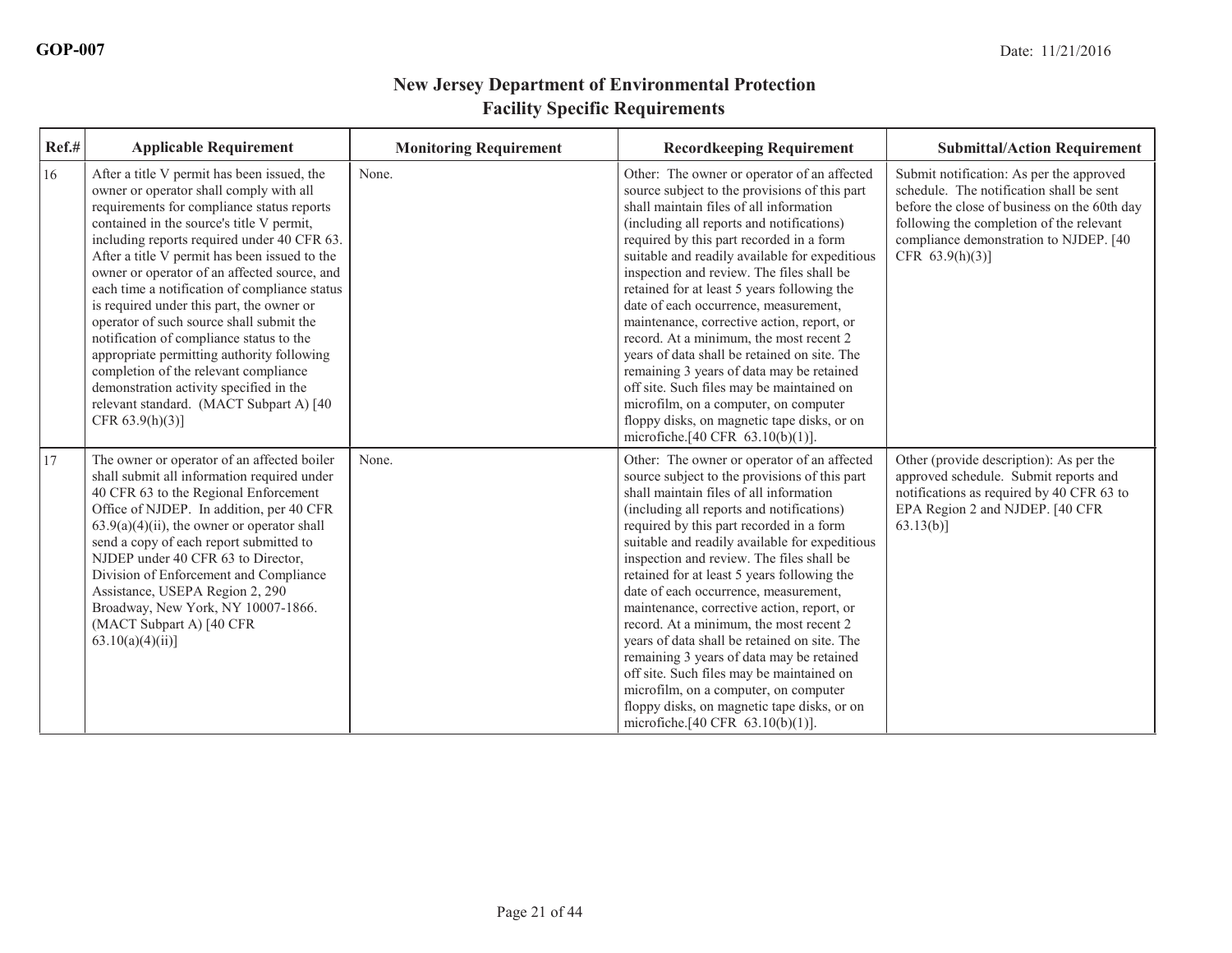| Ref.# | <b>Applicable Requirement</b>                                                                                                                                                                                                                                                                             | <b>Monitoring Requirement</b> | <b>Recordkeeping Requirement</b>                                                                                                                                                                                                                                                                                                                                                                                                                                                                                                                                                                                                                                                                                                | <b>Submittal/Action Requirement</b> |
|-------|-----------------------------------------------------------------------------------------------------------------------------------------------------------------------------------------------------------------------------------------------------------------------------------------------------------|-------------------------------|---------------------------------------------------------------------------------------------------------------------------------------------------------------------------------------------------------------------------------------------------------------------------------------------------------------------------------------------------------------------------------------------------------------------------------------------------------------------------------------------------------------------------------------------------------------------------------------------------------------------------------------------------------------------------------------------------------------------------------|-------------------------------------|
| 18    | The owner or operator at all times must<br>operate and maintain an affected boiler,<br>including associated air pollution control<br>equipment, in a manner consistent with<br>safety and good air pollution control<br>practices for minimizing emissions. (MACT<br>Subpart JJJJJJ) [40 CFR 63.11205(a)] | None.                         | Recordkeeping by manual logging of<br>parameter or storing data in a computer data<br>system upon occurrence of event. The<br>owner or operator shall keep records of the<br>occurrence and duration of each malfunction<br>of the boiler, or of the associated air<br>pollution control and monitoring equipment.<br>The owner or operator shall keep records of<br>actions taken during periods of malfunction<br>to minimize emissions in accordance with<br>the general duty to minimize emissions in 40<br>CFR 63.11205(a), including corrective<br>actions to restore the malfunctioning boiler,<br>air pollution control, or monitoring<br>equipment to its normal or usual manner of<br>operation. [40 CFR 63.11225(c)] | None.                               |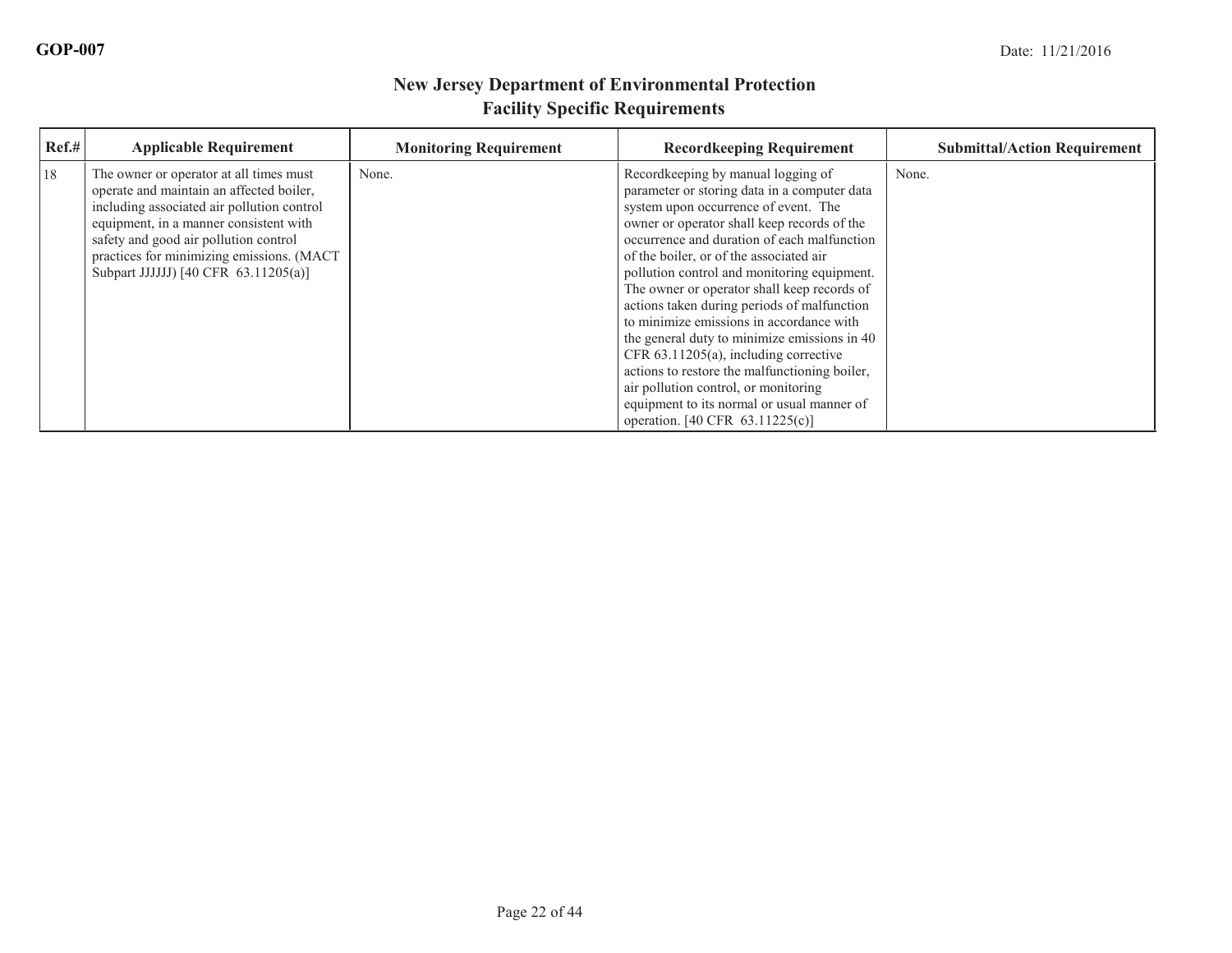| Ref.# | <b>Applicable Requirement</b>                                                                                                                                                                                                                                                                                                                                                                                                                                                                                                                                                                                                                                                                                                                                                                                                                                                                                                                                                                                                                                                                                                                                                                                                                                                                                                                                                                                                                                                                                                                                                                                                              | <b>Monitoring Requirement</b>                                                                                                                                                                                                                                                                                                                                                                                                                                                                                       | <b>Recordkeeping Requirement</b>                                                                                                                                                                                                                                                                                                                                                                                                                                                                                                                                                                                                                                                                                                                                                                                                                                                                                                                                                                                                                                                                                                                                                                                                                                                  | <b>Submittal/Action Requirement</b>                                                                                                                                                                                                                                                                             |
|-------|--------------------------------------------------------------------------------------------------------------------------------------------------------------------------------------------------------------------------------------------------------------------------------------------------------------------------------------------------------------------------------------------------------------------------------------------------------------------------------------------------------------------------------------------------------------------------------------------------------------------------------------------------------------------------------------------------------------------------------------------------------------------------------------------------------------------------------------------------------------------------------------------------------------------------------------------------------------------------------------------------------------------------------------------------------------------------------------------------------------------------------------------------------------------------------------------------------------------------------------------------------------------------------------------------------------------------------------------------------------------------------------------------------------------------------------------------------------------------------------------------------------------------------------------------------------------------------------------------------------------------------------------|---------------------------------------------------------------------------------------------------------------------------------------------------------------------------------------------------------------------------------------------------------------------------------------------------------------------------------------------------------------------------------------------------------------------------------------------------------------------------------------------------------------------|-----------------------------------------------------------------------------------------------------------------------------------------------------------------------------------------------------------------------------------------------------------------------------------------------------------------------------------------------------------------------------------------------------------------------------------------------------------------------------------------------------------------------------------------------------------------------------------------------------------------------------------------------------------------------------------------------------------------------------------------------------------------------------------------------------------------------------------------------------------------------------------------------------------------------------------------------------------------------------------------------------------------------------------------------------------------------------------------------------------------------------------------------------------------------------------------------------------------------------------------------------------------------------------|-----------------------------------------------------------------------------------------------------------------------------------------------------------------------------------------------------------------------------------------------------------------------------------------------------------------|
| 19    | If the boiler was constructed on or before<br>June 4, 2010, the owner or operator shall<br>conduct the initial tune-up no later than<br>March 21, 2014. Subsequent tune-ups must<br>be conducted no more than 61 months after<br>the previous tune-up. The tune-ups shall be<br>conducted, as required in Table 2 to 40 CFR<br>Part 63, Subpart JJJJJJ, and in accordance<br>with 40 CFR 63.11223(b) as follows:<br>(1) As applicable, inspect the burner, and<br>clean or replace any components of the<br>burner as necessary. The burner inspection<br>may be delayed until the next scheduled unit<br>shutdown, but at least once every 72 months.<br>(2) Inspect the flame pattern, as applicable,<br>and adjust the burner as necessary to<br>optimize the flame pattern. The adjustment<br>should be consistent with the manufacturer's<br>specifications, if available.<br>(3) Inspect the system controlling the<br>air-to-fuel ratio, as applicable, and ensure<br>that it is correctly calibrated and functioning<br>properly. The inspection may be delayed<br>until the next scheduled unit shutdown, but<br>at least once every 72 months.<br>(4) Optimize total emissions of carbon<br>monoxide. This optimization should be<br>consistent with the manufacturer's<br>specifications, if available, and with any<br>nitrogen oxide requirement to which the unit<br>is subject.<br>As per 40 CFR 63.11223(b)(7), if the unit is<br>not operating on the required date for a<br>tune-up, the tune-up must be conducted<br>within 30 days of startup.(MACT Subpart<br>JJJJJJ) [40 CFR 63.11214(b)] and [40 CFR<br>63.11223(e) | Monitored by periodic emission monitoring<br>once initially and once every 5 years.<br>Measure the concentrations in the effluent<br>stream of carbon monoxide (CO) in parts<br>per million, by volume, and oxygen in<br>volume percent, before and after the<br>adjustments are made (measurements may<br>be either on a dry or wet basis, as long as it<br>is the same basis before and after the<br>adjustments are made). Measurements may<br>be taken using a portable CO analyzer. [40<br>CFR 63.11223(b)(5)] | Recordkeeping by manual logging of<br>parameter or storing data in a computer data<br>system once initially and once every 5 years.<br>The owner or operator shall keep the<br>following records for a period of 5 years<br>following the date of each recorded action.<br>Per 40 CFR $63.1125(c)(2)(i)$ records<br>identifying each boiler, the date of tune-up,<br>the procedures followed for tune-ups and the<br>manufacturer's specifications to which the<br>boiler was tuned.<br>Per 40 CFR 63.11223(b)(6), the owner or<br>operator must maintain a report containing<br>the following information on site:<br>(i) The concentrations of CO in the effluent<br>stream in parts per million, by volume, and<br>oxygen in volume percent, measured at high<br>fire or typical operating load, before and<br>after the tune-up of the boiler.<br>(ii) A description of any corrective actions<br>taken as a part of the tune-up of the boiler.<br>(iii) The type and amount of fuel used over<br>the 12 months prior to the tune-up of the<br>boiler, but only if the unit was physically<br>and legally capable of using more than one<br>type of fuel during that period. Units sharing<br>a fuel meter may estimate the fuel use by<br>each unit. [40 CFR 63.11225(c)(2)] | Submit notification: Once initially. Submit<br>a Notification of Compliance status by July<br>19, 2014 electronically using the<br>Compliance and Emissions Data Reporting<br>Interface (CEDRI) that is accessed through<br>EPA's Central Data Exchange (CDX)<br>(www.epa.gov/cdx). [40 CFR 63.11225(a)<br>(4)] |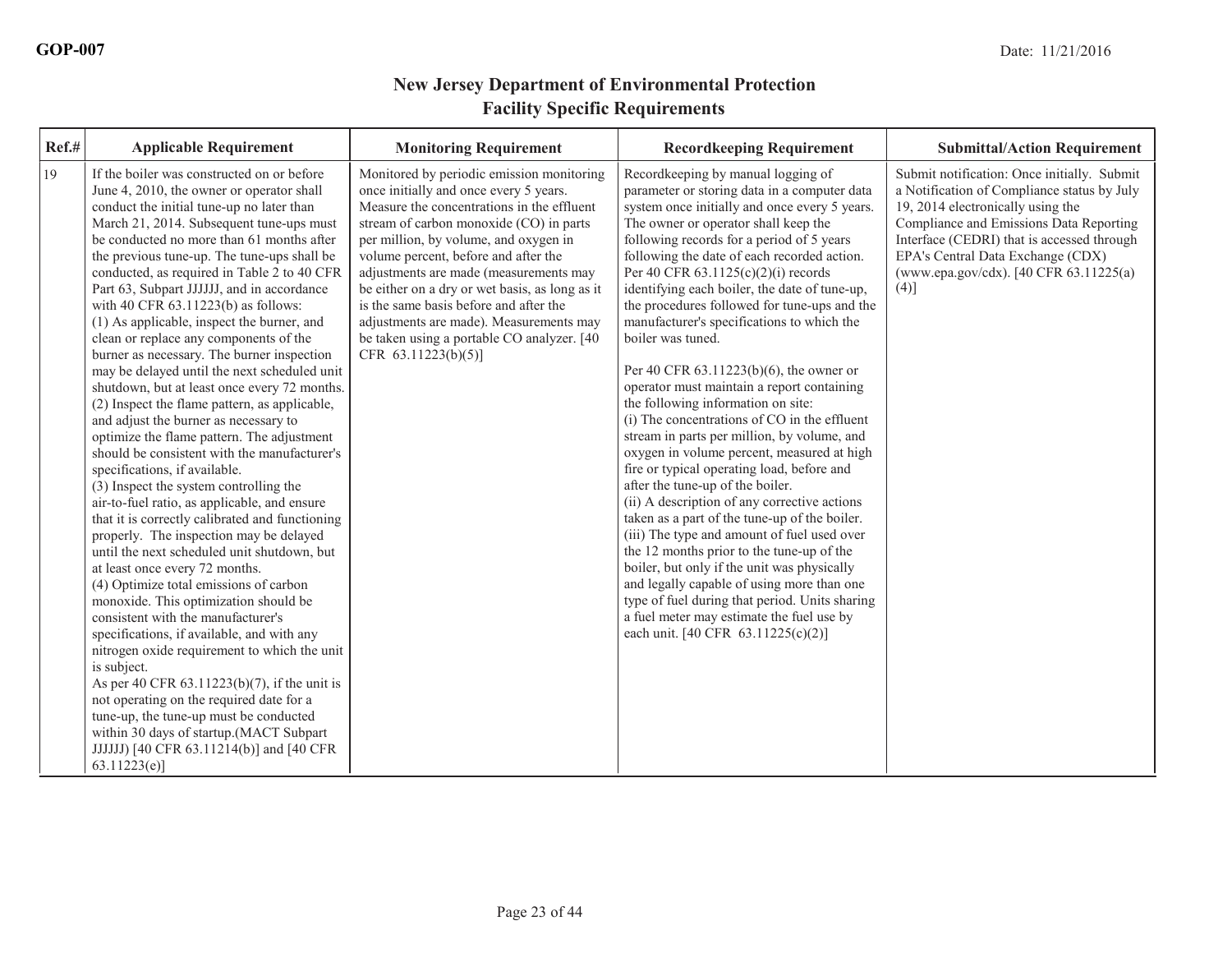| Ref.# | <b>Applicable Requirement</b>                                                                                                                                                                                                                                                                                                                                                                                                                                                                                                                                                                                                                                                                                                                                                                                                                                                                                                                                                                                                                                                                                                                                                                                                                                                                                                                                                                                                                                                                                                                                                                                   | <b>Monitoring Requirement</b>                                                                                                                                                                                                                                                                                                                                                                                                                                                                            | <b>Recordkeeping Requirement</b>                                                                                                                                                                                                                                                                                                                                                                                                                                                                                                                                                                                                                                                                                                                                                                                                                                                                                                                                                                                                                                                                                                                                                                                                                                       | <b>Submittal/Action Requirement</b> |
|-------|-----------------------------------------------------------------------------------------------------------------------------------------------------------------------------------------------------------------------------------------------------------------------------------------------------------------------------------------------------------------------------------------------------------------------------------------------------------------------------------------------------------------------------------------------------------------------------------------------------------------------------------------------------------------------------------------------------------------------------------------------------------------------------------------------------------------------------------------------------------------------------------------------------------------------------------------------------------------------------------------------------------------------------------------------------------------------------------------------------------------------------------------------------------------------------------------------------------------------------------------------------------------------------------------------------------------------------------------------------------------------------------------------------------------------------------------------------------------------------------------------------------------------------------------------------------------------------------------------------------------|----------------------------------------------------------------------------------------------------------------------------------------------------------------------------------------------------------------------------------------------------------------------------------------------------------------------------------------------------------------------------------------------------------------------------------------------------------------------------------------------------------|------------------------------------------------------------------------------------------------------------------------------------------------------------------------------------------------------------------------------------------------------------------------------------------------------------------------------------------------------------------------------------------------------------------------------------------------------------------------------------------------------------------------------------------------------------------------------------------------------------------------------------------------------------------------------------------------------------------------------------------------------------------------------------------------------------------------------------------------------------------------------------------------------------------------------------------------------------------------------------------------------------------------------------------------------------------------------------------------------------------------------------------------------------------------------------------------------------------------------------------------------------------------|-------------------------------------|
| 20    | If the boiler was constructed after June 4,<br>2010, the owner or operator shall conduct<br>tune-up once in 5-years. The first tune-up<br>shall be conducted no later than 61 months<br>after the boiler initial startup. The tune-ups<br>shall be conducted, as required in Table 2 to<br>40 CFR Part 63, Subpart JJJJJJ, and in<br>accordance with 40 CFR 63.11223(b) as<br>follows:<br>(1) As applicable, inspect the burner, and<br>clean or replace any components of the<br>burner as necessary. The burner inspection<br>may be delayed until the next scheduled unit<br>shutdown, but at least once every 72 months.<br>(2) Inspect the flame pattern, as applicable,<br>and adjust the burner as necessary to<br>optimize the flame pattern. The adjustment<br>should be consistent with the manufacturer's<br>specifications, if available.<br>(3) Inspect the system controlling the<br>air-to-fuel ratio, as applicable, and ensure<br>that it is correctly calibrated and functioning<br>properly. The inspection may be delayed<br>until the next scheduled unit shutdown, but<br>at least once every 72 months.<br>(4) Optimize total emissions of carbon<br>monoxide. This optimization should be<br>consistent with the manufacturer's<br>specifications, if available, and with any<br>nitrogen oxide requirement to which the unit<br>is subject.<br>As per 40 CFR 63.11223(b)(7), if the unit is<br>not operating on the required date for a<br>tune-up, the tune-up must be conducted<br>within 30 days of startup.(MACT Subpart<br>JJJJJJJ[40 CFR 63.11214(b)] and [40 CFR<br>63.11223(e) | Other: Monitored by periodic emission<br>monitoring once every 5 years.<br>Measure the concentrations in the effluent<br>stream of carbon monoxide (CO) in parts<br>per million, by volume, and oxygen in<br>volume percent, before and after the<br>adjustments are made (measurements may<br>be either on a dry or wet basis, as long as it<br>is the same basis before and after the<br>adjustments are made). Measurements may<br>be taken using a portable CO analyzer.[40]<br>CFR 63.11223(b)(5)]. | Other: Recordkeeping by manual logging of<br>parameter or storing data in a computer data<br>system once every 5 years. The owner or<br>operator shall keep the following records for<br>a period of 5 years following the date of<br>each recorded action. Per 40 CFR<br>$63.1125(c)(2)(i)$ records identifying each<br>boiler, the date of tune-up, the procedures<br>followed for tune-ups and the manufacturer's<br>specifications to which the boiler was tuned.<br>Per 40 CFR 63.11223(b)(6), the owner or<br>operator must maintain a report containing<br>the following information on site:<br>(i) The concentrations of CO in the effluent<br>stream in parts per million, by volume, and<br>oxygen in volume percent, measured at high<br>fire or typical operating load, before and<br>after the tune-up of the boiler.<br>(ii) A description of any corrective actions<br>taken as a part of the tune-up of the boiler.<br>(iii) The type and amount of fuel used over<br>the 12 months prior to the tune-up of the<br>boiler, but only if the unit was physically<br>and legally capable of using more than one<br>type of fuel during that period. Units sharing<br>a fuel meter may estimate the fuel use by<br>each unit.<br>[40 CFR 63.11225(c)(2)]. | None.                               |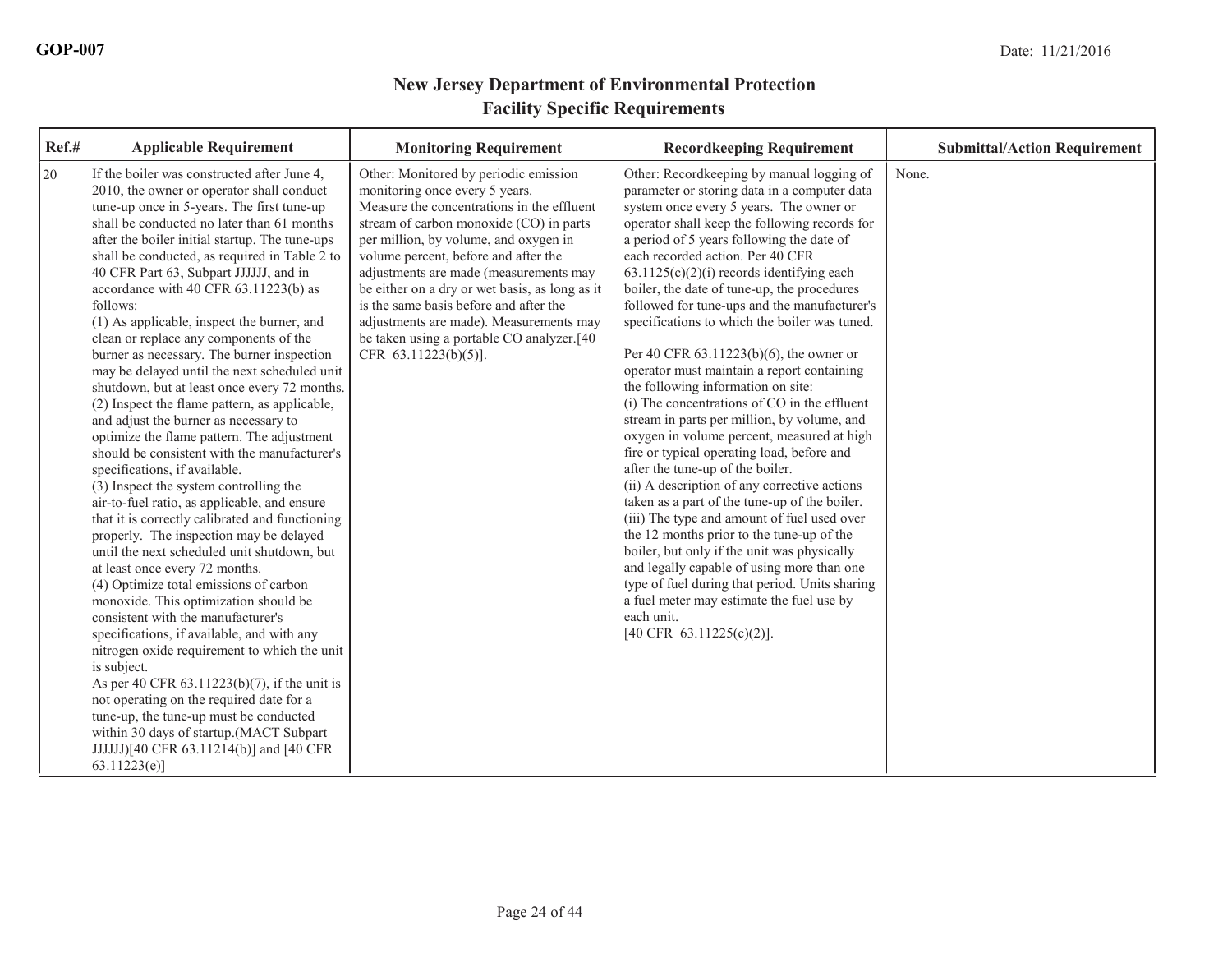| Ref.# | <b>Applicable Requirement</b>                                                                                                                                                                                                                                                                                                                                                                                                                                                                                                                                                                                                                                                                                                                                                                                                                                                                                                                                                                                                                                                                                                                                                                                     | <b>Monitoring Requirement</b> | <b>Recordkeeping Requirement</b>                                                                                                                                                                                                                                              | <b>Submittal/Action Requirement</b>                                                                                                                                                                                                                                                                                                                                                                                                                                                                                                 |
|-------|-------------------------------------------------------------------------------------------------------------------------------------------------------------------------------------------------------------------------------------------------------------------------------------------------------------------------------------------------------------------------------------------------------------------------------------------------------------------------------------------------------------------------------------------------------------------------------------------------------------------------------------------------------------------------------------------------------------------------------------------------------------------------------------------------------------------------------------------------------------------------------------------------------------------------------------------------------------------------------------------------------------------------------------------------------------------------------------------------------------------------------------------------------------------------------------------------------------------|-------------------------------|-------------------------------------------------------------------------------------------------------------------------------------------------------------------------------------------------------------------------------------------------------------------------------|-------------------------------------------------------------------------------------------------------------------------------------------------------------------------------------------------------------------------------------------------------------------------------------------------------------------------------------------------------------------------------------------------------------------------------------------------------------------------------------------------------------------------------------|
| 21    | The owner or operator of an affected boiler<br>must submit the Initial Notification of<br>Applicability:<br>1. If constructed on or before June 4, 2010,<br>submit no later than January 20, 2014; or<br>2. If constructed after June 4, 2010, submit<br>within 120 days after startup of new source.<br>(MACT Subpart JJJJJJ) [40 CFR<br>$63.11225(a)(2)$ ]                                                                                                                                                                                                                                                                                                                                                                                                                                                                                                                                                                                                                                                                                                                                                                                                                                                      | None.                         | Recordkeeping by manual logging of<br>parameter or storing data in a computer data<br>system once initially. Maintain a copy of<br>the Initial Notification and all supporting<br>documentation for a period of 5 years. [40]<br>CFR 63.11225(c)] and. [40 CFR<br>63.11225(d) | Submit notification: Once initially by<br>January 20, 2014 if constructed on or before<br>June 4, 2010, or within 120 days after<br>startup of a new source if constructed after<br>June 4, 2010, to the Administrator, EPA<br>Region 2, certified by the responsible<br>official. The Initial Notification shall also<br>be submitted to NJDEP, per 40 CFR 63.13.<br>The owner or operator may use instructions<br>and the forms provided on the EPA website.<br>http://www.epa.gov/ttn/atw/boiler/boilerpg.h<br>[40 CFR 63.11225] |
| 22    | Prepare a 5-year compliance certification<br>report by March 1 of the applicable year and<br>submit to the delegated authority upon<br>request, a compliance certification report<br>for the previous calendar years containing<br>the following information:<br>(1) Company name and address.<br>(2) Statement by responsible official, with<br>the official's name, title, phone number,<br>e-mail address, and signature, certifying the<br>truth, accuracy and completeness of the<br>notification and statement of whether the<br>boiler has complied with all the relevant<br>standards and other requirements of 40 CFR<br>Part 63, Subpart JJJJJJ. The notification<br>must include the following certification(s) of<br>compliance and signed by a responsible<br>official: (i) "This facility complies with the<br>requirements in 40 CFR 63.11223 to<br>conduct a biennial or 5-year tune-up, as<br>applicable, of each boiler." (ii) For units<br>that do not qualify for a statutory exemption<br>as provided in section $129(g)(1)$ of the<br>Clean Air Act: "No secondary materials that<br>are solid waste were combusted in any<br>affected unit." (MACT Subpart JJJJJJ) [40<br>CFR 63.11225(b)] | None.                         | Recordkeeping by manual logging of<br>parameter or storing data in a computer data<br>system at the approved frequency. The<br>owner or operator shall keep the records<br>prescribed at 40 CFR $63.11225(b)(1)$<br>through (b)(2). [40 CFR $63.11225(b)$ ]                   | None.                                                                                                                                                                                                                                                                                                                                                                                                                                                                                                                               |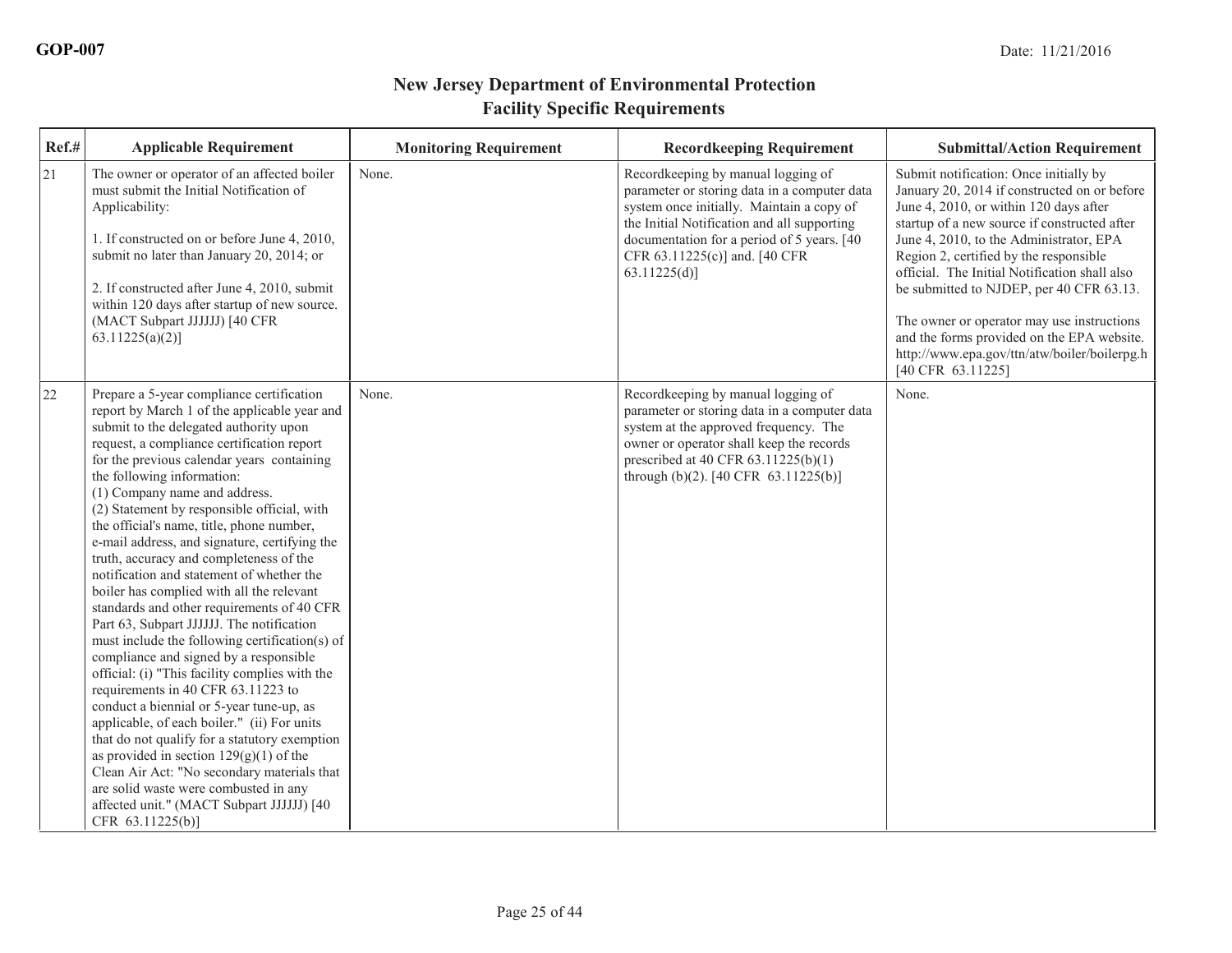| Ref.# | <b>Applicable Requirement</b>                                                                                                                                                                                                                                                                                                                                                                                                                                                                                                                                                                  | <b>Monitoring Requirement</b> | <b>Recordkeeping Requirement</b> | <b>Submittal/Action Requirement</b>                                                                                                                                                                                                                                                                                                                                                                                                                                                                               |
|-------|------------------------------------------------------------------------------------------------------------------------------------------------------------------------------------------------------------------------------------------------------------------------------------------------------------------------------------------------------------------------------------------------------------------------------------------------------------------------------------------------------------------------------------------------------------------------------------------------|-------------------------------|----------------------------------|-------------------------------------------------------------------------------------------------------------------------------------------------------------------------------------------------------------------------------------------------------------------------------------------------------------------------------------------------------------------------------------------------------------------------------------------------------------------------------------------------------------------|
| 23    | The owner or operator of an affected boiler<br>must provide notice of the date upon which<br>the owner or operator switched fuels, made<br>the physical change, or took a permit limit<br>that may result in the applicability of a<br>different subcategory or switch out of 40<br>CFR Part 63, Subpart JJJJJJ due to a fuel<br>change that results in the boiler meeting the<br>definition of gas-fired boiler as defined in<br>40 CFR 63.11237, or taking a permit limit.<br>The notice must be provided within 30 days<br>of the change. (MACT Subpart JJJJJJ) [40]<br>CFR $63.11225(g)$ ] | None.                         | None.                            | Submit notification: Upon occurrence of<br>event. Submit a written notification to the<br>Administrator, EPA Region 2. The<br>notification must identify: (1) The name of<br>the owner or operator of the affected source,<br>the location of the source, the boiler(s) that<br>have switched fuels, were physically<br>changed, or took a permit limit, and the date<br>of the notice. (2) The date upon which the<br>fuel switch, physical change, or permit limit<br>occurred. $[40 \text{ CFR } 63.11225(g)]$ |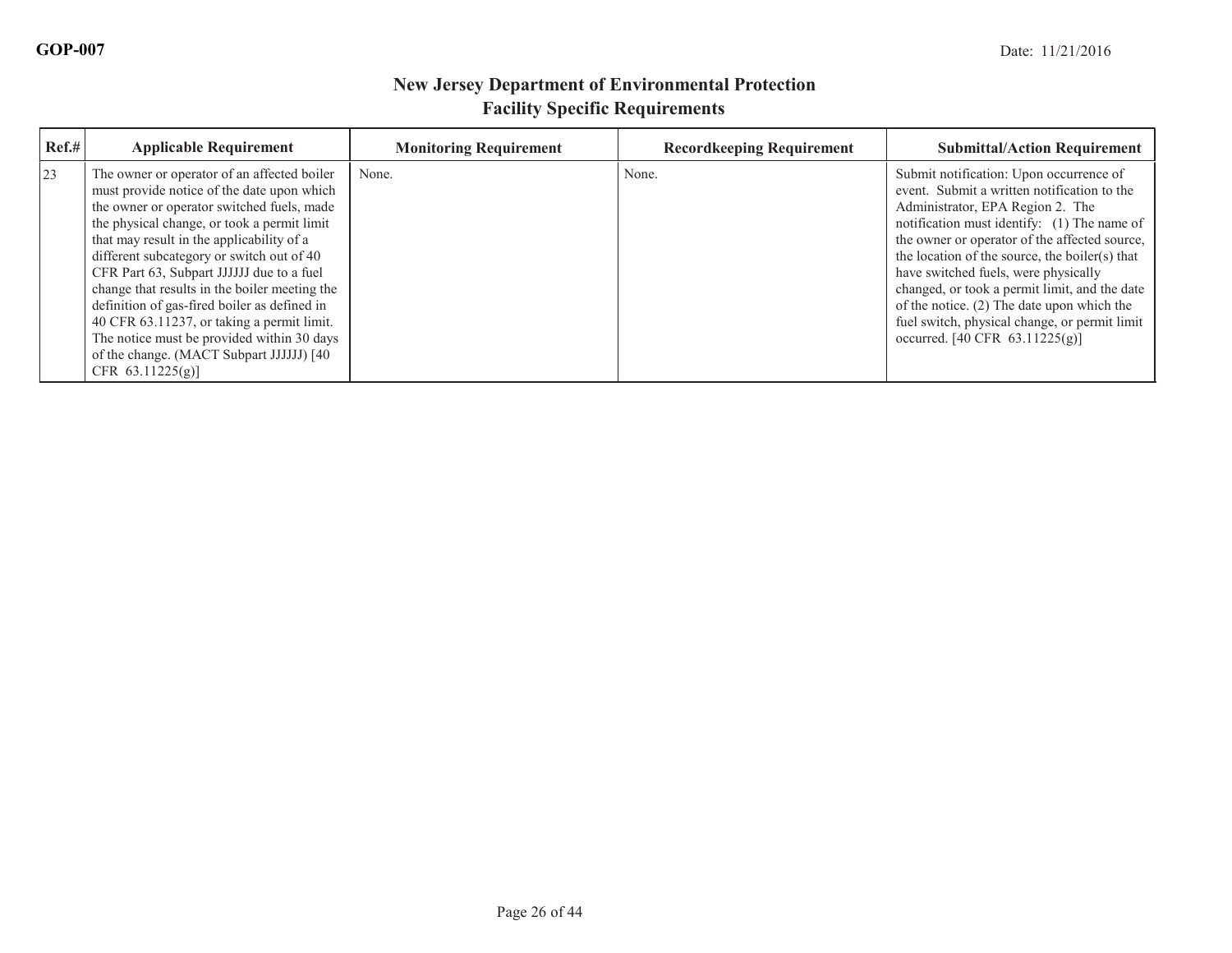**Emission Unit:Boiler or Heater, greater than 1 MMBtu/hr and less than 5 MMBtu/hr**

**GOP-007-4 Natural Gas only, or Natural Gas with No. 2 Fuel Oil as emergency backup, based on an annual fuel limit**

**Operating Scenario:**

| Ref.#          | <b>Applicable Requirement</b>                                                                                                                                                                                       | <b>Monitoring Requirement</b>                                                                                                                                                                                                                                           | <b>Recordkeeping Requirement</b>                                                                                                                                                                                                                                                                                                                                                            | <b>Submittal/Action Requirement</b> |
|----------------|---------------------------------------------------------------------------------------------------------------------------------------------------------------------------------------------------------------------|-------------------------------------------------------------------------------------------------------------------------------------------------------------------------------------------------------------------------------------------------------------------------|---------------------------------------------------------------------------------------------------------------------------------------------------------------------------------------------------------------------------------------------------------------------------------------------------------------------------------------------------------------------------------------------|-------------------------------------|
|                | The owner or operator shall comply with all<br>conditions contained in the document<br>"General Procedures for General Operating<br>Permits", posted at<br>http://www.nj.gov/dep/aqpp. [N.J.A.C.<br>$7:27-22.16(a)$ | None.                                                                                                                                                                                                                                                                   | None.                                                                                                                                                                                                                                                                                                                                                                                       | None.                               |
| 2              | No visible emissions exclusive of condensed<br>water vapor, except for no more than 3<br>minutes in any consecutive 30-minute<br>period. [N.J.A.C. 7:27-3.2(a)] and [N.J.A.C.<br>7:27-3.2(c)]                       | None.                                                                                                                                                                                                                                                                   | None.                                                                                                                                                                                                                                                                                                                                                                                       | None.                               |
| 3              | Particulate emission limit from the<br>combustion of fuel based on the rated heat<br>input of source. [N.J.A.C. 7:27-4.2(a)]                                                                                        | None.                                                                                                                                                                                                                                                                   | None.                                                                                                                                                                                                                                                                                                                                                                                       | None.                               |
| $\overline{4}$ | Boiler or Heater fuel limited to natural gas<br>or No. 2 fuel oil (emergency use only).<br>[N.J.A.C. 7:27-22.16(a)]                                                                                                 | None.                                                                                                                                                                                                                                                                   | None.                                                                                                                                                                                                                                                                                                                                                                                       | None.                               |
| 5              | Maximum Gross Heat Input: MMBtu/hr<br>(HHV) from general operating permit<br>application. [N.J.A.C. 7:27-22.16(a)]                                                                                                  | None.                                                                                                                                                                                                                                                                   | Other: Keep records showing maximum heat<br>input rate. [N.J.A.C. 7:27-22.16(o)].                                                                                                                                                                                                                                                                                                           | None.                               |
| $\overline{6}$ | Natural Gas Usage: The permitted maximum<br>natural gas usage (MMCF) for any 12<br>consecutive months from the general<br>operating permit application. [N.J.A.C.<br>$7:27-22.16(a)$ ]                              | Natural Gas Usage: Monitored by fuel<br>flow/firing rate instrument continuously.<br>The owner or operator shall install and<br>operate a fuel totalizer to monitor the total<br>amount of fuel burned for any 12<br>consecutive months. [N.J.A.C.<br>$7:27-22.16(o)$ ] | Natural Gas Usage: Recordkeeping by<br>manual logging of parameter or storing data<br>in a computer data system each month<br>during operation. Cubic feet for any 12<br>consecutive months shall be calculated by<br>the sum of the cubic feet consumed during<br>any one month added to the sum of the<br>cubic feet consumed during the preceding<br>11 months. [N.J.A.C. 7:27-22.16(o)] | None.                               |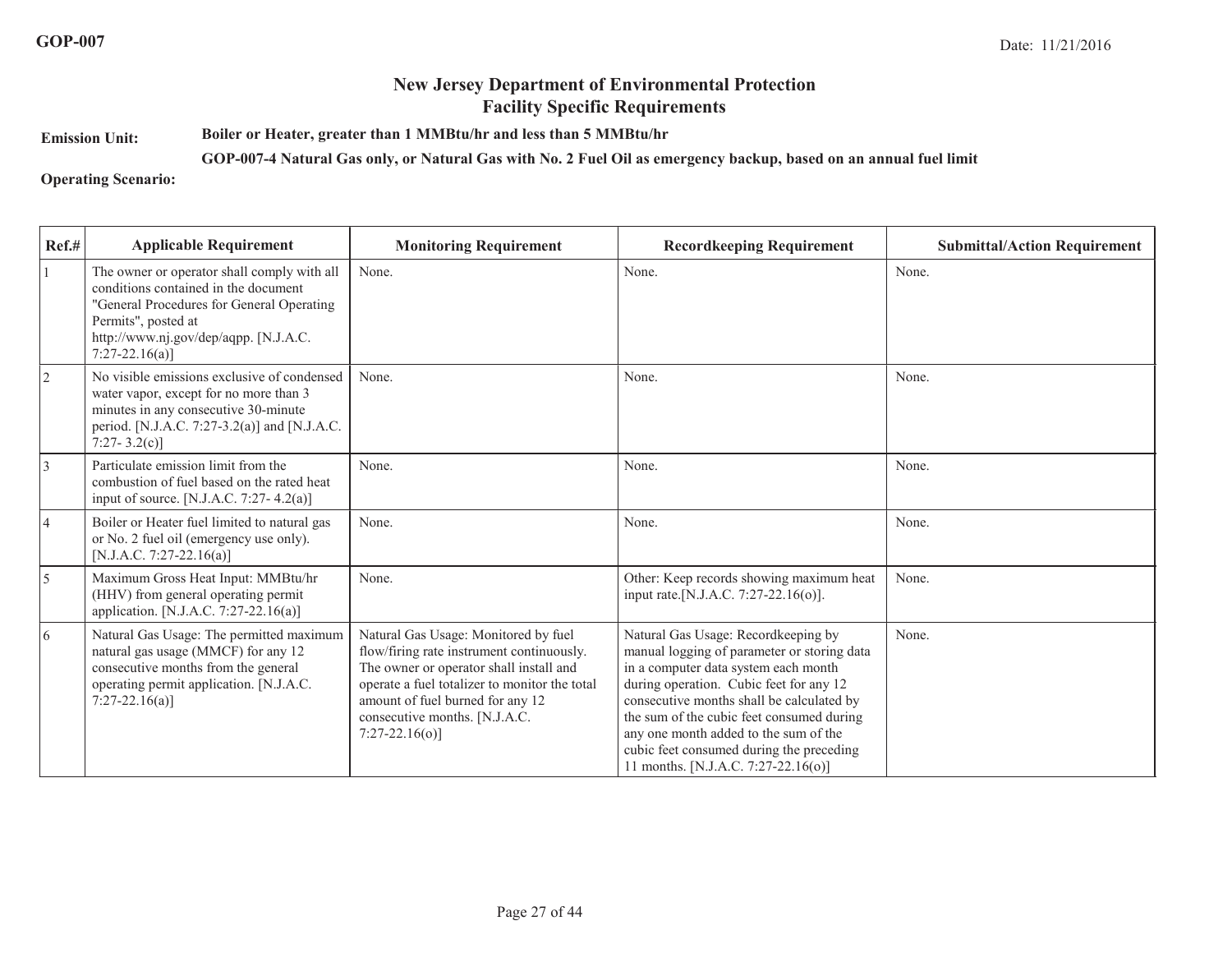| Ref.#     | <b>Applicable Requirement</b>                                                                                                                                                                                                                                                                                                                                                                                                                                                                                                                                               | <b>Monitoring Requirement</b> | <b>Recordkeeping Requirement</b>                                                                                                                                                                                                                                                                                                                                                                                                                   | <b>Submittal/Action Requirement</b> |
|-----------|-----------------------------------------------------------------------------------------------------------------------------------------------------------------------------------------------------------------------------------------------------------------------------------------------------------------------------------------------------------------------------------------------------------------------------------------------------------------------------------------------------------------------------------------------------------------------------|-------------------------------|----------------------------------------------------------------------------------------------------------------------------------------------------------------------------------------------------------------------------------------------------------------------------------------------------------------------------------------------------------------------------------------------------------------------------------------------------|-------------------------------------|
| 17        | Hours of Operation While Firing Fuel Oil<br>$\leq$ 48 hours. Periodic testing, maintenance,<br>or operator training on liquid fuel shall not<br>exceed a combined total of 48 hours during<br>any calendar year to qualify as a gas-fired<br>boiler as defined in MACT Subpart JJJJJJ,<br>40 CFR 63.11237. [N.J.A.C. 7:27-22.16(a)]                                                                                                                                                                                                                                         | None.                         | Hours of Operation While Firing Fuel Oil:<br>Recordkeeping by manual logging of<br>parameter or storing data in a computer data<br>system each month during operation.<br>Record the number of hours the fuel oil is<br>combusted for periodic testing,<br>maintenance, or operator training and the<br>calendar year total. Maintain records onsite<br>and make them easily accessible for<br>Department inspection. [N.J.A.C.<br>$7:27-22.16(0)$ | None.                               |
| 8         | The owner or operator shall comply with the<br>hourly and annual emission limits in the<br>General Operating Permit application for the<br>following air contaminants (VOC, NOx,<br>CO, SO2, TSP and PM-10), except for<br>emission rates that are below reporting<br>threshold of 0.05 lb/hr in Appendix Table A<br>to N.J.A.C. $7:27-22$ . The annual emission<br>limits are based on the information entered<br>by the owner or operator in the application,<br>including maximum rated heat input<br>(MMBtu/hr-HHV) and maximum fuel<br>usage. [N.J.A.C. 7:27-22.16(a)] | None.                         | Other: The owner or operator shall keep the<br>completed application showing the hourly<br>and annual emission rates, for the duration<br>of the General Operating Permit and make it<br>available to the Department upon<br>request.[N.J.A.C. 7:27-22.16(o)].                                                                                                                                                                                     | None.                               |
| $\vert$ 9 | The owner or operator shall submit an<br>annual statement certified in accordance<br>with N.J.A.C. 7:27-1.39 and signed by the<br>responsible official, as defined at N.J.A.C.<br>7:27-1.4. The Responsible Official shall<br>certify annually that the boiler or heater is<br>operated in compliance with all applicable<br>requirements as defined in this permit.<br>[N.J.A.C. 7:27-22]                                                                                                                                                                                  | None.                         | None.                                                                                                                                                                                                                                                                                                                                                                                                                                              | None.                               |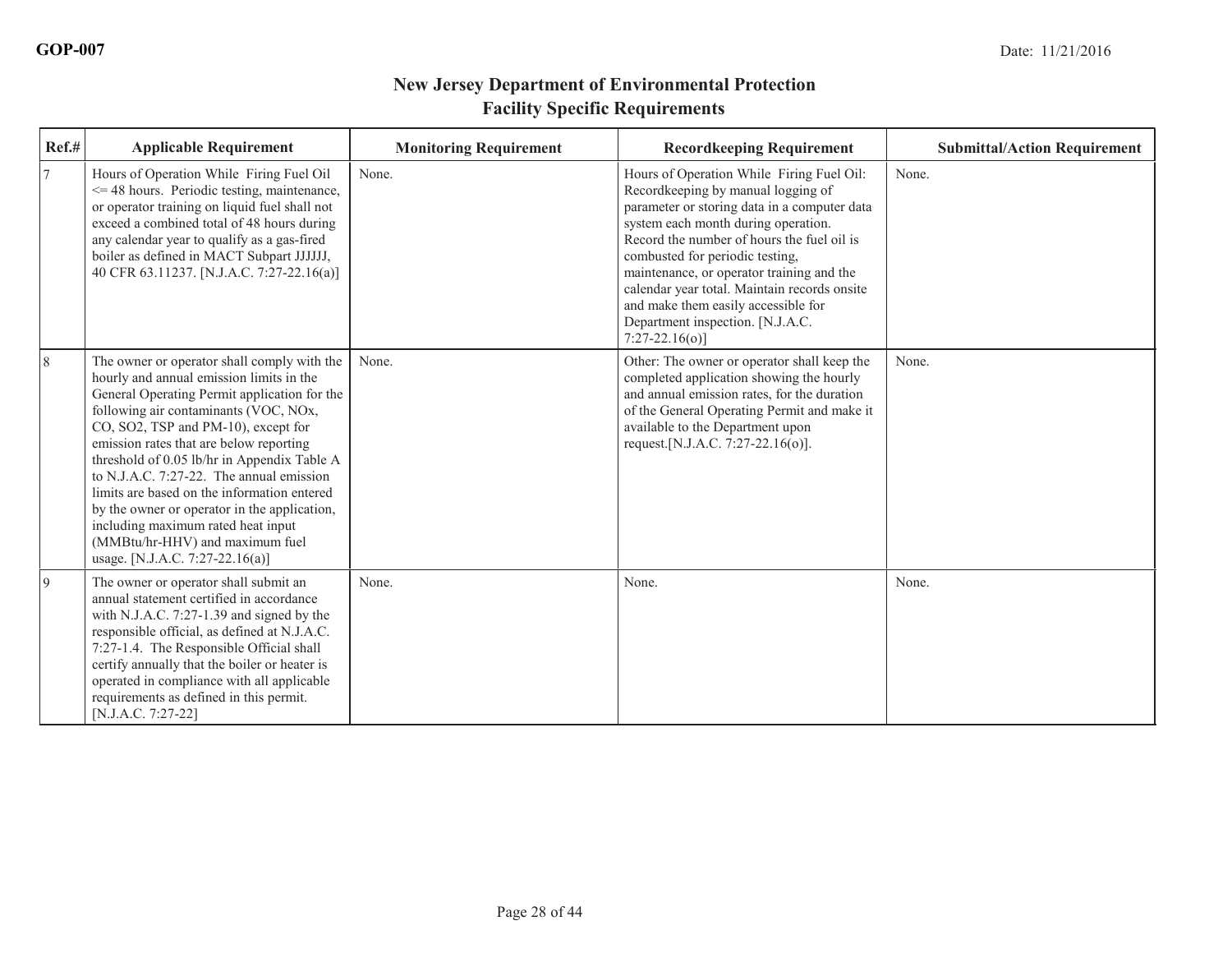| Ref.# | <b>Applicable Requirement</b>                                                                                                                                                                                                                                                                                                                                                                                                                                                                                                                                                                                                                                                                                                                                                                                   | <b>Monitoring Requirement</b> | <b>Recordkeeping Requirement</b>                                                                                                                                                                                                                                                                                                                                                                                                                                                                                                                                                                                                                                                                                                                                                                                                                                                                                                                                                                                         | <b>Submittal/Action Requirement</b> |
|-------|-----------------------------------------------------------------------------------------------------------------------------------------------------------------------------------------------------------------------------------------------------------------------------------------------------------------------------------------------------------------------------------------------------------------------------------------------------------------------------------------------------------------------------------------------------------------------------------------------------------------------------------------------------------------------------------------------------------------------------------------------------------------------------------------------------------------|-------------------------------|--------------------------------------------------------------------------------------------------------------------------------------------------------------------------------------------------------------------------------------------------------------------------------------------------------------------------------------------------------------------------------------------------------------------------------------------------------------------------------------------------------------------------------------------------------------------------------------------------------------------------------------------------------------------------------------------------------------------------------------------------------------------------------------------------------------------------------------------------------------------------------------------------------------------------------------------------------------------------------------------------------------------------|-------------------------------------|
| 10    | This boiler or heater shall only be operated<br>on No. 2 Fuel Oil under these circumstances:<br>1. During the performance of normal testing<br>and maintenance procedures (not exceeding<br>a combined total of 48 hours during any<br>calendar year), as recommended in writing<br>by the manufacturer and/or as required in<br>writing by a Federal or State law or<br>regulation; or<br>2. During a period of time in which the<br>supply of gaseous fuel to the boiler or heater<br>is restricted or halted for reasons beyond the<br>control of the facility, such as a period of<br>gas curtailment or supply interruption;<br>The owner or operator shall stop using fuel<br>oil in place of gas and resume using gas as<br>soon as the circumstances described above<br>cease. [N.J.A.C. 7:27-22.16(a)] | None.                         | Recordkeeping by manual logging of<br>parameter or storing data in a computer data<br>system upon occurrence of event. The<br>owner or operator shall maintain on site and<br>record the following information:<br>1. For each time the boiler or heater is<br>operated for an emergency:<br>i. Document the emergency that<br>occurred (i.e. gas curtailment);<br>ii. The date(s) of operation and the start<br>up and shut down time;<br>iii. The total number of hours that fuel<br>oil was combusted for the emergency;<br>iv. The name of the operator.<br>2. For each time the boiler or heater is<br>specifically operated for testing or<br>maintenance:<br>i. The reason for its operation;<br>ii. The date(s) of operation and the start<br>up and shut down time;<br>iii. The total operating time for testing<br>and maintenance; and<br>iv. The name of the operator.<br>The owner or operator shall maintain the<br>above records for a period no less than 5<br>years after the record was made and shall | None.                               |
|       |                                                                                                                                                                                                                                                                                                                                                                                                                                                                                                                                                                                                                                                                                                                                                                                                                 |                               | make the records readily available to the<br>Department or the EPA upon request.<br>$[N.J.A.C. 7:27-22.16(o)]$                                                                                                                                                                                                                                                                                                                                                                                                                                                                                                                                                                                                                                                                                                                                                                                                                                                                                                           |                                     |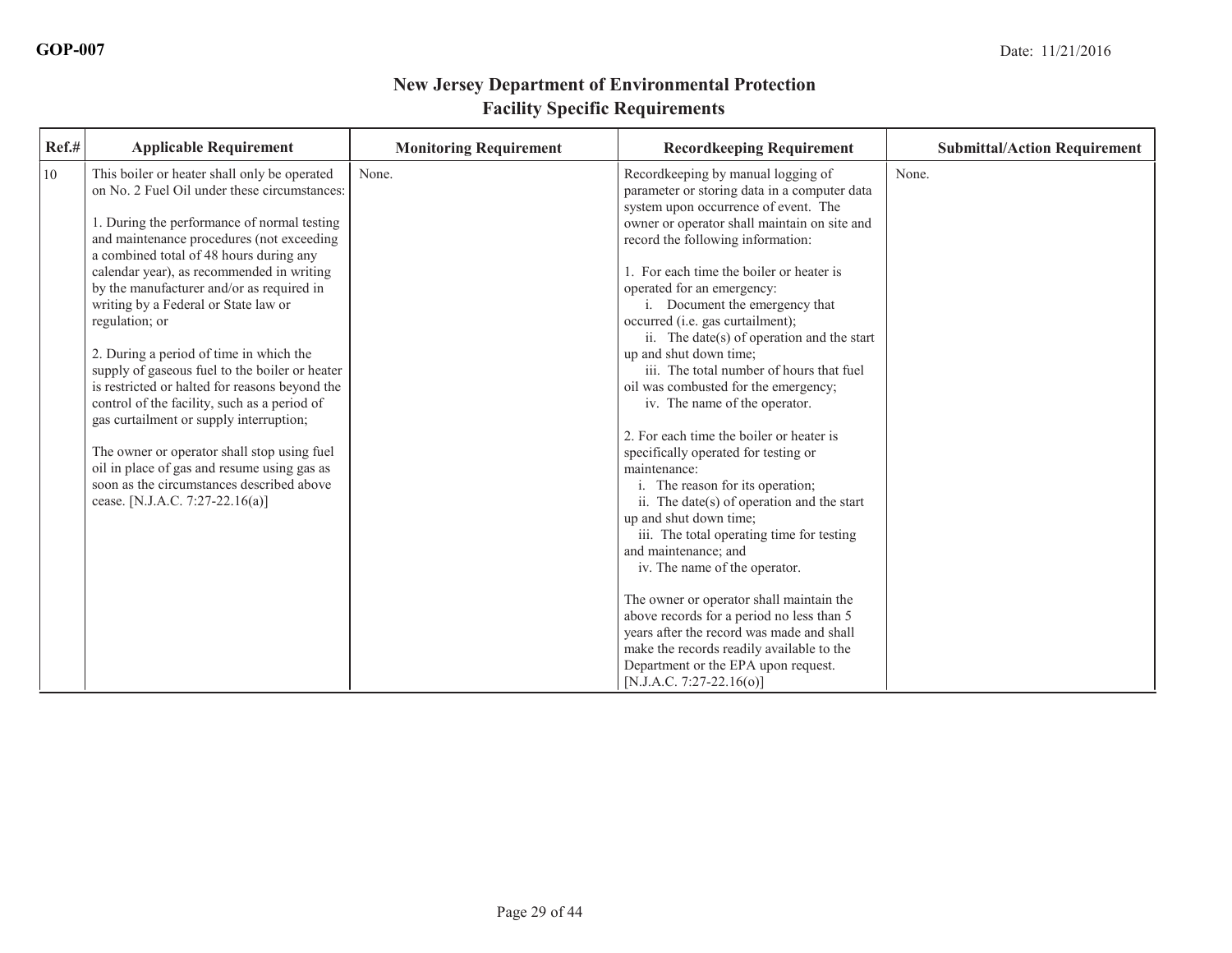| Ref.# | <b>Applicable Requirement</b>                                                                                                                                                                                                                                                                                                                                                                                                                                                                                                                                                                                                                                                                                           | <b>Monitoring Requirement</b>                                                                                                                     | <b>Recordkeeping Requirement</b>                                                                                                                                          | <b>Submittal/Action Requirement</b> |
|-------|-------------------------------------------------------------------------------------------------------------------------------------------------------------------------------------------------------------------------------------------------------------------------------------------------------------------------------------------------------------------------------------------------------------------------------------------------------------------------------------------------------------------------------------------------------------------------------------------------------------------------------------------------------------------------------------------------------------------------|---------------------------------------------------------------------------------------------------------------------------------------------------|---------------------------------------------------------------------------------------------------------------------------------------------------------------------------|-------------------------------------|
| 11    | This boiler or heater shall not be operated<br>on No. 2 Fuel Oil:<br>For normal testing and maintenance on days<br>when the Department forecasts air quality<br>anywhere in New Jersey to be "unhealthy for<br>sensitive groups," "unhealthy," or "very<br>unhealthy" as defined in the EPA's Air<br>Quality Index at http://airnow.gov/, as<br>supplemented or amended and incorporated<br>herein by reference, unless required in<br>writing by a Federal or State law or<br>regulation. Procedures for determining the<br>air quality forecasts for New Jersey are<br>available at the Department's air quality<br>permitting web site at<br>http://www.state.nj.us/dep/aqpp/aqforecast.<br>[N.J.A.C. 7:27-22.16(a)] | None.                                                                                                                                             | None.                                                                                                                                                                     | None.                               |
| 12    | Sulfur Content in Fuel $\leq$ 15 ppmw<br>$(0.0015\%$ by weight). Maximum allowable<br>sulfur content in No. 2 fuel oil or kerosene<br>shall be no more than 15 ppmw $(0.0015\%$<br>by weight). [N.J.A.C. 7:27-22.16(a)]                                                                                                                                                                                                                                                                                                                                                                                                                                                                                                 | Sulfur Content in Fuel: Monitored by review<br>of fuel delivery records per delivery<br>showing fuel sulfur content. [N.J.A.C.<br>$7:27-22.16(0)$ | Sulfur Content in Fuel: Recordkeeping by<br>invoices / bills of lading / certificate of<br>analysis per delivery fuel showing sulfur<br>content. [N.J.A.C. 7:27-22.16(o)] | None.                               |
| 13    | Sulfur Content in Fuel $\leq$ 15 ppmw<br>(0.0015% by weight). Effective July 1,<br>2016. [N.J.A.C. 7:27-9.2(b)]                                                                                                                                                                                                                                                                                                                                                                                                                                                                                                                                                                                                         | Sulfur Content in Fuel: Monitored by review<br>of fuel delivery records per delivery<br>showing fuel sulfur content. [N.J.A.C.<br>$7:27-22.16(0)$ | Sulfur Content in Fuel: Recordkeeping by<br>invoices / bills of lading / certificate of<br>analysis per delivery showing fuel sulfur<br>content. [N.J.A.C. 7:27-22.16(o)] | None.                               |
| 14    | Fuel stored in New Jersey that met the<br>applicable maximum sulfur content standard<br>of Tables 1A or 1B of N.J.A.C. 7:27-9.2 at<br>the time it was stored in New Jersey may be<br>used in New Jersey after the operative date<br>of the applicable standard in Table 1B.<br>$[N.J.A.C. 7:27-9.2(b)]$                                                                                                                                                                                                                                                                                                                                                                                                                 | None.                                                                                                                                             | None.                                                                                                                                                                     | None.                               |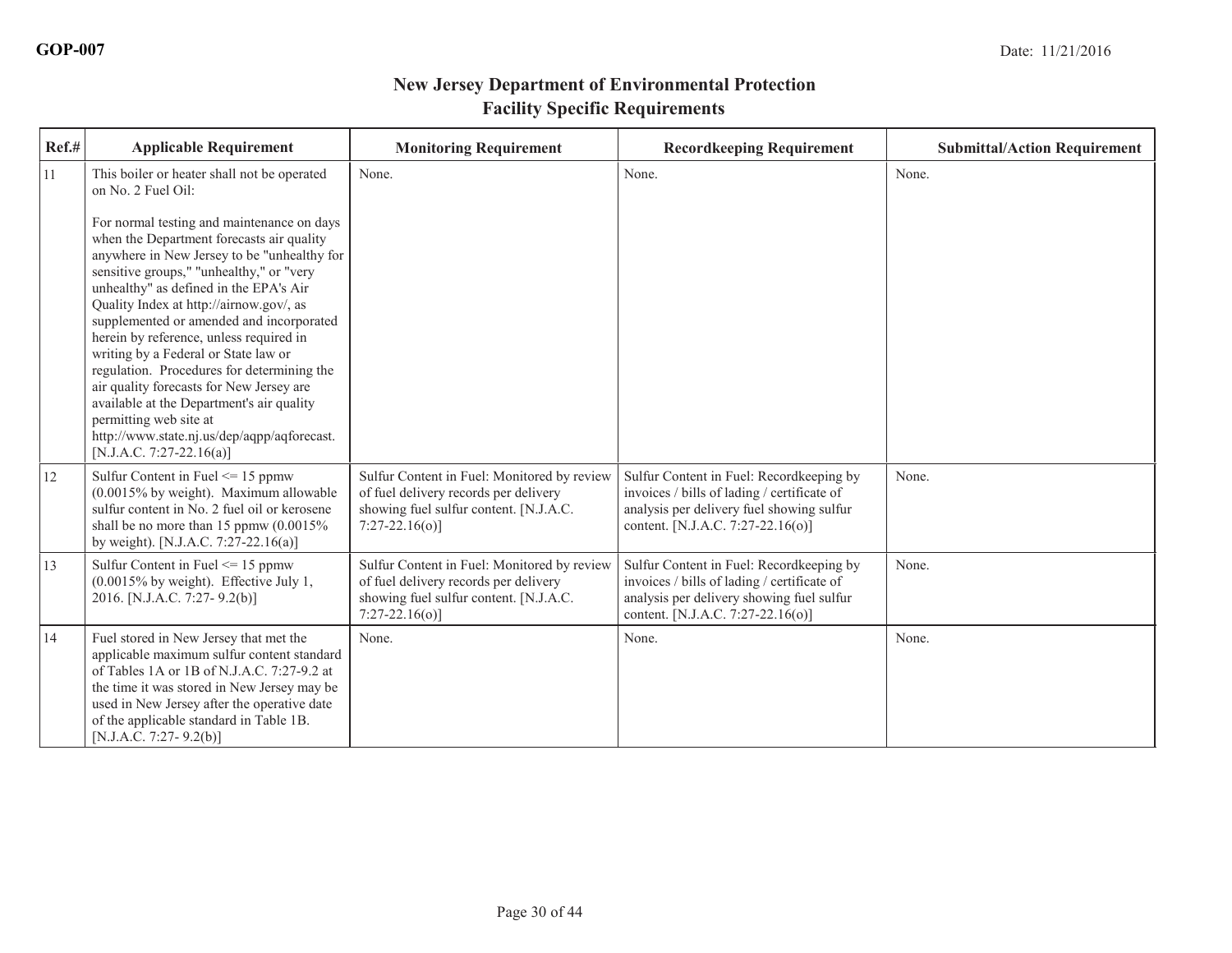**Emission Unit:Boiler or Heater, greater than 1 MMBtu/hr and less than 5 MMBtu/hr**

**GOP-007-5 Propane only, or Propane with No. 2 Fuel Oil as emergency backup, based on an annual fuel limit**

**Operating Scenario:**

| Ref.#          | <b>Applicable Requirement</b>                                                                                                                                                                                       | <b>Monitoring Requirement</b>                                                                                                                                                                                                                             | <b>Recordkeeping Requirement</b>                                                                                                                                                                                                                                                                                                                                          | <b>Submittal/Action Requirement</b> |
|----------------|---------------------------------------------------------------------------------------------------------------------------------------------------------------------------------------------------------------------|-----------------------------------------------------------------------------------------------------------------------------------------------------------------------------------------------------------------------------------------------------------|---------------------------------------------------------------------------------------------------------------------------------------------------------------------------------------------------------------------------------------------------------------------------------------------------------------------------------------------------------------------------|-------------------------------------|
|                | The owner or operator shall comply with all<br>conditions contained in the document<br>"General Procedures for General Operating<br>Permits", posted at<br>http://www.nj.gov/dep/aqpp. [N.J.A.C.<br>$7:27-22.16(a)$ | None.                                                                                                                                                                                                                                                     | None.                                                                                                                                                                                                                                                                                                                                                                     | None.                               |
| 2              | No visible emissions exclusive of condensed<br>water vapor, except for no more than 3<br>minutes in any consecutive 30-minute<br>period. [N.J.A.C. 7:27-3.2(a)] and [N.J.A.C.<br>7:27-3.2(c)]                       | None.                                                                                                                                                                                                                                                     | None.                                                                                                                                                                                                                                                                                                                                                                     | None.                               |
| 3              | Particulate emission limit from the<br>combustion of fuel based on the rated heat<br>input of source. [N.J.A.C. 7:27-4.2(a)]                                                                                        | None.                                                                                                                                                                                                                                                     | None.                                                                                                                                                                                                                                                                                                                                                                     | None.                               |
| $\overline{4}$ | Boiler or Heater fuel limited to propane or<br>No. 2 fuel oil (emergency use only).<br>[N.J.A.C. 7:27-22.16(a)]                                                                                                     | None.                                                                                                                                                                                                                                                     | None.                                                                                                                                                                                                                                                                                                                                                                     | None.                               |
| 5              | Maximum Gross Heat Input: MMBtu/hr<br>(HHV) from general operating permit<br>application. [N.J.A.C. 7:27-22.16(a)]                                                                                                  | None.                                                                                                                                                                                                                                                     | Other: Keep records showing maximum heat<br>input rate. [N.J.A.C. 7:27-22.16(o)].                                                                                                                                                                                                                                                                                         | None.                               |
| 6              | Propane: The permitted maximum propane<br>usage (MGal) for any 12 consecutive<br>months from the general operating permit<br>application. [N.J.A.C. 7:27-22.16(a)]                                                  | Propane: Monitored by fuel flow/firing rate<br>instrument continuously. The owner or<br>operator shall install and operate a fuel<br>totalizer to monitor the total amount of fuel<br>burned for any 12 consecutive months.<br>$[N.J.A.C. 7:27-22.16(o)]$ | Propane: Recordkeeping by manual logging<br>of parameter or storing data in a computer<br>data system each month during operation.<br>Gallons for any 12 consecutive months shall<br>be calculated by the sum of the gallons<br>consumed during any one month added to<br>the sum of the gallons consumed during the<br>preceding 11 months. [N.J.A.C.<br>$7:27-22.16(o)$ | None.                               |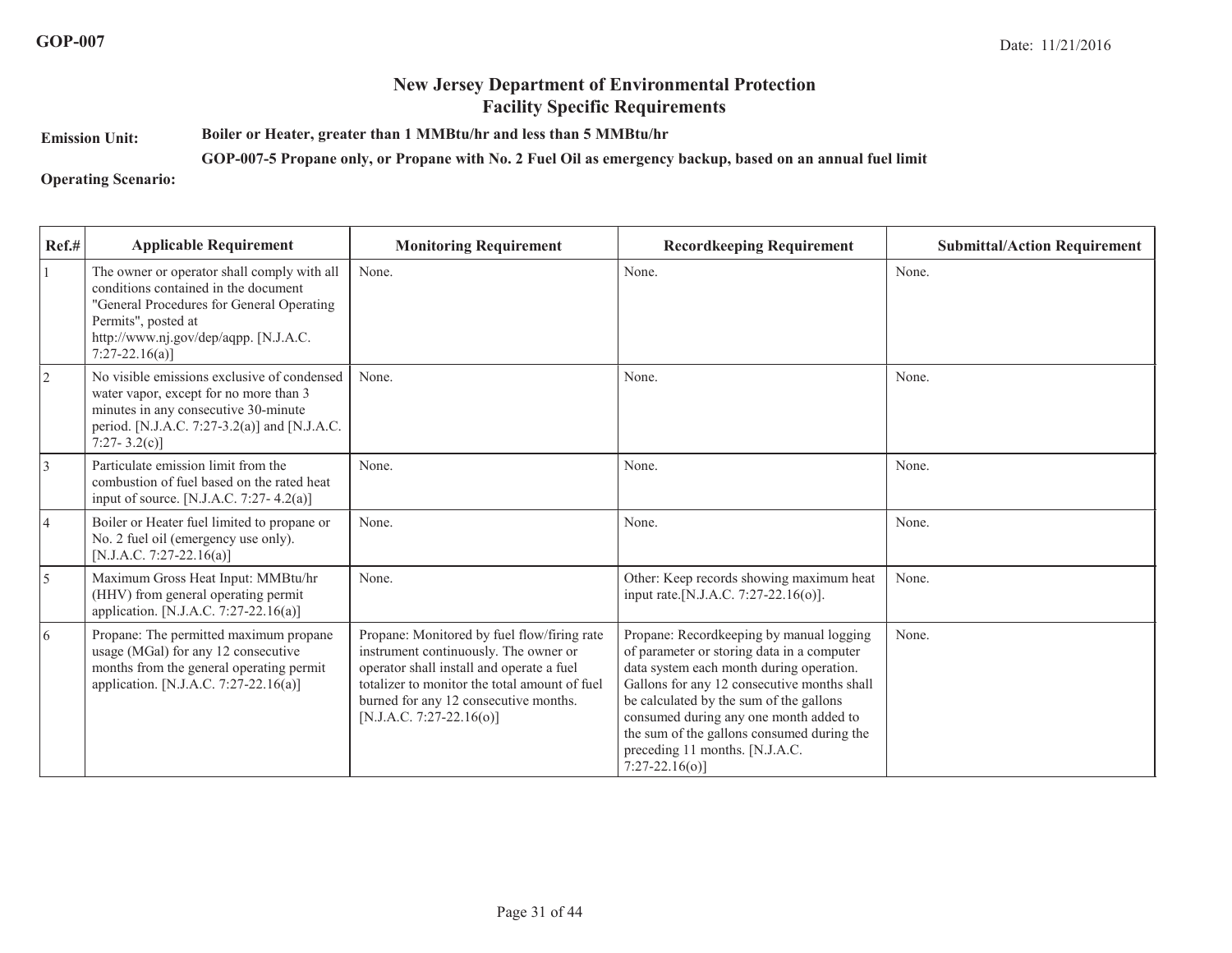| Ref.#     | <b>Applicable Requirement</b>                                                                                                                                                                                                                                                                                                                                                                                                                                                                                                                                            | <b>Monitoring Requirement</b> | <b>Recordkeeping Requirement</b>                                                                                                                                                                                                                                                                                                                                                                                                                   | <b>Submittal/Action Requirement</b> |
|-----------|--------------------------------------------------------------------------------------------------------------------------------------------------------------------------------------------------------------------------------------------------------------------------------------------------------------------------------------------------------------------------------------------------------------------------------------------------------------------------------------------------------------------------------------------------------------------------|-------------------------------|----------------------------------------------------------------------------------------------------------------------------------------------------------------------------------------------------------------------------------------------------------------------------------------------------------------------------------------------------------------------------------------------------------------------------------------------------|-------------------------------------|
| 17        | Hours of Operation While Firing Fuel Oil<br>$\leq$ 48 hours. Periodic testing, maintenance,<br>operator training on liquid fuel shall not<br>exceed a combined total of 48 hours during<br>any calendar year to qualify as a gas-fired<br>boiler as defined in MACT Subpart JJJJJJ,<br>40 CFR 63.11237. [N.J.A.C. 7:27-22.16(a)]                                                                                                                                                                                                                                         | None.                         | Hours of Operation While Firing Fuel Oil:<br>Recordkeeping by manual logging of<br>parameter or storing data in a computer data<br>system each month during operation.<br>Record the number of hours the fuel oil is<br>combusted for periodic testing,<br>maintenance, or operator training and the<br>calendar year total. Maintain records onsite<br>and make them easily accessible for<br>Department inspection. [N.J.A.C.<br>$7:27-22.16(0)$ | None.                               |
| 8         | The owner or operator shall comply with the<br>hourly and annual emission limits in the<br>General Operating Permit application for the<br>following air contaminants (VOC, NOx,<br>CO, SO2, TSP and PM-10), except for<br>emission rates that are below reporting<br>threshold of 0.05 lb/hr in Appendix Table A<br>to N.J.A.C. 7:27-22. The annual emission<br>limits are based on the information entered<br>by the owner or operator in the application,<br>including maximum rated heat input<br>(MMBtu/hr-HHV) and maximum fuel<br>usage. [N.J.A.C. 7:27-22.16(a)] | None.                         | Other: The owner or operator shall keep the<br>completed application showing the hourly<br>and annual emission rates, for the duration<br>of the General Operating Permit and make it<br>available to the Department upon<br>request. [N.J.A.C. 7:27-22.16(o)].                                                                                                                                                                                    | None.                               |
| $\vert$ 9 | The owner or operator shall submit an<br>annual statement certified in accordance<br>with N.J.A.C. 7:27-1.39 and signed by the<br>responsible official, as defined at N.J.A.C.<br>7:27-1.4. The Responsible Official shall<br>certify annually that the boiler or heater is<br>operated in compliance with all applicable<br>requirements as defined in this permit.<br>[N.J.A.C. 7:27-22]                                                                                                                                                                               | None.                         | None.                                                                                                                                                                                                                                                                                                                                                                                                                                              | None.                               |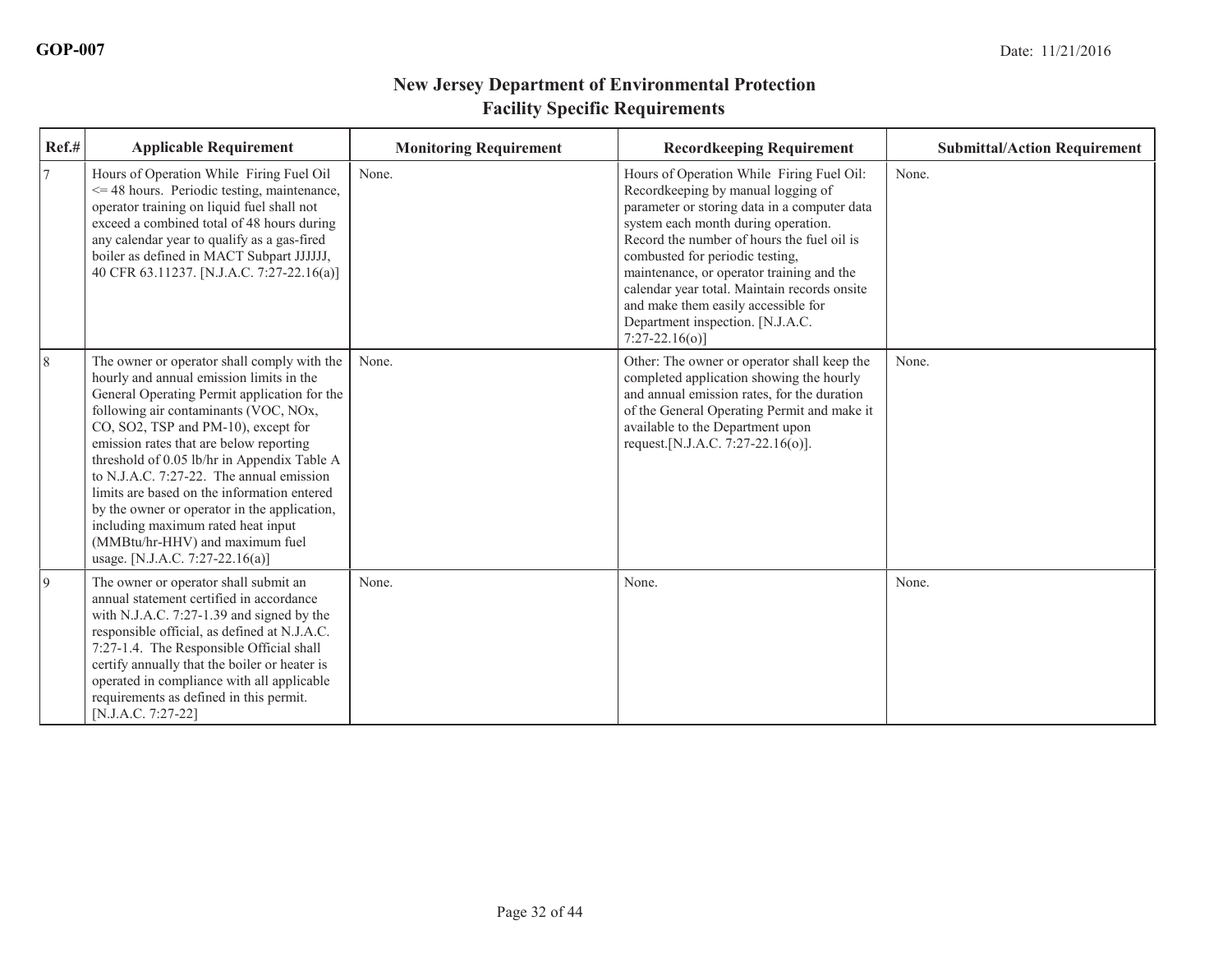| Ref.# | <b>Applicable Requirement</b>                                                                                                                                                                                                                                                                                                                                                                                                                                                                                                                                                                                                                                                                                                                                                                                   | <b>Monitoring Requirement</b> | <b>Recordkeeping Requirement</b>                                                                                                                                                                                                                                                                                                                                                                                                                                                                                                                                                                                                                                                                                                                                                                                                                                                                                               | <b>Submittal/Action Requirement</b> |
|-------|-----------------------------------------------------------------------------------------------------------------------------------------------------------------------------------------------------------------------------------------------------------------------------------------------------------------------------------------------------------------------------------------------------------------------------------------------------------------------------------------------------------------------------------------------------------------------------------------------------------------------------------------------------------------------------------------------------------------------------------------------------------------------------------------------------------------|-------------------------------|--------------------------------------------------------------------------------------------------------------------------------------------------------------------------------------------------------------------------------------------------------------------------------------------------------------------------------------------------------------------------------------------------------------------------------------------------------------------------------------------------------------------------------------------------------------------------------------------------------------------------------------------------------------------------------------------------------------------------------------------------------------------------------------------------------------------------------------------------------------------------------------------------------------------------------|-------------------------------------|
| 10    | This boiler or heater shall only be operated<br>on No. 2 Fuel Oil under these circumstances:<br>1. During the performance of normal testing<br>and maintenance procedures (not exceeding<br>a combined total of 48 hours during any<br>calendar year), as recommended in writing<br>by the manufacturer and/or as required in<br>writing by a Federal or State law or<br>regulation; or<br>2. During a period of time in which the<br>supply of gaseous fuel to the boiler or heater<br>is restricted or halted for reasons beyond the<br>control of the facility, such as a period of<br>gas curtailment or supply interruption;<br>The owner or operator shall stop using fuel<br>oil in place of gas and resume using gas as<br>soon as the circumstances described above<br>cease. [N.J.A.C. 7:27-22.16(a)] | None.                         | Recordkeeping by manual logging of<br>parameter or storing data in a computer data<br>system upon occurrence of event. The<br>owner or operator shall maintain on site and<br>record the following information:<br>1. For each time the boiler or heater is<br>operated for an emergency:<br>i. Document the emergency that<br>occurred (i.e. gas curtailment);<br>ii. The date(s) of operation and the start<br>up and shut down time;<br>iii. The total number of hours that fuel<br>oil was combusted for the emergency;<br>iv. The name of the operator.<br>2. For each time the boiler or heater is<br>specifically operated for testing or<br>maintenance:<br>i. The reason for its operation;<br>ii. The date(s) of operation and the start<br>up and shut down time;<br>iii. The total operating time for testing<br>and maintenance; and<br>iv. The name of the operator.<br>The owner or operator shall maintain the | None.                               |
|       |                                                                                                                                                                                                                                                                                                                                                                                                                                                                                                                                                                                                                                                                                                                                                                                                                 |                               | above records for a period no less than 5<br>vears after the record was made and shall<br>make the records readily available to the<br>Department or the EPA upon request.<br>$[N.J.A.C. 7:27-22.16(o)]$                                                                                                                                                                                                                                                                                                                                                                                                                                                                                                                                                                                                                                                                                                                       |                                     |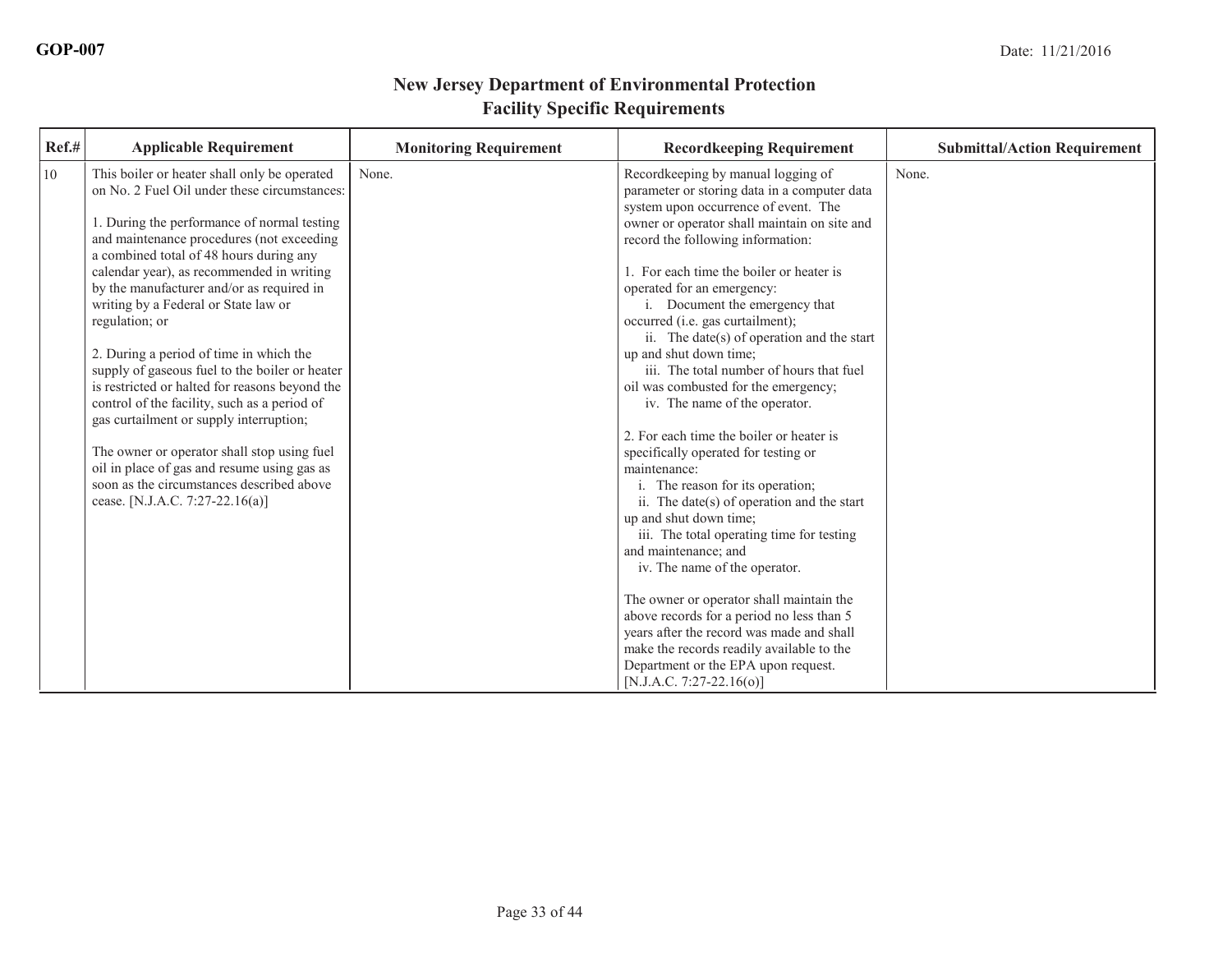| Ref.# | <b>Applicable Requirement</b>                                                                                                                                                                                                                                                                                                                                                                                                                                                                                                                                                                                                                                                                                           | <b>Monitoring Requirement</b>                                                                                                                     | <b>Recordkeeping Requirement</b>                                                                                                                                          | <b>Submittal/Action Requirement</b> |
|-------|-------------------------------------------------------------------------------------------------------------------------------------------------------------------------------------------------------------------------------------------------------------------------------------------------------------------------------------------------------------------------------------------------------------------------------------------------------------------------------------------------------------------------------------------------------------------------------------------------------------------------------------------------------------------------------------------------------------------------|---------------------------------------------------------------------------------------------------------------------------------------------------|---------------------------------------------------------------------------------------------------------------------------------------------------------------------------|-------------------------------------|
| 11    | This boiler or heater shall not be operated<br>on No. 2 Fuel Oil:<br>For normal testing and maintenance on days<br>when the Department forecasts air quality<br>anywhere in New Jersey to be "unhealthy for<br>sensitive groups," "unhealthy," or "very<br>unhealthy" as defined in the EPA's Air<br>Quality Index at http://airnow.gov/, as<br>supplemented or amended and incorporated<br>herein by reference, unless required in<br>writing by a Federal or State law or<br>regulation. Procedures for determining the<br>air quality forecasts for New Jersey are<br>available at the Department's air quality<br>permitting web site at<br>http://www.state.nj.us/dep/aqpp/aqforecast.<br>[N.J.A.C. 7:27-22.16(a)] | None.                                                                                                                                             | None.                                                                                                                                                                     | None.                               |
| 12    | Sulfur Content in Fuel $\leq$ 15 ppmw<br>$(0.0015\%$ by weight). Maximum allowable<br>sulfur content in No. 2 fuel oil or kerosene<br>shall be no more than 15 ppmw $(0.0015\%$<br>by weight). [N.J.A.C. 7:27-22.16(a)]                                                                                                                                                                                                                                                                                                                                                                                                                                                                                                 | Sulfur Content in Fuel: Monitored by review<br>of fuel delivery records per delivery<br>showing fuel sulfur content. [N.J.A.C.<br>$7:27-22.16(0)$ | Sulfur Content in Fuel: Recordkeeping by<br>invoices / bills of lading / certificate of<br>analysis per delivery fuel showing sulfur<br>content. [N.J.A.C. 7:27-22.16(o)] | None.                               |
| 13    | Sulfur Content in Fuel $\leq$ 15 ppmw<br>(0.0015% by weight). Effective July 1,<br>2016. [N.J.A.C. 7:27-9.2(b)]                                                                                                                                                                                                                                                                                                                                                                                                                                                                                                                                                                                                         | Sulfur Content in Fuel: Monitored by review<br>of fuel delivery records per delivery<br>showing fuel sulfur content. [N.J.A.C.<br>$7:27-22.16(0)$ | Sulfur Content in Fuel: Recordkeeping by<br>invoices / bills of lading / certificate of<br>analysis per delivery showing fuel sulfur<br>content. [N.J.A.C. 7:27-22.16(o)] | None.                               |
| 14    | Fuel stored in New Jersey that met the<br>applicable maximum sulfur content standard<br>of Tables 1A or 1B of N.J.A.C. 7:27-9.2 at<br>the time it was stored in New Jersey may be<br>used in New Jersey after the operative date<br>of the applicable standard in Table 1B.<br>$[N.J.A.C. 7:27-9.2(b)]$                                                                                                                                                                                                                                                                                                                                                                                                                 | None.                                                                                                                                             | None.                                                                                                                                                                     | None.                               |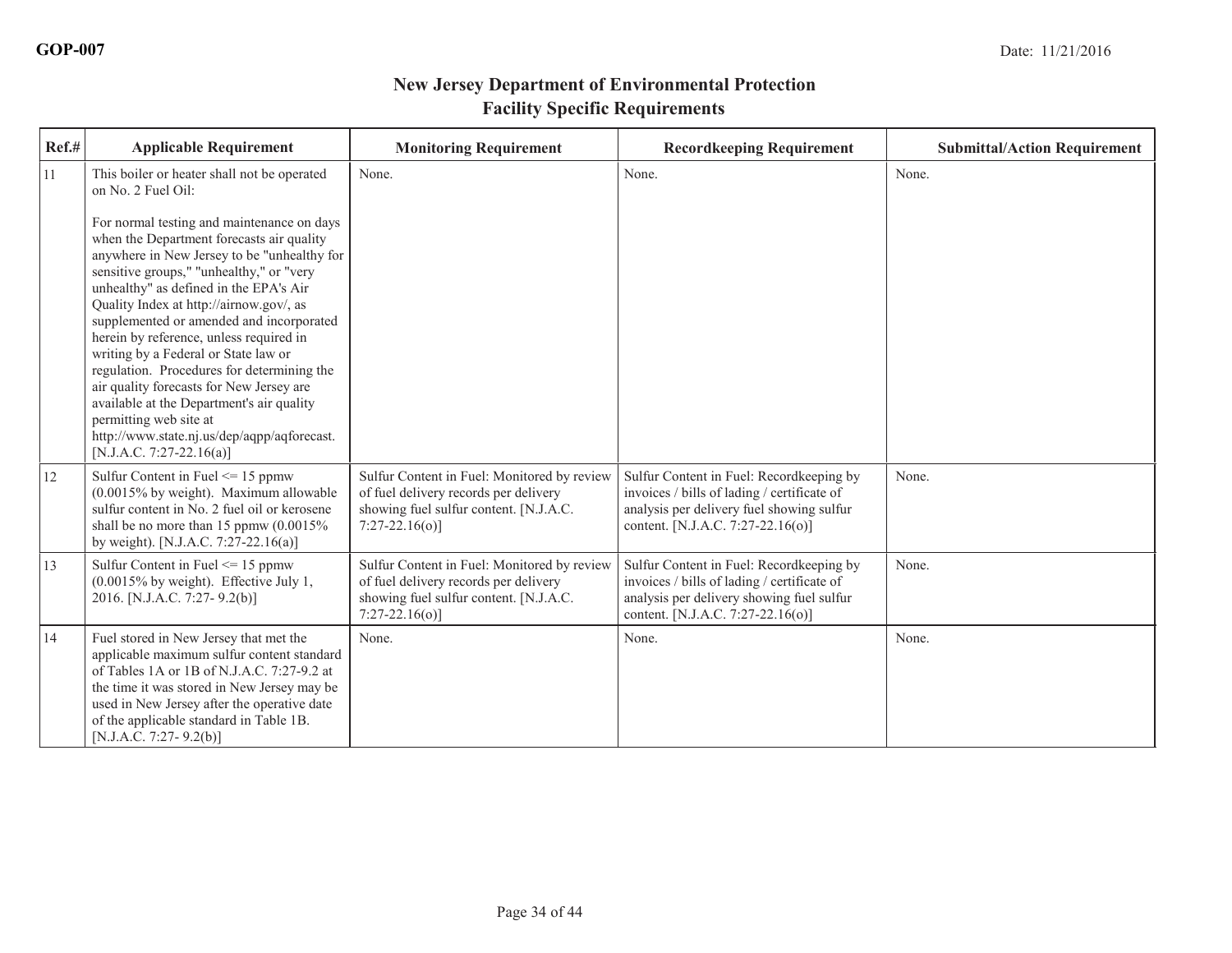#### **Emission Unit:Boiler or Heater, greater than 1 MMBtu/hr and less than 5 MMBtu/hr OS6**

#### **GOP-007-6 No. 2 Fuel Oil or Kerosene only based on an annual fuel limit**

#### **Operating Scenario:**

| $Ref.$ #  | <b>Applicable Requirement</b>                                                                                                                                                                                         | <b>Monitoring Requirement</b>                                                                                                                                                                                                                                                                                                                                                                                                                                                                                                                                                                                                                                                                                                                                                                                                                                                                                                                                                                                                                                                                                                                                                                                                                                                                                                                         | <b>Recordkeeping Requirement</b>                                                                                                                                                                                                                                                                                                                                                                                                                                                                                                                                                                                        | <b>Submittal/Action Requirement</b> |
|-----------|-----------------------------------------------------------------------------------------------------------------------------------------------------------------------------------------------------------------------|-------------------------------------------------------------------------------------------------------------------------------------------------------------------------------------------------------------------------------------------------------------------------------------------------------------------------------------------------------------------------------------------------------------------------------------------------------------------------------------------------------------------------------------------------------------------------------------------------------------------------------------------------------------------------------------------------------------------------------------------------------------------------------------------------------------------------------------------------------------------------------------------------------------------------------------------------------------------------------------------------------------------------------------------------------------------------------------------------------------------------------------------------------------------------------------------------------------------------------------------------------------------------------------------------------------------------------------------------------|-------------------------------------------------------------------------------------------------------------------------------------------------------------------------------------------------------------------------------------------------------------------------------------------------------------------------------------------------------------------------------------------------------------------------------------------------------------------------------------------------------------------------------------------------------------------------------------------------------------------------|-------------------------------------|
|           | The owner or operator shall comply with all<br>conditions contained in the document<br>"General Procedures for General Operating<br>Permits", posted at<br>http://www.nj.gov/dep/aqpp. [N.J.A.C.<br>$7:27-22.16(a)$ ] | None.                                                                                                                                                                                                                                                                                                                                                                                                                                                                                                                                                                                                                                                                                                                                                                                                                                                                                                                                                                                                                                                                                                                                                                                                                                                                                                                                                 | None.                                                                                                                                                                                                                                                                                                                                                                                                                                                                                                                                                                                                                   | None.                               |
| $\vert$ 2 | No visible emissions exclusive of condensed<br>water vapor, except for no more than 3<br>minutes in any consecutive 30-minute<br>period. [N.J.A.C. 7:27-3.2(a)] and [N.J.A.C.<br>7:27-3.2(c)]                         | Monitored by visual determination each<br>month during operation. Conduct visual<br>opacity inspections during daylight hours to<br>identify if the stack has visible emissions,<br>other than condensed water vapor. Select an<br>observation position enabling clear view of<br>emission point(s), minimum 15 feet away<br>without sunlight shining directly into the<br>eyes. Observe for a minimum duration of 30<br>minutes. Clock observation with two<br>stopwatches starting the 1st watch at the<br>commencement of the 30-minute<br>observation period and starting and stopping<br>the 2nd watch every time visible emissions<br>are first seen and when they cease, and<br>record the observation. If visible emissions<br>are observed for more than 3 minutes in the<br>30-consecutive minutes:<br>(1) Verify the equipment and/or control<br>device causing visible emissions is operating<br>according to manufacturer's specifications.<br>If it is not operating properly, take<br>corrective action immediately to eliminate<br>the excess emissions. (2) If the opacity<br>problem is not corrected within 24 hours,<br>perform a check via a certified opacity<br>reader, in accordance with N.J.A.C.<br>7:27B-2. Conduct such test each day until<br>the opacity problem is successfully<br>corrected. [N.J.A.C. 7:27-22.16(o)] | Recordkeeping by manual logging of<br>parameter or storing data in a computer data<br>system each month during operation. Record<br>and retain the following:<br>(1) Date and time of inspection;<br>(2) Emission Point number;<br>(3) Operational status of equipment:<br>(4) Observed results and conclusions:<br>(5) Description of corrective action taken if<br>needed;<br>(6) Date and time opacity problem was<br>solved, if applicable;<br>(7) Required observation data according to<br>N.J.A.C. 7:27B-2.5, if conducted; and<br>$(8)$ Name of person $(s)$ conducting<br>inspection. [N.J.A.C. 7:27-22.16(o)] | None.                               |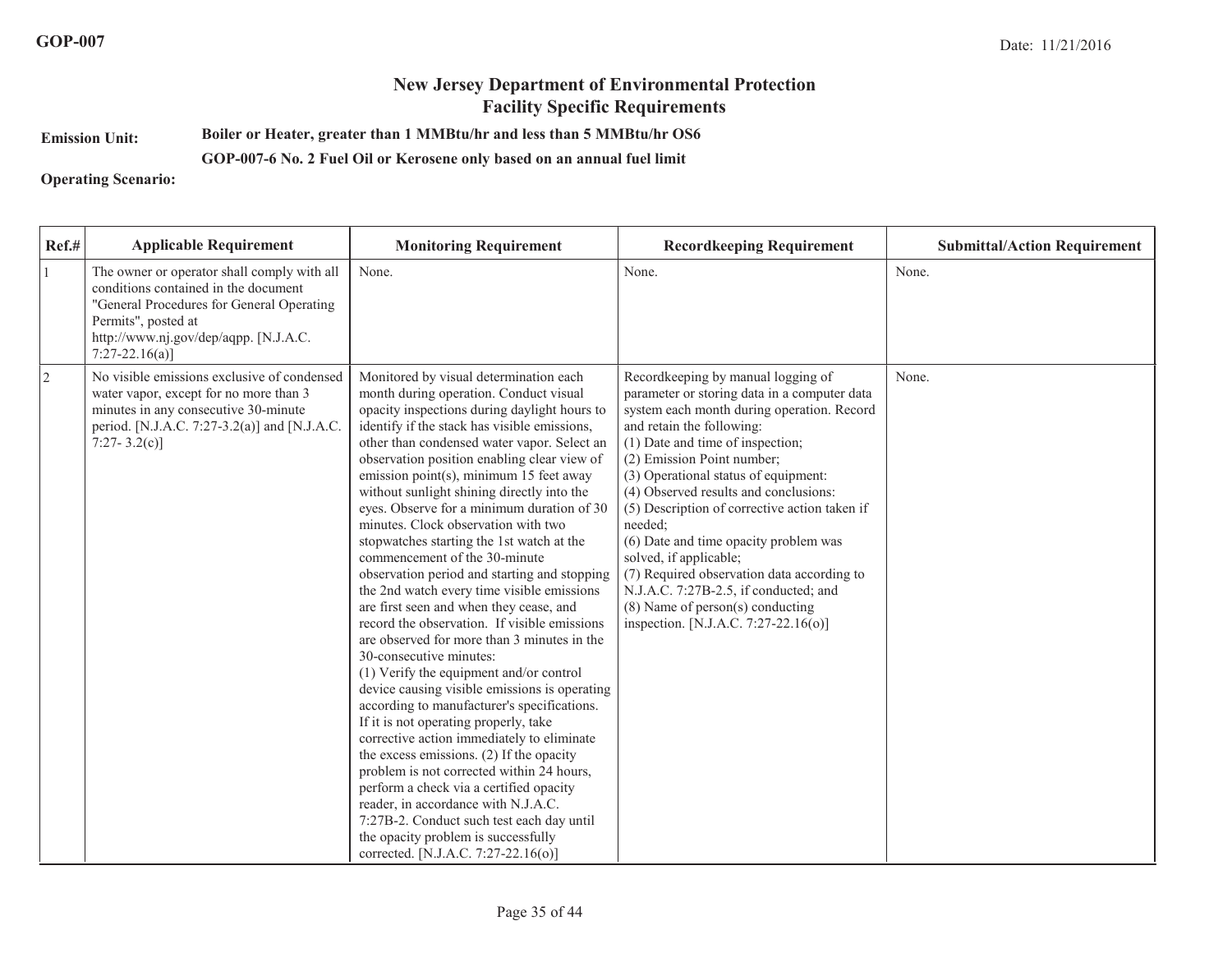| Ref.#           | <b>Applicable Requirement</b>                                                                                                                                                                                                                                                                         | <b>Monitoring Requirement</b>                                                                                                                                                                                                                  | <b>Recordkeeping Requirement</b>                                                                                                                                                                                                                                                                                                                                   | <b>Submittal/Action Requirement</b> |
|-----------------|-------------------------------------------------------------------------------------------------------------------------------------------------------------------------------------------------------------------------------------------------------------------------------------------------------|------------------------------------------------------------------------------------------------------------------------------------------------------------------------------------------------------------------------------------------------|--------------------------------------------------------------------------------------------------------------------------------------------------------------------------------------------------------------------------------------------------------------------------------------------------------------------------------------------------------------------|-------------------------------------|
| 3               | Particulate emission limit from the<br>combustion of fuel based on the rated heat<br>input of source. [N.J.A.C. 7:27-4.2(a)]                                                                                                                                                                          | None.                                                                                                                                                                                                                                          | None.                                                                                                                                                                                                                                                                                                                                                              | None.                               |
| $\overline{4}$  | Sulfur Content in Fuel $\leq$ 15 ppmw<br>(0.0015% by weight). Maximum allowable<br>sulfur content in No. 2 fuel oil or kerosene<br>shall be no more than 15 ppmw $(0.0015\%$<br>by weight). [N.J.A.C. 7:27-22.16(a)]                                                                                  | Sulfur Content in Fuel: Monitored by review<br>of fuel delivery records per delivery<br>showing fuel sulfur content. [N.J.A.C.<br>$7:27-22.16(o)$                                                                                              | Sulfur Content in Fuel: Recordkeeping by<br>invoices / bills of lading / certificate of<br>analysis per delivery fuel showing sulfur<br>content. [N.J.A.C. 7:27-22.16(o)]                                                                                                                                                                                          | None.                               |
| $\overline{5}$  | Sulfur Content in Fuel $\leq$ 15 ppmw<br>$(0.0015\%$ by weight). Effective July 1,<br>2016. [N.J.A.C. 7:27- 9.2(b)]                                                                                                                                                                                   | Sulfur Content in Fuel: Monitored by review<br>of fuel delivery records per delivery<br>showing fuel sulfur content. [N.J.A.C.<br>$7:27-22.16(o)$ ]                                                                                            | Sulfur Content in Fuel: Recordkeeping by<br>invoices / bills of lading / certificate of<br>analysis per delivery showing fuel sulfur<br>content. [N.J.A.C. 7:27-22.16(o)]                                                                                                                                                                                          | None.                               |
| $\vert 6 \vert$ | Fuel stored in New Jersey that met the<br>applicable maximum sulfur content standard<br>of Tables 1A or 1B of N.J.A.C. 7:27-9.2 at<br>the time it was stored in New Jersey may be<br>used in New Jersey after the operative date<br>of the applicable standard in Table 1B.<br>[N.J.A.C. 7:27-9.2(b)] | None.                                                                                                                                                                                                                                          | None.                                                                                                                                                                                                                                                                                                                                                              | None.                               |
|                 | Boiler or Heater fuel limited to No. 2 fuel<br>oil or kerosene. [N.J.A.C. 7:27-22.16(a)]                                                                                                                                                                                                              | None.                                                                                                                                                                                                                                          | None.                                                                                                                                                                                                                                                                                                                                                              | None.                               |
| $\sqrt{8}$      | Maximum Gross Heat Input: (HHV) from<br>general operating permit application.<br>[N.J.A.C. 7:27-22.16(a)]                                                                                                                                                                                             | None.                                                                                                                                                                                                                                          | Other: Keep records showing maximum heat<br>input rate. [N.J.A.C. 7:27-22.16(o)].                                                                                                                                                                                                                                                                                  | None.                               |
| $\vert$ 9       | No. 2 Fuel Oil or Kerosene Usage: The<br>permitted maximum No. 2 Fuel Oil or<br>Kerosene usage (MGal) for any 12<br>consecutive months from the general<br>operating permit application. [N.J.A.C.<br>$7:27-22.16(a)$                                                                                 | Monitored by fuel flow/firing rate<br>instrument continuously. The owner or<br>operator shall install and operate a fuel<br>totalizer to monitor the total amount of fuel<br>burned for any 12 consecutive months.<br>[N.J.A.C. 7:27-22.16(o)] | Recordkeeping by manual logging of<br>parameter or storing data in a computer data<br>system each month during operation.<br>Gallons for any 12 consecutive months shall<br>be calculated by the sum of the gallons<br>consumed during any one month added to<br>the sum of the gallons consumed during the<br>preceding 11 months. [N.J.A.C.<br>$7:27-22.16(o)$ ] | None.                               |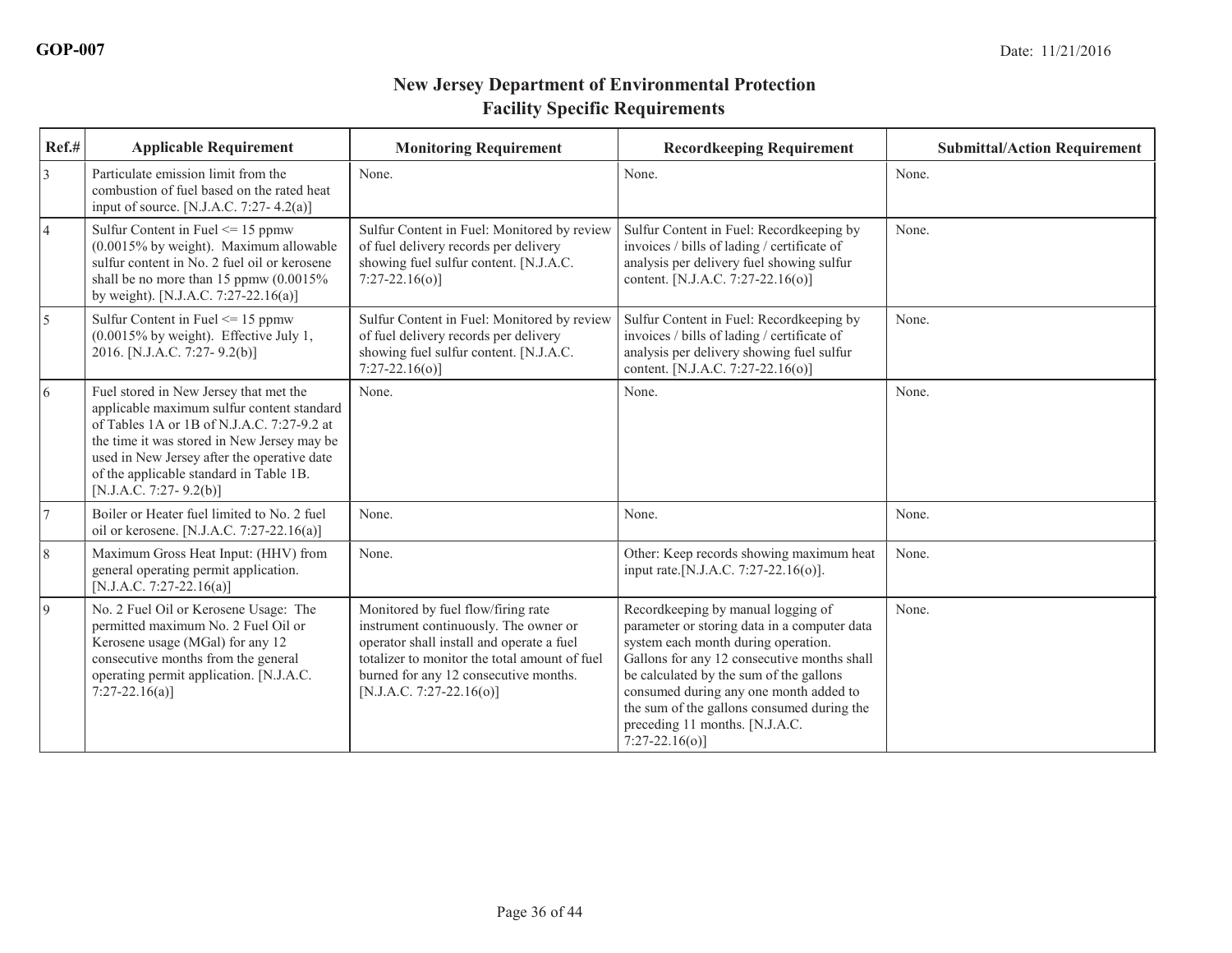| Ref.# | <b>Applicable Requirement</b>                                                                                                                                                                                                                                                                                                                                                                                                                                                                                                                                                                                                                                                                    | <b>Monitoring Requirement</b> | <b>Recordkeeping Requirement</b>                                                                                                                                                                                                                                | <b>Submittal/Action Requirement</b> |
|-------|--------------------------------------------------------------------------------------------------------------------------------------------------------------------------------------------------------------------------------------------------------------------------------------------------------------------------------------------------------------------------------------------------------------------------------------------------------------------------------------------------------------------------------------------------------------------------------------------------------------------------------------------------------------------------------------------------|-------------------------------|-----------------------------------------------------------------------------------------------------------------------------------------------------------------------------------------------------------------------------------------------------------------|-------------------------------------|
| 10    | The owner or operator shall comply with the<br>hourly and annual emission limits in the<br>General Operating Permit application for the<br>following air contaminants (VOC, NOx,<br>CO, SO2, TSP and PM10), except for<br>emission rates that are below reporting<br>threshold of 0.05 lb/hr in Appendix Table A<br>to N.J.A.C. 7:27-22. The annual emission<br>limits are based on the information entered<br>by the owner or operator in the application,<br>including maximum rated heat input<br>(MMBtu/hr-HHV) and maximum fuel<br>usage. [N.J.A.C. 7:27-22.16(a)]                                                                                                                          | None.                         | Other: The owner or operator shall keep the<br>completed application showing the hourly<br>and annual emission rates, for the duration<br>of the General Operating Permit and make it<br>available to the Department upon<br>request. [N.J.A.C. 7:27-22.16(o)]. | None.                               |
| 11    | The owner or operator shall submit an<br>annual statement certified in accordance<br>with N.J.A.C. 7:27-1.39 and signed by the<br>responsible official, as defined at N.J.A.C.<br>7:27-1.4. The Responsible Official shall<br>certify annually that the boiler or heater is<br>operated in compliance with all applicable<br>requirements as defined in this permit.<br>[N.J.A.C. 7:27-22]                                                                                                                                                                                                                                                                                                       | None.                         | None.                                                                                                                                                                                                                                                           | None.                               |
| 12    | No owner or operator of an affected boiler<br>subject to the provisions of MACT Subpart<br>A in 40 CFR 63 shall build, erect, install, or<br>use any article, machine, equipment, or<br>process to conceal an emission that would<br>otherwise constitute noncompliance with a<br>relevant standard. Such concealment<br>includes, but is not limited to: (1) The use<br>of diluents to achieve compliance with a<br>relevant standard based on the concentration<br>of a pollutant in the effluent discharged to<br>the atmosphere; (2) The use of gaseous<br>diluents to achieve compliance with a<br>relevant standard for visible emissions.<br>(MACT Subpart A) $[40 \text{ CFR } 63.4(b)]$ | None.                         | None.                                                                                                                                                                                                                                                           | None.                               |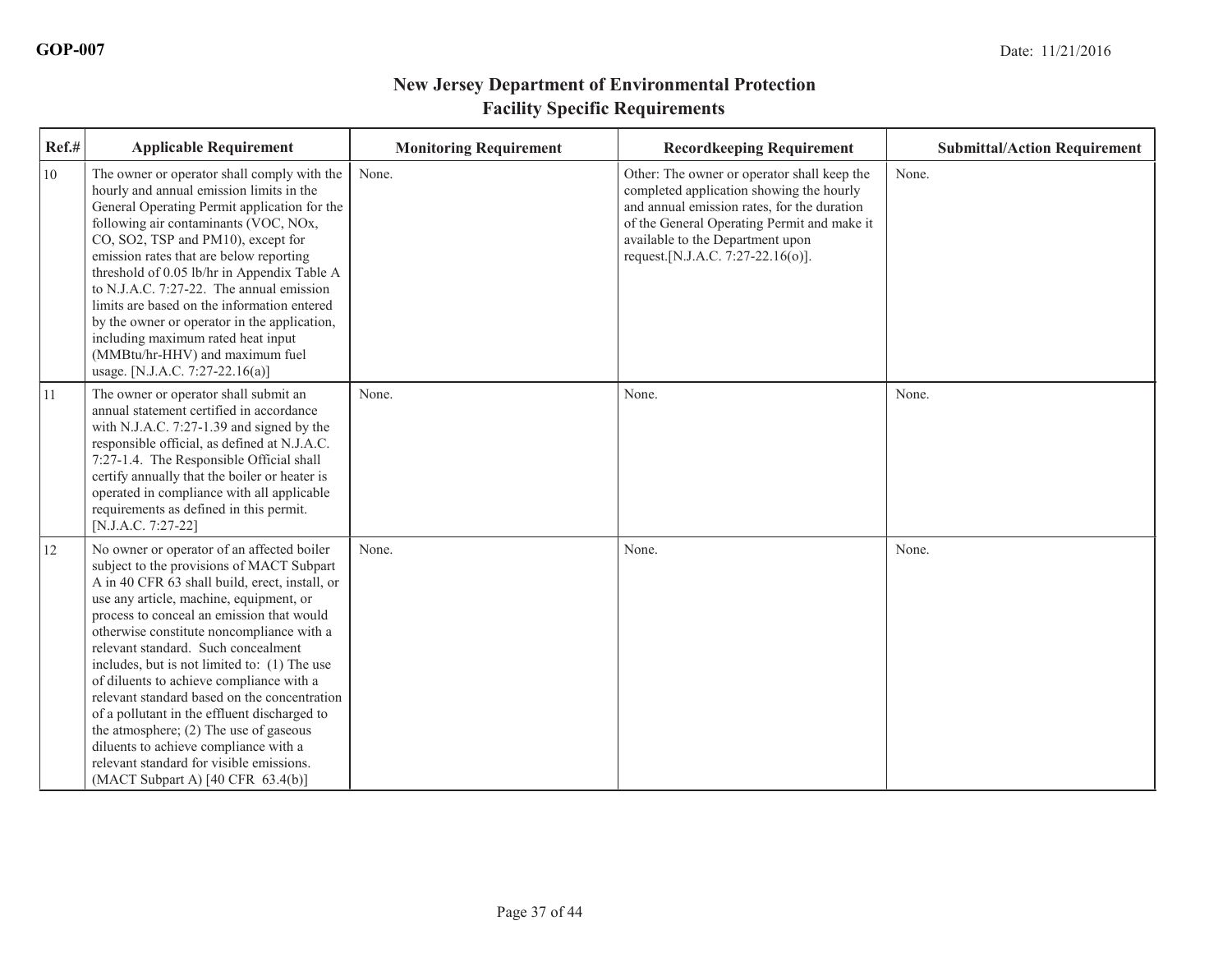| Ref.# | <b>Applicable Requirement</b>                                                                                                                                                                                                                                                                                                                              | <b>Monitoring Requirement</b> | <b>Recordkeeping Requirement</b>                                                                                                                                                                                                                                                                                                                                                                                                                                                                                                                                                                                                                                                                                                                                                                   | <b>Submittal/Action Requirement</b>                                                                                                                                                                                                                                  |
|-------|------------------------------------------------------------------------------------------------------------------------------------------------------------------------------------------------------------------------------------------------------------------------------------------------------------------------------------------------------------|-------------------------------|----------------------------------------------------------------------------------------------------------------------------------------------------------------------------------------------------------------------------------------------------------------------------------------------------------------------------------------------------------------------------------------------------------------------------------------------------------------------------------------------------------------------------------------------------------------------------------------------------------------------------------------------------------------------------------------------------------------------------------------------------------------------------------------------------|----------------------------------------------------------------------------------------------------------------------------------------------------------------------------------------------------------------------------------------------------------------------|
| 13    | The owner and operator of an affected boiler<br>must not use fragmentation or phasing of<br>reconstruction activities (i.e., intentionally<br>dividing reconstruction into multiple parts<br>for purposes of avoiding new source<br>requirements) to avoid becoming subject to<br>new source requirements. (MACT Subpart<br>A) $[40 \text{ CFR } 63.4(c)]$ | None.                         | None.                                                                                                                                                                                                                                                                                                                                                                                                                                                                                                                                                                                                                                                                                                                                                                                              | None.                                                                                                                                                                                                                                                                |
| 14    | The owner or operator of an affected boiler<br>shall conduct monitoring as specified in the<br>relevant standard, unless otherwise specified<br>by the Administrator. (MACT Subpart A)<br>$[40 \text{ CFR } 63.8(b)(1)]$                                                                                                                                   | None.                         | None.                                                                                                                                                                                                                                                                                                                                                                                                                                                                                                                                                                                                                                                                                                                                                                                              | None.                                                                                                                                                                                                                                                                |
| 15    | The owner or operator of an affected boiler<br>shall notify the Administrator that the source<br>becomes subject to a relevant standard. The<br>notification shall include the information as<br>specified in 40 CFR $63.9(b)(2)$ . (MACT<br>Subpart A) [40 CFR 63.9(b)(2)]                                                                                | None.                         | Other: The owner or operator of an affected<br>source subject to the provisions of this part<br>shall maintain files of all information<br>(including all reports and notifications)<br>required by this part recorded in a form<br>suitable and readily available for expeditious<br>inspection and review. The files shall be<br>retained for at least 5 years following the<br>date of each occurrence, measurement,<br>maintenance, corrective action, report, or<br>record. At a minimum, the most recent 2<br>years of data shall be retained on site. The<br>remaining 3 years of data may be retained<br>off site. Such files may be maintained on<br>microfilm, on a computer, on computer<br>floppy disks, on magnetic tape disks, or on<br>microfiche. $[40 \text{ CFR } 63.10(b)(1)].$ | Submit notification: As per the approved<br>schedule. Within 120 calendar days after<br>the source becomes subject to the relevant<br>standard, if initial startup of the affected<br>source is before the effective date of the<br>standard. [40 CFR $63.9(b)(2)$ ] |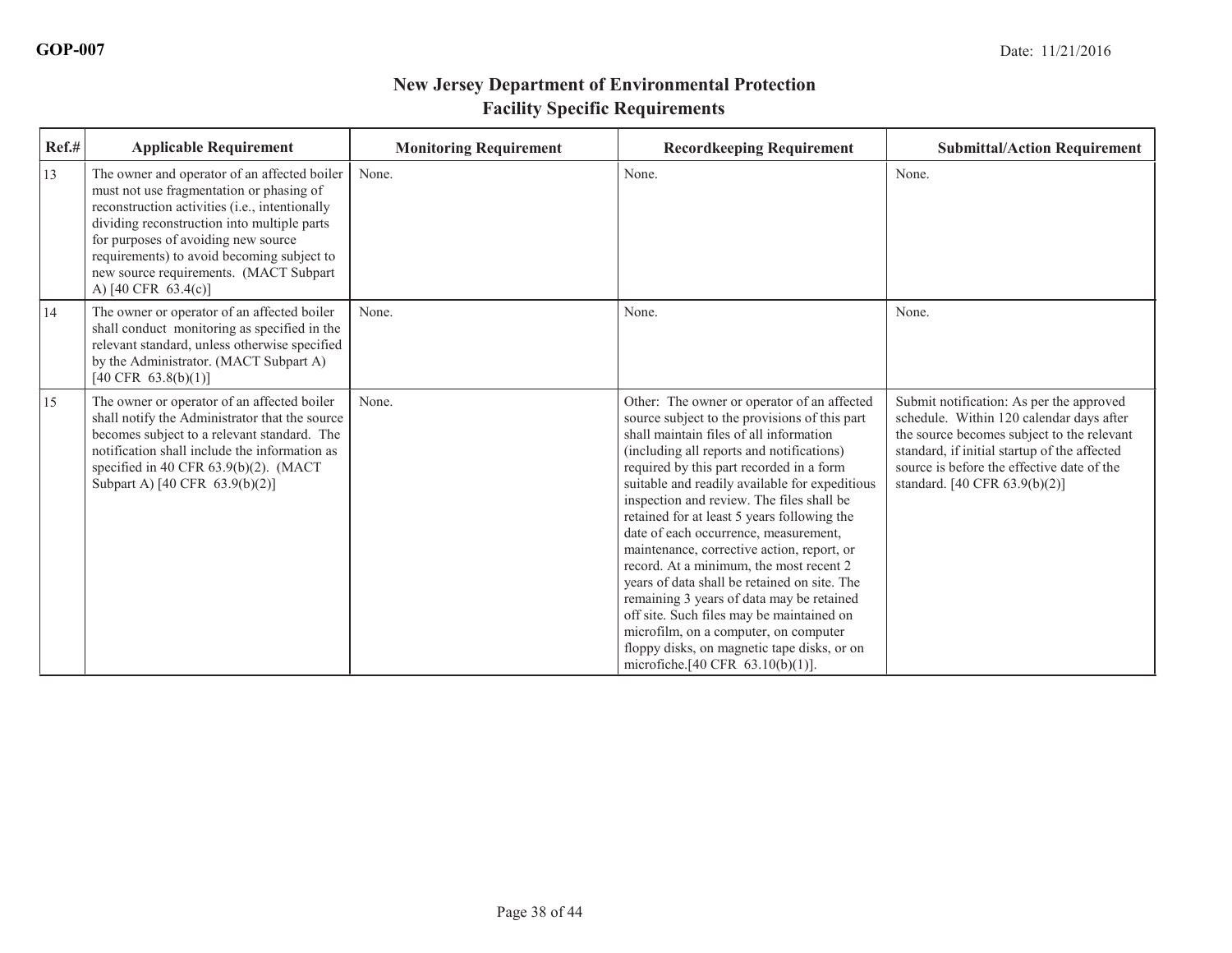| Ref.#         | <b>Applicable Requirement</b>                                                                                                                                                                                                                                                                                                                                                                                                                                                                                                                                                                                                                                                                                              | <b>Monitoring Requirement</b> | <b>Recordkeeping Requirement</b>                                                                                                                                                                                                                                                                                                                                                                                                                                                                                                                                                                                                                                                                                                                                                                   | <b>Submittal/Action Requirement</b>                                                                                                                                                                                                              |
|---------------|----------------------------------------------------------------------------------------------------------------------------------------------------------------------------------------------------------------------------------------------------------------------------------------------------------------------------------------------------------------------------------------------------------------------------------------------------------------------------------------------------------------------------------------------------------------------------------------------------------------------------------------------------------------------------------------------------------------------------|-------------------------------|----------------------------------------------------------------------------------------------------------------------------------------------------------------------------------------------------------------------------------------------------------------------------------------------------------------------------------------------------------------------------------------------------------------------------------------------------------------------------------------------------------------------------------------------------------------------------------------------------------------------------------------------------------------------------------------------------------------------------------------------------------------------------------------------------|--------------------------------------------------------------------------------------------------------------------------------------------------------------------------------------------------------------------------------------------------|
| 16            | After a title V permit has been issued, the<br>owner or operator shall comply with all<br>requirements for compliance status reports<br>contained in the source's title V permit,<br>including reports required under 40 CFR 63.<br>After a title V permit has been issued to the<br>owner or operator of an affected source, and<br>each time a notification of compliance status<br>is required under this part, the owner or<br>operator of such source shall submit the<br>notification of compliance status to the<br>appropriate permitting authority following<br>completion of the relevant compliance<br>demonstration activity specified in the<br>relevant standard. (MACT Subpart A) [40<br>CFR $63.9(h)(3)$ ] | None.                         | Other: The owner or operator of an affected<br>source subject to the provisions of this part<br>shall maintain files of all information<br>(including all reports and notifications)<br>required by this part recorded in a form<br>suitable and readily available for expeditious<br>inspection and review. The files shall be<br>retained for at least 5 years following the<br>date of each occurrence, measurement,<br>maintenance, corrective action, report, or<br>record. At a minimum, the most recent 2<br>vears of data shall be retained on site. The<br>remaining 3 years of data may be retained<br>off site. Such files may be maintained on<br>microfilm, on a computer, on computer<br>floppy disks, on magnetic tape disks, or on<br>microfiche. $[40 \text{ CFR } 63.10(b)(1)].$ | Submit notification: As per the approved<br>schedule. The notification shall be sent<br>before the close of business on the 60th day<br>following the completion of the relevant<br>compliance demonstration to NJDEP. [40<br>CFR $63.9(h)(3)$ ] |
| <sup>17</sup> | The owner or operator of an affected boiler<br>shall submit all information required under<br>40 CFR 63 to the Regional Enforcement<br>Office of NJDEP. In addition, per 40 CFR<br>$63.9(a)(4)(ii)$ , the owner or operator shall<br>send a copy of each report submitted to<br>NJDEP under 40 CFR 63 to Director,<br>Division of Enforcement and Compliance<br>Assistance, USEPA Region 2, 290<br>Broadway, New York, NY 10007-1866.<br>(MACT Subpart A) [40 CFR<br>$63.10(a)(4)(ii)$ ]                                                                                                                                                                                                                                   | None.                         | Other: The owner or operator of an affected<br>source subject to the provisions of this part<br>shall maintain files of all information<br>(including all reports and notifications)<br>required by this part recorded in a form<br>suitable and readily available for expeditious<br>inspection and review. The files shall be<br>retained for at least 5 years following the<br>date of each occurrence, measurement,<br>maintenance, corrective action, report, or<br>record. At a minimum, the most recent 2<br>years of data shall be retained on site. The<br>remaining 3 years of data may be retained<br>off site. Such files may be maintained on<br>microfilm, on a computer, on computer<br>floppy disks, on magnetic tape disks, or on<br>microfiche. $[40 \text{ CFR } 63.10(b)(1)].$ | Other (provide description): As per the<br>approved schedule. Submit reports and<br>notifications as required by 40 CFR 63 to<br>EPA Region 2 and NJDEP. [40 CFR<br>$63.13(b)$ ]                                                                 |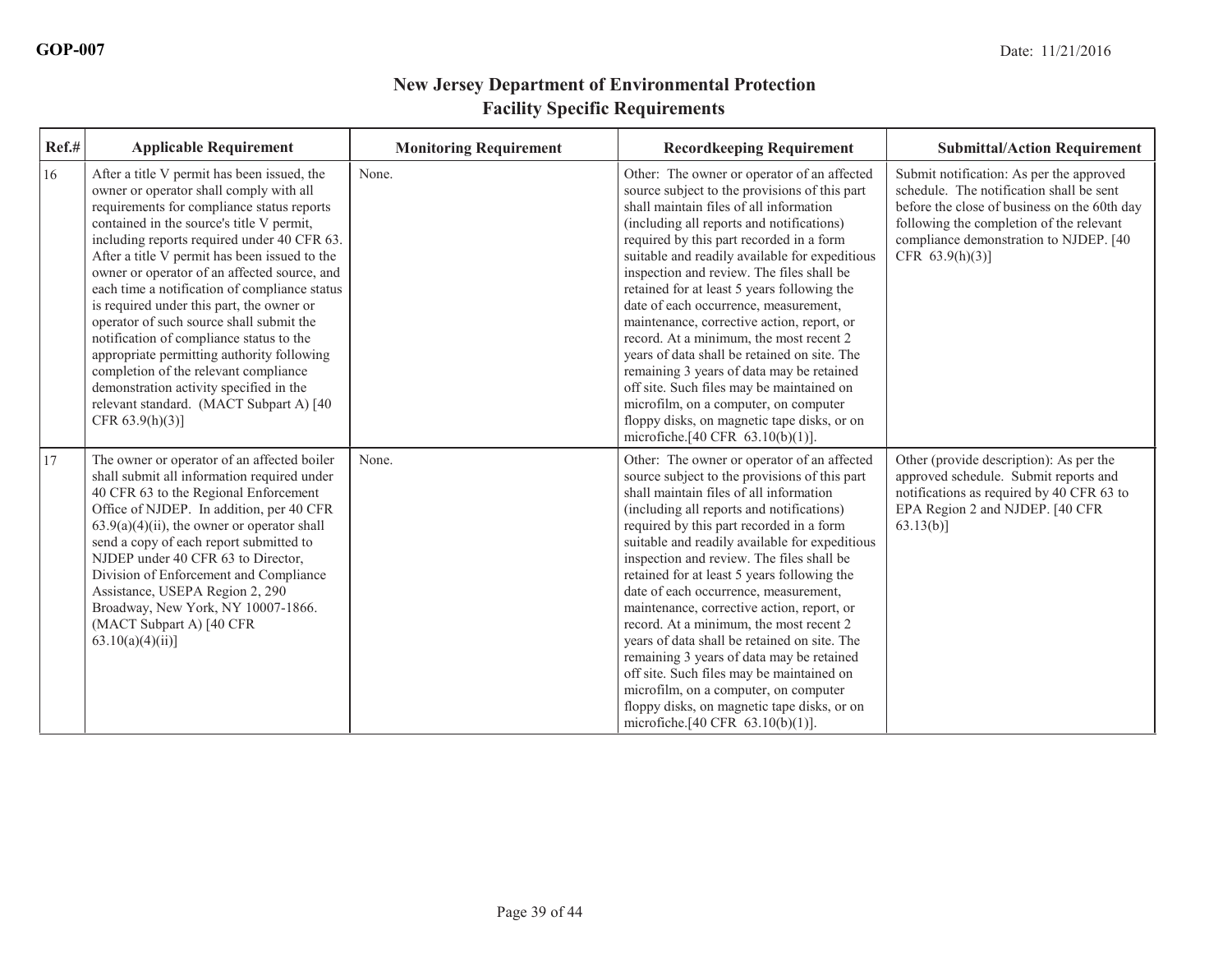| Ref.# | <b>Applicable Requirement</b>                                                                                                                                                                                                                                                                             | <b>Monitoring Requirement</b> | <b>Recordkeeping Requirement</b>                                                                                                                                                                                                                                                                                                                                                                                                                                                                                                                                                                                                                                                                                                | <b>Submittal/Action Requirement</b> |
|-------|-----------------------------------------------------------------------------------------------------------------------------------------------------------------------------------------------------------------------------------------------------------------------------------------------------------|-------------------------------|---------------------------------------------------------------------------------------------------------------------------------------------------------------------------------------------------------------------------------------------------------------------------------------------------------------------------------------------------------------------------------------------------------------------------------------------------------------------------------------------------------------------------------------------------------------------------------------------------------------------------------------------------------------------------------------------------------------------------------|-------------------------------------|
| 18    | The owner or operator at all times must<br>operate and maintain an affected boiler,<br>including associated air pollution control<br>equipment, in a manner consistent with<br>safety and good air pollution control<br>practices for minimizing emissions. (MACT<br>Subpart JJJJJJ) [40 CFR 63.11205(a)] | None.                         | Recordkeeping by manual logging of<br>parameter or storing data in a computer data<br>system upon occurrence of event. The<br>owner or operator shall keep records of the<br>occurrence and duration of each malfunction<br>of the boiler, or of the associated air<br>pollution control and monitoring equipment.<br>The owner or operator shall keep records of<br>actions taken during periods of malfunction<br>to minimize emissions in accordance with<br>the general duty to minimize emissions in 40<br>CFR 63.11205(a), including corrective<br>actions to restore the malfunctioning boiler,<br>air pollution control, or monitoring<br>equipment to its normal or usual manner of<br>operation. [40 CFR 63.11225(c)] | None.                               |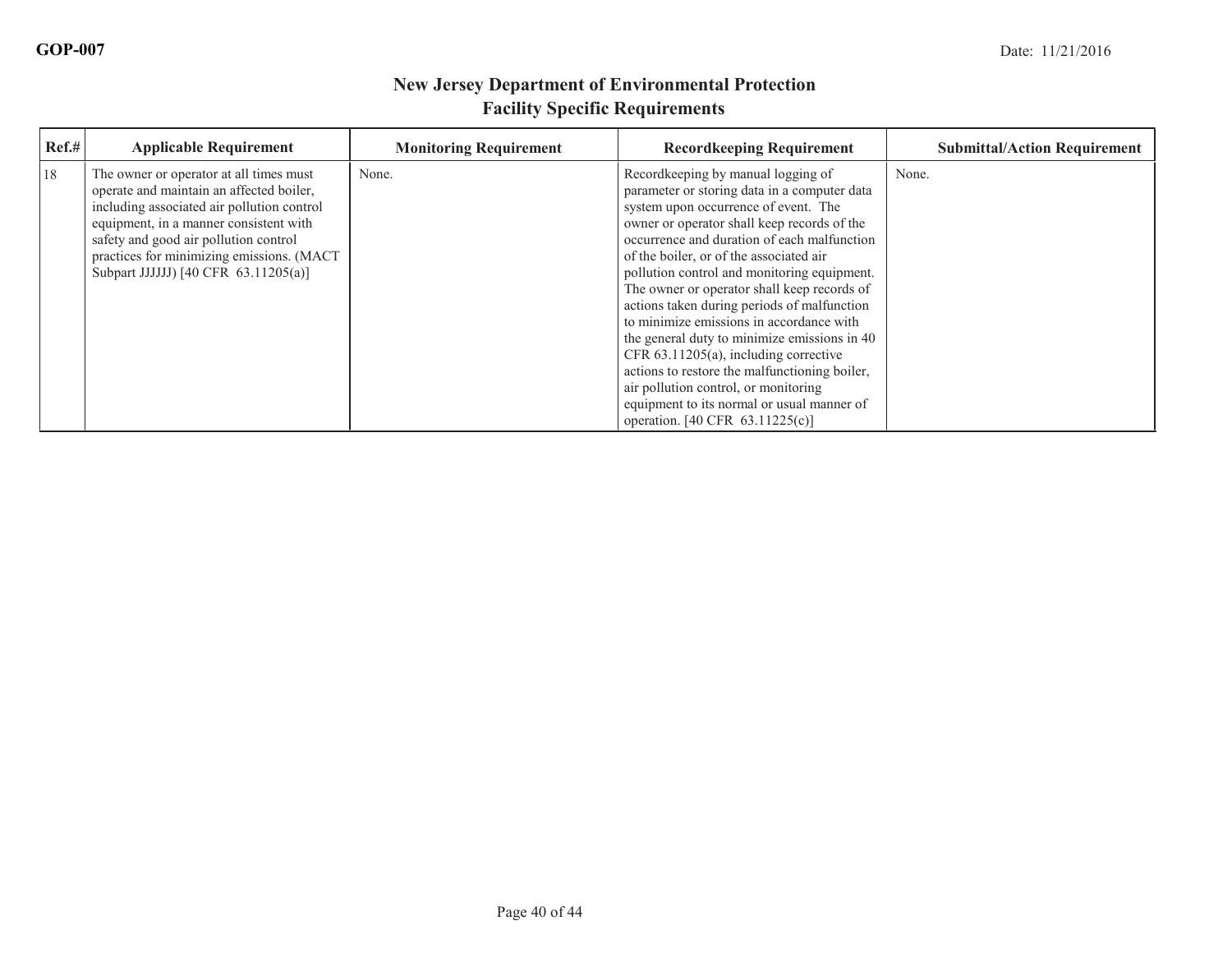| Ref.# | <b>Applicable Requirement</b>                                                                                                                                                                                                                                                                                                                                                                                                                                                                                                                                                                                                                                                                                                                                                                                                                                                                                                                                                                                                                                                                                                                                                                                                                                                                                                                                                                                                                                                                                                                                                                                                              | <b>Monitoring Requirement</b>                                                                                                                                                                                                                                                                                                                                                                                                                                                                                       | <b>Recordkeeping Requirement</b>                                                                                                                                                                                                                                                                                                                                                                                                                                                                                                                                                                                                                                                                                                                                                                                                                                                                                                                                                                                                                                                                                                                                                                                                                                                  | <b>Submittal/Action Requirement</b>                                                                                                                                                                                                                                                                             |
|-------|--------------------------------------------------------------------------------------------------------------------------------------------------------------------------------------------------------------------------------------------------------------------------------------------------------------------------------------------------------------------------------------------------------------------------------------------------------------------------------------------------------------------------------------------------------------------------------------------------------------------------------------------------------------------------------------------------------------------------------------------------------------------------------------------------------------------------------------------------------------------------------------------------------------------------------------------------------------------------------------------------------------------------------------------------------------------------------------------------------------------------------------------------------------------------------------------------------------------------------------------------------------------------------------------------------------------------------------------------------------------------------------------------------------------------------------------------------------------------------------------------------------------------------------------------------------------------------------------------------------------------------------------|---------------------------------------------------------------------------------------------------------------------------------------------------------------------------------------------------------------------------------------------------------------------------------------------------------------------------------------------------------------------------------------------------------------------------------------------------------------------------------------------------------------------|-----------------------------------------------------------------------------------------------------------------------------------------------------------------------------------------------------------------------------------------------------------------------------------------------------------------------------------------------------------------------------------------------------------------------------------------------------------------------------------------------------------------------------------------------------------------------------------------------------------------------------------------------------------------------------------------------------------------------------------------------------------------------------------------------------------------------------------------------------------------------------------------------------------------------------------------------------------------------------------------------------------------------------------------------------------------------------------------------------------------------------------------------------------------------------------------------------------------------------------------------------------------------------------|-----------------------------------------------------------------------------------------------------------------------------------------------------------------------------------------------------------------------------------------------------------------------------------------------------------------|
| 19    | If the boiler was constructed on or before<br>June 4, 2010, the owner or operator shall<br>conduct the initial tune-up no later than<br>March 21, 2014. Subsequent tune-ups must<br>be conducted no more than 61 months after<br>the previous tune-up. The tune-ups shall be<br>conducted, as required in Table 2 to 40 CFR<br>Part 63, Subpart JJJJJJ, and in accordance<br>with 40 CFR 63.11223(b) as follows:<br>(1) As applicable, inspect the burner, and<br>clean or replace any components of the<br>burner as necessary. The burner inspection<br>may be delayed until the next scheduled unit<br>shutdown, but at least once every 72 months.<br>(2) Inspect the flame pattern, as applicable,<br>and adjust the burner as necessary to<br>optimize the flame pattern. The adjustment<br>should be consistent with the manufacturer's<br>specifications, if available.<br>(3) Inspect the system controlling the<br>air-to-fuel ratio, as applicable, and ensure<br>that it is correctly calibrated and functioning<br>properly. The inspection may be delayed<br>until the next scheduled unit shutdown, but<br>at least once every 72 months.<br>(4) Optimize total emissions of carbon<br>monoxide. This optimization should be<br>consistent with the manufacturer's<br>specifications, if available, and with any<br>nitrogen oxide requirement to which the unit<br>is subject.<br>As per 40 CFR 63.11223(b)(7), if the unit is<br>not operating on the required date for a<br>tune-up, the tune-up must be conducted<br>within 30 days of startup.(MACT Subpart<br>JJJJJJ) [40 CFR 63.11214(b)] and [40 CFR<br>63.11223(e) | Monitored by periodic emission monitoring<br>once initially and once every 5 years.<br>Measure the concentrations in the effluent<br>stream of carbon monoxide (CO) in parts<br>per million, by volume, and oxygen in<br>volume percent, before and after the<br>adjustments are made (measurements may<br>be either on a dry or wet basis, as long as it<br>is the same basis before and after the<br>adjustments are made). Measurements may<br>be taken using a portable CO analyzer. [40<br>CFR 63.11223(b)(5)] | Recordkeeping by manual logging of<br>parameter or storing data in a computer data<br>system once initially and once every 5 years.<br>The owner or operator shall keep the<br>following records for a period of 5 years<br>following the date of each recorded action.<br>Per 40 CFR $63.1125(c)(2)(i)$ records<br>identifying each boiler, the date of tune-up,<br>the procedures followed for tune-ups and the<br>manufacturer's specifications to which the<br>boiler was tuned.<br>Per 40 CFR 63.11223(b)(6), the owner or<br>operator must maintain a report containing<br>the following information on site:<br>(i) The concentrations of CO in the effluent<br>stream in parts per million, by volume, and<br>oxygen in volume percent, measured at high<br>fire or typical operating load, before and<br>after the tune-up of the boiler.<br>(ii) A description of any corrective actions<br>taken as a part of the tune-up of the boiler.<br>(iii) The type and amount of fuel used over<br>the 12 months prior to the tune-up of the<br>boiler, but only if the unit was physically<br>and legally capable of using more than one<br>type of fuel during that period. Units sharing<br>a fuel meter may estimate the fuel use by<br>each unit. [40 CFR 63.11225(c)(2)] | Submit notification: Once initially. Submit<br>a Notification of Compliance status by July<br>19, 2014 electronically using the<br>Compliance and Emissions Data Reporting<br>Interface (CEDRI) that is accessed through<br>EPA's Central Data Exchange (CDX)<br>(www.epa.gov/cdx). [40 CFR 63.11225(a)<br>(4)] |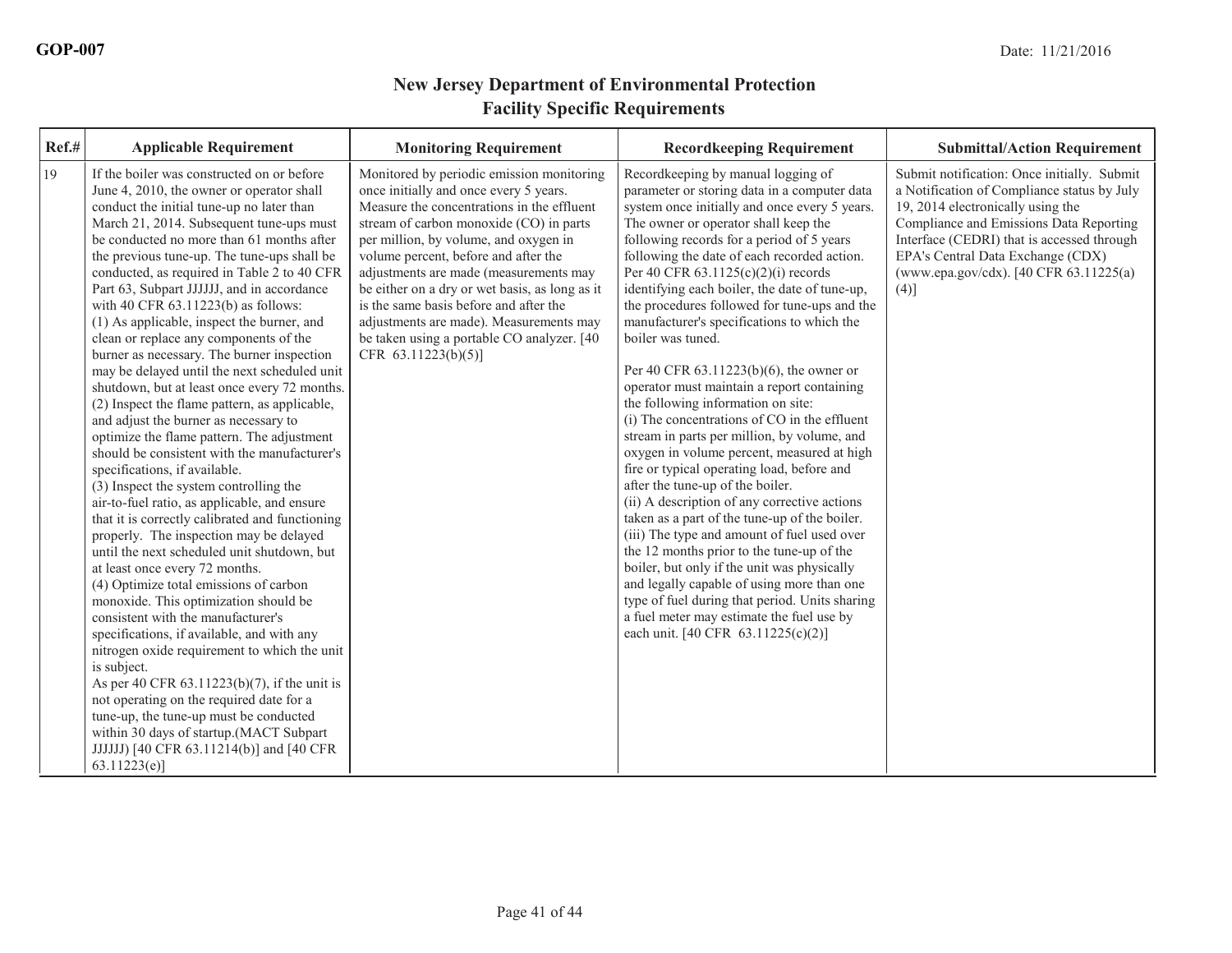| Ref.#<br><b>Applicable Requirement</b>                                                                                                                                                                                                                                                                                                                                                                                                                                                                                                                                                                                                                                                                                                                                                                                                                                                                                                                                                                                                                                                                                                                                                                                                                                                                                                                                                                                                                                                                                                                                                                                   | <b>Monitoring Requirement</b>                                                                                                                                                                                                                                                                                                                                                                                                                                                                            | <b>Recordkeeping Requirement</b>                                                                                                                                                                                                                                                                                                                                                                                                                                                                                                                                                                                                                                                                                                                                                                                                                                                                                                                                                                                                                                                                                                                                                                                                                                       | <b>Submittal/Action Requirement</b> |
|--------------------------------------------------------------------------------------------------------------------------------------------------------------------------------------------------------------------------------------------------------------------------------------------------------------------------------------------------------------------------------------------------------------------------------------------------------------------------------------------------------------------------------------------------------------------------------------------------------------------------------------------------------------------------------------------------------------------------------------------------------------------------------------------------------------------------------------------------------------------------------------------------------------------------------------------------------------------------------------------------------------------------------------------------------------------------------------------------------------------------------------------------------------------------------------------------------------------------------------------------------------------------------------------------------------------------------------------------------------------------------------------------------------------------------------------------------------------------------------------------------------------------------------------------------------------------------------------------------------------------|----------------------------------------------------------------------------------------------------------------------------------------------------------------------------------------------------------------------------------------------------------------------------------------------------------------------------------------------------------------------------------------------------------------------------------------------------------------------------------------------------------|------------------------------------------------------------------------------------------------------------------------------------------------------------------------------------------------------------------------------------------------------------------------------------------------------------------------------------------------------------------------------------------------------------------------------------------------------------------------------------------------------------------------------------------------------------------------------------------------------------------------------------------------------------------------------------------------------------------------------------------------------------------------------------------------------------------------------------------------------------------------------------------------------------------------------------------------------------------------------------------------------------------------------------------------------------------------------------------------------------------------------------------------------------------------------------------------------------------------------------------------------------------------|-------------------------------------|
| 20<br>If the boiler was constructed after June 4,<br>2010, the owner or operator shall conduct<br>tune-up once in 5-years. The first tune-up<br>shall be conducted no later than 61 months<br>after the boiler initial startup. The tune-ups<br>shall be conducted, as required in Table 2 to<br>40 CFR Part 63, Subpart JJJJJJ, and in<br>accordance with 40 CFR 63.11223(b) as<br>follows:<br>(1) As applicable, inspect the burner, and<br>clean or replace any components of the<br>burner as necessary. The burner inspection<br>may be delayed until the next scheduled unit<br>shutdown, but at least once every 72 months.<br>(2) Inspect the flame pattern, as applicable,<br>and adjust the burner as necessary to<br>optimize the flame pattern. The adjustment<br>should be consistent with the manufacturer's<br>specifications, if available.<br>(3) Inspect the system controlling the<br>air-to-fuel ratio, as applicable, and ensure<br>that it is correctly calibrated and functioning<br>properly. The inspection may be delayed<br>until the next scheduled unit shutdown, but<br>at least once every 72 months.<br>(4) Optimize total emissions of carbon<br>monoxide. This optimization should be<br>consistent with the manufacturer's<br>specifications, if available, and with any<br>nitrogen oxide requirement to which the unit<br>is subject.<br>As per 40 CFR $63.11223(b)(7)$ , if the unit is<br>not operating on the required date for a<br>tune-up, the tune-up must be conducted<br>within 30 days of startup.(MACT Subpart<br>JJJJJJJ[40 CFR 63.11214(b)] and [40 CFR<br>63.11223(e) | Other: Monitored by periodic emission<br>monitoring once every 5 years.<br>Measure the concentrations in the effluent<br>stream of carbon monoxide (CO) in parts<br>per million, by volume, and oxygen in<br>volume percent, before and after the<br>adjustments are made (measurements may<br>be either on a dry or wet basis, as long as it<br>is the same basis before and after the<br>adjustments are made). Measurements may<br>be taken using a portable CO analyzer.[40]<br>CFR 63.11223(b)(5)]. | Other: Recordkeeping by manual logging of<br>parameter or storing data in a computer data<br>system once every 5 years. The owner or<br>operator shall keep the following records for<br>a period of 5 years following the date of<br>each recorded action. Per 40 CFR<br>$63.1125(c)(2)(i)$ records identifying each<br>boiler, the date of tune-up, the procedures<br>followed for tune-ups and the manufacturer's<br>specifications to which the boiler was tuned.<br>Per 40 CFR 63.11223(b)(6), the owner or<br>operator must maintain a report containing<br>the following information on site:<br>(i) The concentrations of CO in the effluent<br>stream in parts per million, by volume, and<br>oxygen in volume percent, measured at high<br>fire or typical operating load, before and<br>after the tune-up of the boiler.<br>(ii) A description of any corrective actions<br>taken as a part of the tune-up of the boiler.<br>(iii) The type and amount of fuel used over<br>the 12 months prior to the tune-up of the<br>boiler, but only if the unit was physically<br>and legally capable of using more than one<br>type of fuel during that period. Units sharing<br>a fuel meter may estimate the fuel use by<br>each unit.<br>[40 CFR 63.11225(c)(2)]. | None.                               |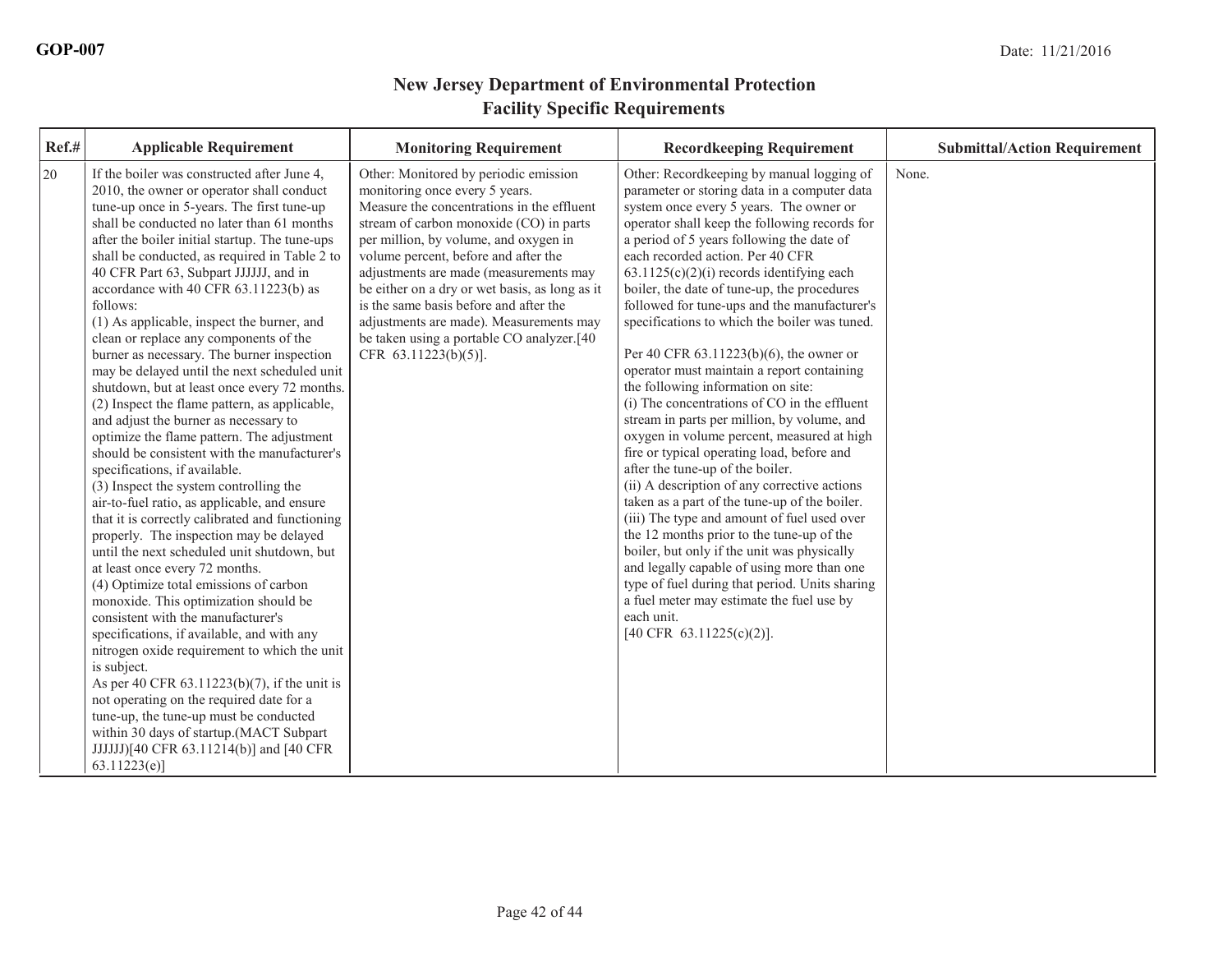| Ref.# | <b>Applicable Requirement</b>                                                                                                                                                                                                                                                                                                                                                                                                                                                                                                                                                                                                                                                                                                                                                                                                                                                                                                                                                                                                                                                                                                                                                                                     | <b>Monitoring Requirement</b> | <b>Recordkeeping Requirement</b>                                                                                                                                                                                                                                              | <b>Submittal/Action Requirement</b>                                                                                                                                                                                                                                                                                                                                                                                                                                                                                                 |
|-------|-------------------------------------------------------------------------------------------------------------------------------------------------------------------------------------------------------------------------------------------------------------------------------------------------------------------------------------------------------------------------------------------------------------------------------------------------------------------------------------------------------------------------------------------------------------------------------------------------------------------------------------------------------------------------------------------------------------------------------------------------------------------------------------------------------------------------------------------------------------------------------------------------------------------------------------------------------------------------------------------------------------------------------------------------------------------------------------------------------------------------------------------------------------------------------------------------------------------|-------------------------------|-------------------------------------------------------------------------------------------------------------------------------------------------------------------------------------------------------------------------------------------------------------------------------|-------------------------------------------------------------------------------------------------------------------------------------------------------------------------------------------------------------------------------------------------------------------------------------------------------------------------------------------------------------------------------------------------------------------------------------------------------------------------------------------------------------------------------------|
| 21    | The owner or operator of an affected boiler<br>must submit the Initial Notification of<br>Applicability:<br>1. If constructed on or before June 4, 2010,<br>submit no later than January 20, 2014; or<br>2. If constructed after June 4, 2010, submit<br>within 120 days after startup of new source.<br>(MACT Subpart JJJJJJ) [40 CFR<br>$63.11225(a)(2)$ ]                                                                                                                                                                                                                                                                                                                                                                                                                                                                                                                                                                                                                                                                                                                                                                                                                                                      | None.                         | Recordkeeping by manual logging of<br>parameter or storing data in a computer data<br>system once initially. Maintain a copy of<br>the Initial Notification and all supporting<br>documentation for a period of 5 years. [40]<br>CFR 63.11225(c)] and. [40 CFR<br>63.11225(d) | Submit notification: Once initially by<br>January 20, 2014 if constructed on or before<br>June 4, 2010, or within 120 days after<br>startup of a new source if constructed after<br>June 4, 2010, to the Administrator, EPA<br>Region 2, certified by the responsible<br>official. The Initial Notification shall also<br>be submitted to NJDEP, per 40 CFR 63.13.<br>The owner or operator may use instructions<br>and the forms provided on the EPA website.<br>http://www.epa.gov/ttn/atw/boiler/boilerpg.h<br>[40 CFR 63.11225] |
| 22    | Prepare a 5-year compliance certification<br>report by March 1 of the applicable year and<br>submit to the delegated authority upon<br>request, a compliance certification report<br>for the previous calendar years containing<br>the following information:<br>(1) Company name and address.<br>(2) Statement by responsible official, with<br>the official's name, title, phone number,<br>e-mail address, and signature, certifying the<br>truth, accuracy and completeness of the<br>notification and statement of whether the<br>boiler has complied with all the relevant<br>standards and other requirements of 40 CFR<br>Part 63, Subpart JJJJJJ. The notification<br>must include the following certification(s) of<br>compliance and signed by a responsible<br>official: (i) "This facility complies with the<br>requirements in 40 CFR 63.11223 to<br>conduct a biennial or 5-year tune-up, as<br>applicable, of each boiler." (ii) For units<br>that do not qualify for a statutory exemption<br>as provided in section $129(g)(1)$ of the<br>Clean Air Act: "No secondary materials that<br>are solid waste were combusted in any<br>affected unit." (MACT Subpart JJJJJJ) [40<br>CFR 63.11225(b)] | None.                         | Recordkeeping by manual logging of<br>parameter or storing data in a computer data<br>system at the approved frequency. The<br>owner or operator shall keep the records<br>prescribed at 40 CFR 63.11225(b)(1)<br>through $(b)(2)$ . [40 CFR 63.11225(b)]                     | None.                                                                                                                                                                                                                                                                                                                                                                                                                                                                                                                               |